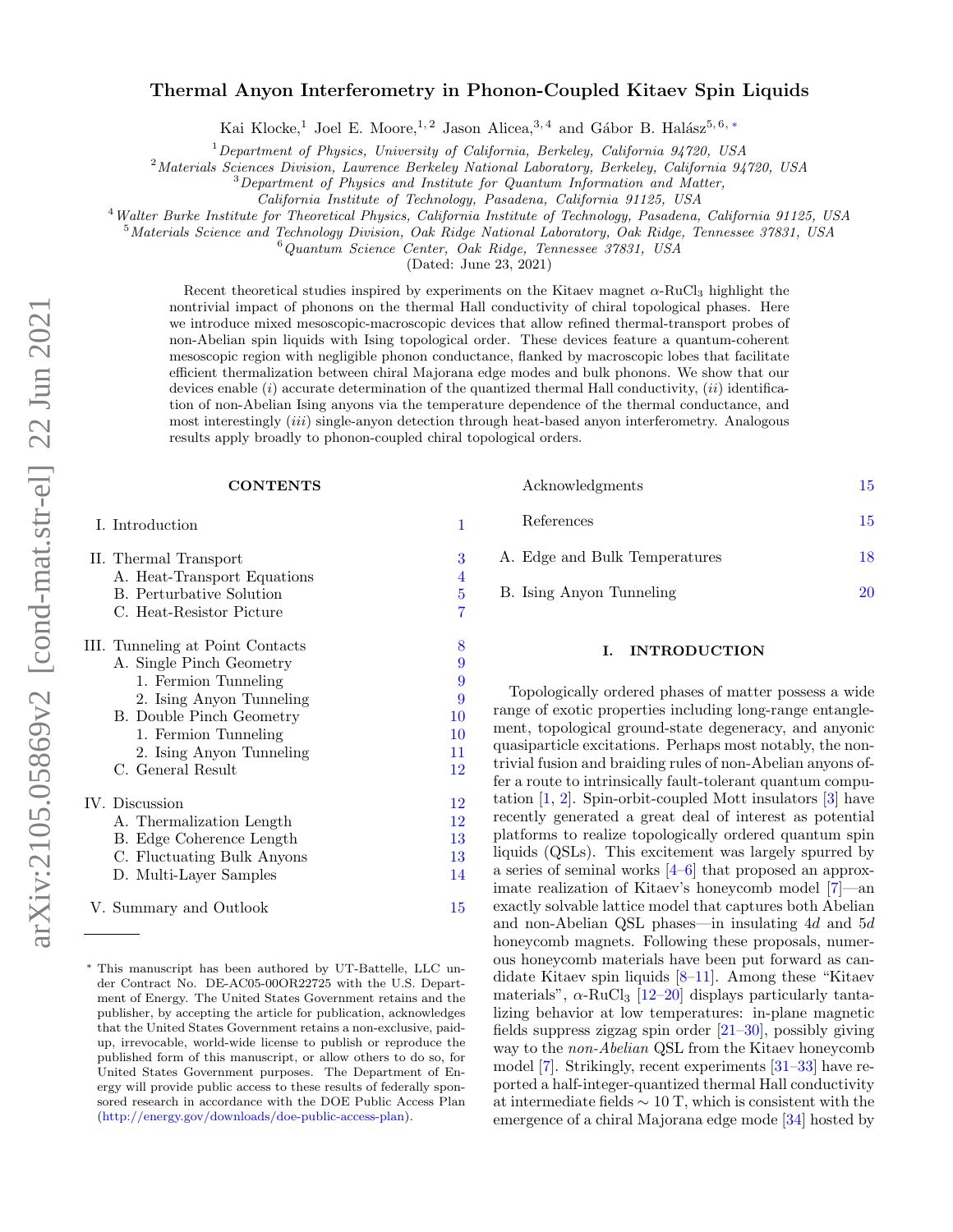the non-Abelian Kitaev spin liquid (see also Refs. [35](#page-15-9) and [36](#page-16-0) for related thermal transport experiments).

In general, thermal transport is one of the most promising experimental techniques for identifying topologically ordered chiral QSLs. Contrary to conventional probes of magnetic systems such as neutron scattering, quantized responses in thermal transport directly reflect the universal properties of a given topological order. For example, the quantized thermal Hall conductivity [\[37\]](#page-16-1) is proportional to the edge theory's chiral central charge [\[38\]](#page-16-2) fractional values of which indicate non-Abelian topological orders. Quantized thermal transport correspondingly plays an analogous role to quantized electrical transport, which is a fundamental signature of electronic topological orders such as fractional quantum Hall states.

There is, however, a key conceptual difference between thermal and electronic transport: the chiral edge modes of QSLs are not the only heat carriers in the system. In fact, for most realistic materials, the quantized thermal Hall conductivity resulting from the chiral edge modes,  $\kappa_{xy}$ , is expected to be much smaller than the longitudinal thermal conductivity due to bulk acoustic phonons,  $\kappa_{xx}$ . For  $\alpha$ -RuCl<sub>3</sub>, the ratio of the two conductivities has been experimentally found [\[31](#page-15-6)[–33\]](#page-15-7) to be  $\kappa_{xy}/\kappa_{xx} \sim 10^{-3}$ at the relevant temperatures between 3 K and 6 K. Given that bulk phonons not only produce large  $\kappa_{xx}$  but also couple to the chiral edge modes, one may naïvely expect that chiral edge transport is sufficiently disturbed that quantized  $\kappa_{xy}$  is no longer observable. Surprisingly, however, Refs. [39](#page-16-3) and [40](#page-16-4) showed that the experimentally measured thermal Hall conductivity remains (approximately) quantized in the conventional rectangular geometry [\[31–](#page-15-6)[33\]](#page-15-7), provided the sample is sufficiently large that the edge can effectively thermalize with the bulk. In fact, according to these works, the observation of quantized thermal transport relies on a sufficiently large edge-bulk coupling, as the thermal leads and sensors are expected to couple predominantly to lattice vibrations (i.e., bulk phonons) rather than the chiral edge modes.

Another, more recent, thread of research is concerned with employing anyonic edge interferometry to probe topological orders in chiral QSLs. By utilizing point contacts at which edge anyons may tunnel between counterpropagating edges, this approach allows for a direct observation of anyonic statistics as well as detection of individual bulk anyons. For fractional quantum Hall states, anyonic edge interferometry has an extensive theoretical literature [\[41](#page-16-5)[–49\]](#page-16-6) and has been demonstrated in recent electrical transport experiments [\[50–](#page-16-7)[52\]](#page-16-8). Adapting electrical anyon interferometry techniques to chiral QSLs, however, is nontrivial because the edge and bulk anyons of such insulating systems do not carry electric charge. During the last year, alternative schemes have been proposed to perform anyon interferometry in QSLs by exploiting conversion between charged and neutral edge modes at a superconducting interface [\[53\]](#page-16-9), or by means of time-domain measurements using ancillary spins [\[54\]](#page-16-10) (see Refs. [55](#page-16-11)[–57](#page-16-12) for other routes to detecting individual



<span id="page-1-0"></span>Figure 1. Device geometry for extracting universal characteristics of the non-Abelian Kitaev spin liquid through conventional thermal transport in the presence of phonons. Two macroscopic lobes are bridged by a central mesoscopic region; heat current J flows from the right lobe (heated at the outer edge to temperature  $T + \delta T$  to the left lobe (cooled at the outer edge to  $T - \delta T$ ). The two lobes facilitate edge-phonon thermalization, while the central region acts as a bottleneck for bulk phonon transport and thus emphasizes chiral edge transport. The central region contains (a) zero, (b) one, or (c) two pinch points at which the edge separation becomes comparable to the bulk correlation length—allowing edge anyons to tunnel between the two chiral edge modes. These tunneling processes can be detected by measuring the heat current between the two lobes, or temperatures in either lobe close to the central region. If the phonon thermal conductance of the central region is sufficiently small, measurements of the heat current reveal the following universal spin liquid characteristics. (a) In the absence of any pinch points, the longitudinal thermal conductance  $\kappa$  of the device, *directly* obtained as the ratio of the heat current J and the temperature difference  $2\delta T$  between the hot and cold leads, is proportional to the chiral central charge,  $c = \frac{1}{2}$ , which immediately confirms the presence of non-Abelian anyons. (b) For a single pinch point, the dominant low-temperature correction to the thermal conductance,  $\Delta \kappa$ , follows a nontrivial power law with universal exponent  $7/4$  as a function of the temperature T, which reflects the tunneling of non-Abelian Ising anyons. (c) For two pinch points, the correction  $\Delta \kappa$  acquires an interference term,  $f(n_{\psi}, n_{\sigma})$ , that is sensitive to the number of fermions  $(n_{\psi})$  and Ising anyons  $(n_{\sigma})$  between the two pinch points and thereby enables detection of individual bulk anyons.

bulk anyons or chiral edge modes in QSLs). Though the possibility of heat-based anyon interferometry has also been noted [\[58\]](#page-16-13), practical implementation of the idea raises an important conceptual challenge: one must reconcile anyon braiding by edge tunneling—a process relying on phase coherence—with conventional thermometry that requires large-scale thermalization and couples principally to bulk phonons.

In this paper, we show that thermal transport is indeed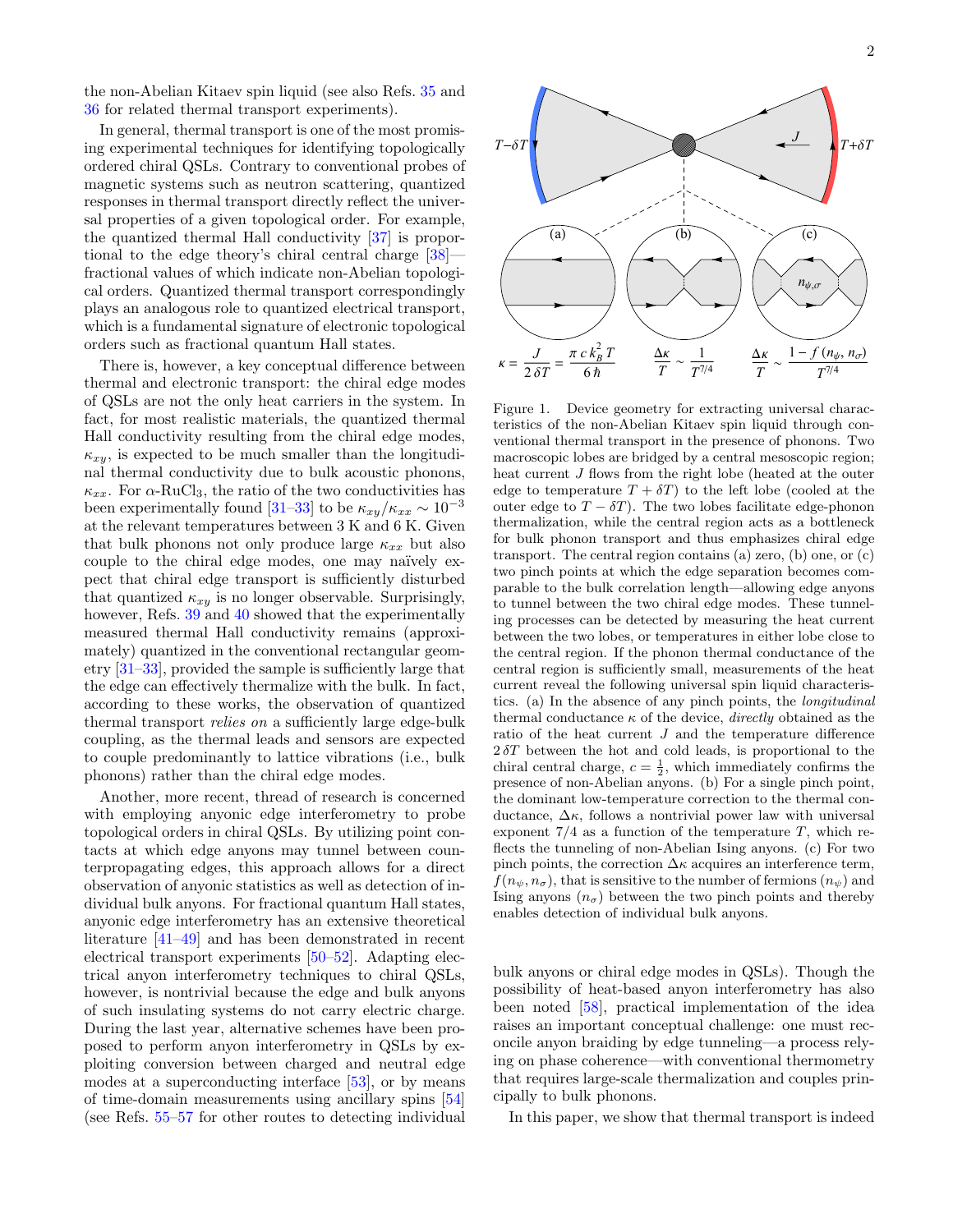a feasible route to realizing anyonic edge interferometry in a chiral QSL, as one can exploit edge-bulk thermalization while also harvesting phase-coherent edge transport in a single device. To this end, we consider the unconventional device geometry shown in Fig. [1](#page-1-0) which consists of a mesoscopic central region flanked by two macroscopic lobes. Crucially, phase-coherent edge tunneling processes inside the mesoscopic region, where coupling to phonons has a negligible effect by construction, directly influence phonon thermodynamics in the macroscopic lobes. One can thereby accurately extract universal characteristics of the underlying QSL within the framework of currently available thermal transport experiments. In the simplest setup, wherein the upper and lower edges of the mesoscopic region decouple [Fig.  $1(a)$  $1(a)$ ], our device enables refined measurement of the chiral central charge that is manifest in the dominant *longitudinal* thermal conductance rather than a subdominant thermal Hall conductivity. Adding a single constriction in the mesoscopic region [Fig.  $1(b)$  $1(b)$ ] allows energy to backscatter between the upper and lower edges via anyon tunneling; remarkably, the temperature dependence of the resulting backscattered heat current reveals fingerprints of the anyonic quasiparticles hosted by the QSL. Finally, and most interestingly, adding a second constriction [Fig. [1\(](#page-1-0)c)] defines an experimentally viable thermal anyon interferometer that solves the conceptual challenge noted above: individual anyons localized in the central region can be sensitively detected, along with their braiding statistics, by measuring phonon temperatures within either lobe, or the total heat current between the two lobes. For concreteness, we focus on the non-Abelian spin liquid relevant for Kitaev materials [\[7\]](#page-14-8); the universal characteristics accessible by measuring the total heat current and, hence, the thermal conductance of the device, are then shown in Fig. [1.](#page-1-0) We also emphasize, however, that much of our results apply broadly to phonon-coupled chiral topological orders.

The rest of this paper is organized as follows. In Sec. [II,](#page-2-0) we study large-scale thermal transport in the device geometry of Fig. [1](#page-1-0) and demonstrate how macroscopic temperatures and heat currents within the two lobes reflect mesoscopic edge processes in the central region. In the framework of this calculation, the edge processes are accounted for by a single dimensionless parameter  $\beta$ . In Sec. [III,](#page-7-0) we concentrate on the edge processes themselves in the presence of one [Fig. [1\(](#page-1-0)b)] or two [Fig. 1(c)] point contacts. While the introduction of a single pinch point is sufficient to reveal Ising-anyon tunneling via a universal temperature dependence of  $\beta$ , the double-pinch geometry allows for interference effects to imprint signatures of anyon braiding on the large-scale thermal transport. In Sec. [IV,](#page-11-1) we discuss the experimental conditions necessary to observe the signatures we identify and the challenges one might face in implementing the proposed thermal interferometry scheme. Finally, we close the paper with a brief summary and outlook in Sec. [V.](#page-14-0)



 $\breve{R}$ 

 $\overline{T_\mathrm{b}}$ 

 $T_{\rm e,in}^{-1}$ 

<span id="page-2-1"></span> $J_{\rm e,in}^-$ 

 $T_{\text{e,out}}$  $\bar{J}_{\text{e,out}}$ 

 $T_{e,out}^+$ 

Figure 2. Thermal transport within a phonon-coupled chiral spin liquid in the device geometry of Fig. [1.](#page-1-0) All temperatures shown here, including those of the hot and cold leads  $(\pm \delta T)$ , are small relative temperatures with respect to an average overall temperature  $T_0$  that corresponds to  $T$  in Fig. [1.](#page-1-0) There are distinct relative temperatures for the edge mode  $(T_e)$  and the bulk phonons  $(T<sub>b</sub>)$ . Each lobe is an annular section with opening angle  $2\vartheta_0$ , outer radius R, and inner radius  $r_0$ . The central channel carries a bulk heat current  $J<sub>b</sub>$  driven by the different mean bulk temperatures  $\bar{T}_{\text{b}}^{\pm}$  at its two ends, as well as chiral edge heat currents  $J_e^{\pm}$  determined by the local edge temperatures  $T_e^{\pm}$ . For each edge, the tunneling heat current  $J_{e,\text{tun}}^{+\to-}$  associated with the pinch point(s) changes the edge heat current from  $J_{e,\text{in}}^{\pm}$  to  $J_{e,\text{out}}^{\pm} = J_{e,\text{in}}^{\pm} \mp J_{e,\text{tun}}^{+\rightarrow-}$ . While the notations are shown for the single-pinch case (a), they readily generalize to the double-pinch case (b), where the tunneling heat current  $J_{e,\text{tun}}^{+\rightarrow-}$  has contributions from both pinch points and is sensitive to bulk anyons a between the two pinch points.

## <span id="page-2-0"></span>II. THERMAL TRANSPORT

We consider the low-temperature thermal transport of a phonon-coupled chiral spin liquid in the device geometry of Fig. [1.](#page-1-0) In this geometry, two large lobes of radius  $R$  are connected by a narrow channel in a small central region of radius  $r_0 \ll R$  (see Fig. [2\)](#page-2-1). The narrow channel between the two lobes features a pinch region with one [Fig.  $2(a)$  $2(a)$ ] or two [Fig.  $2(b)$ ] pinch points at which energy may tunnel between the counterpropagating top and bottom edges of the channel. We assume that each lobe is an annular section with opening angle  $2\vartheta_0$ , outer radius R, and inner radius  $r_0$ . While this assumption does not affect the main results of our work, it considerably simplifies the solution of our heat-transport equations.

Importantly, heat in our system is carried by two disparate degrees of freedom: the chiral edge mode and bulk acoustic phonons. Given that the thermal coupling between these two degrees of freedom is expected to be very small at low temperatures [\[39\]](#page-16-3), we cannot assume that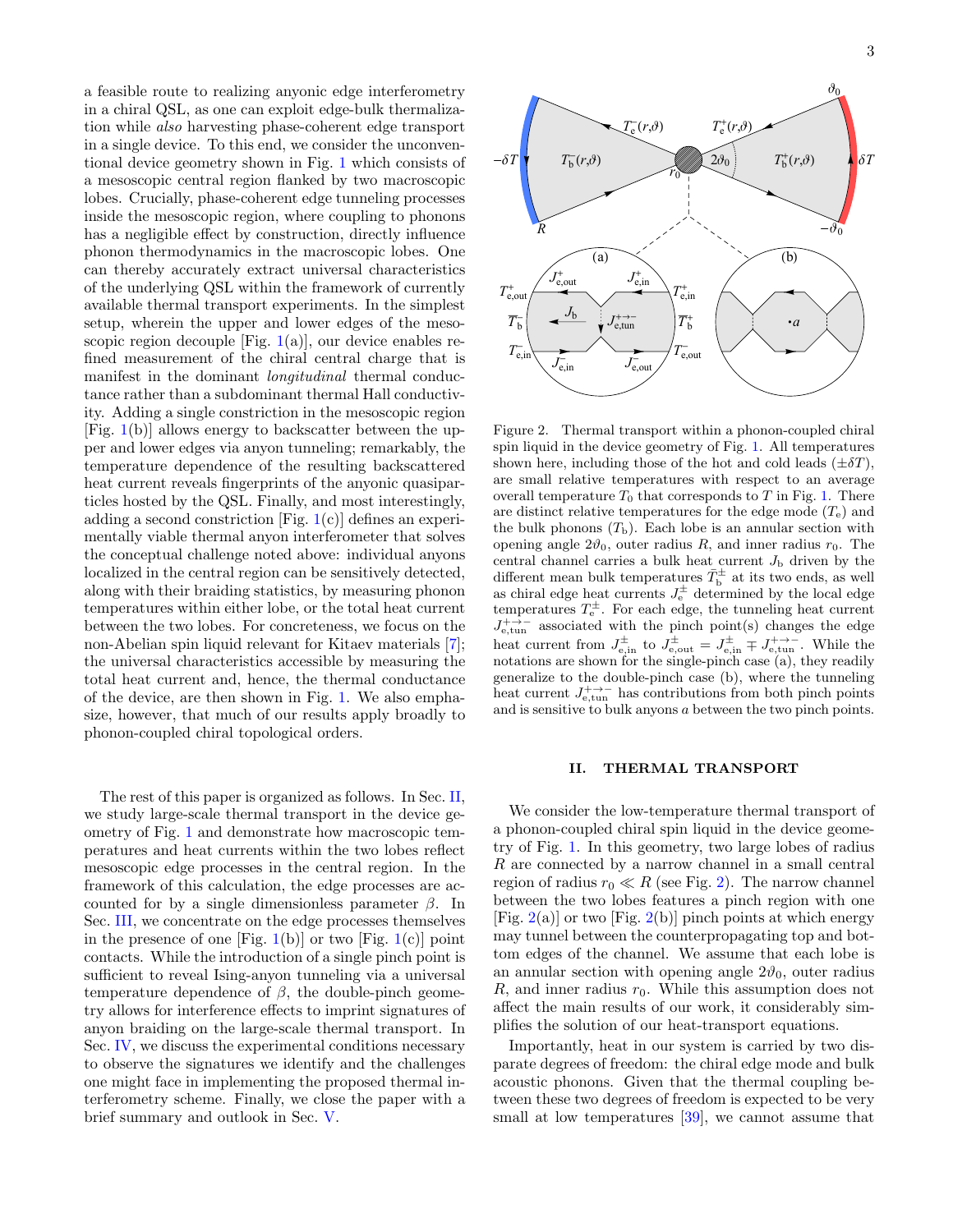they are in thermal equilibrium at any given position along the edge of the system. Therefore, we consider two separate temperatures, corresponding to the edge mode  $(T_e)$  and the bulk phonons  $(T_b)$ .

Thermal transport can be set up by attaching the outer edges of the right and left lobes to hot and cold leads, respectively, and probed by measuring  $(i)$  temperatures close to the central region (i.e., far from the leads) or  $(ii)$ the total heat current between the two leads. Crucially, while the quantum effects of interest (see Fig. [1\)](#page-1-0) rely on thermal tunneling between otherwise isolated chiral edge modes, the thermal leads and the temperature probes are expected to couple to the bulk phonons instead. Therefore, an optimal detection of the quantum effects through thermal transport requires significant edge-bulk thermalization in the two lobes but negligible edge-bulk thermalization in the central region. Since the thermalization between the edge mode and the bulk phonons is known [\[39\]](#page-16-3) to be significant at length scales exceeding a characteristic edge-bulk thermalization length  $\ell$ , this scenario is naturally realized if the central region is mesoscopic,  $r_0 \ll \ell$ , while the two lobes are macroscopic,  $R \gg \ell$ .

### <span id="page-3-0"></span>A. Heat-Transport Equations

We now describe a general set of hydrodynamic equations governing the heat transport and the temperature distribution of our phonon-coupled chiral spin liquid. For a start, we assume that the system has an average overall temperature  $T_0$  and that the temperatures  $T^{\pm}$  shown in Fig. [2](#page-2-1) are small variations with respect to this overall temperature. In this regime, we can readily linearize all of our equations in the temperature variations  $T^{\pm}$ . Also, we can use the inversion symmetry around the center of the system to establish the general relation  $T^- = -T^+$ , where  $T_{\mathbf{b},\mathbf{e}}^+(r,\vartheta)$  [ $T_{\mathbf{b},\mathbf{e}}^-(r,\vartheta)$ ] correspond to the right (left) lobe, while  $T_{e, \text{in}}^+$   $(T_{e, \text{in}}^-)$  and  $T_{e, \text{out}}^+$   $(T_{e, \text{out}}^-)$  correspond to the top (bottom) edges in the central region.

We first describe the macroscopic thermal transport in the two lobes by employing the hydrodynamic equations introduced in Ref. [39.](#page-16-3) Inversion symmetry permits us to focus on the right lobe alone. The bulk and edge temperatures  $T_{\text{b,e}}(r,\vartheta) \equiv T_{\text{b,e}}^+(r,\vartheta)$  are specified in polar coordinates,  $(r, \vartheta)$ , with  $r_0 < r < R$  and  $|\vartheta| < \vartheta_0$ . Importantly, the bulk temperature  $T_{\rm b}(r,\vartheta)$  is defined within the entire lobe, while the edge temperature  $T_e(r, \vartheta)$  is only defined along the edge. We note that similar hydrodynamic equations were also considered in Ref. [40](#page-16-4) but without making a distinction between bulk and edge temperatures.

The thermal transport within the lobe comprises three different kinds of thermal currents [\[39\]](#page-16-3). First, if we assume that the acoustic phonons are diffusive, there is a bulk heat-current density (heat current per unit length) proportional to the negative gradient of the bulk temperature,  $\mathbf{j}_b = -\kappa_b \nabla T_b$ , where the coefficient  $\kappa_b \equiv \kappa_{xx}$  is the longitudinal thermal conductivity due to the phonons [\[59\]](#page-16-14). Second, the chiral edge mode carries a counterclock-

wise heat current  $J_e = (\pi c/12)(T_0 + T_e)^2$  [\[60\]](#page-16-15) along the edge, where  $c$  is the chiral central charge of the edge conformal field theory (CFT). At linear order in the relative edge temperature  $T_{e}$ , this edge heat current is given by  $J_e = J_0 + \kappa_e T_e$ , where  $J_0 = \pi c T_0^2 / 12$  is a constant edge current, while  $\kappa_e = \pi cT_0/6$  is the quantized thermal Hall conductivity [\[31–](#page-15-6)[33\]](#page-15-7) associated with the chiral edge mode  $[61]$ . Third, there is a heat-current density (heat current per unit length) from the bulk phonons to the edge mode, which is driven by the temperature difference between these two degrees of freedom. At linear order, this exchange heat-current density must take the general form  $j_{b\rightarrow e} = \lambda (T_b - T_e)$ , where  $\lambda$  is the linearized thermal coupling between the edge and the bulk. Importantly,  $\lambda$  is strongly suppressed at low temperatures and was argued in Ref. [39](#page-16-3) to vanish as  $\lambda \propto T^6$ .

The equations governing the temperatures are then obtained by assuming a stationary state and imposing the conservation of energy. First of all, the divergence of the bulk heat-current density must vanish,  $\nabla \cdot \mathbf{j}_b = 0$ , which translates into a Laplace's equation for the bulk temperature,  $\nabla^2 T_{\rm b} = 0$ . Using polar coordinates, this Laplace's equation then takes the separable form

<span id="page-3-1"></span>
$$
\frac{\partial^2 T_{\rm b}(r,\vartheta)}{(\partial \ln r)^2} + \frac{\partial^2 T_{\rm b}(r,\vartheta)}{\partial \vartheta^2} = 0.
$$
 (1)

Next, along the upper and lower edges ( $\vartheta = \pm \vartheta_0$ ), the normal component of the bulk heat-current density must match the exchange heat-current density,  $\hat{\mathbf{n}} \cdot \mathbf{j}_b = j_{b \to e}$ , where  $\hat{\mathbf{n}}_{\perp}$  is the unit vector pointing in the "outward" direction perpendicular to the edge. In polar coordinates, the resulting equations can be written as

<span id="page-3-3"></span>
$$
-\frac{\kappa_{\rm b}}{r}\frac{\partial T_{\rm b}(r,\vartheta = \pm \vartheta_0)}{\partial \vartheta} = \pm \lambda \left[ T_{\rm b}(r,\pm \vartheta_0) - T_{\rm e}(r,\pm \vartheta_0) \right]. \tag{2}
$$

In contrast, along the outer edge  $(r = R)$ , the presence of the lead invalidates the above constraint and imposes a fixed bulk temperature instead:

<span id="page-3-4"></span>
$$
T_{\rm b}(R,\vartheta) = \delta T. \tag{3}
$$

Finally, along all three edges, the spatial variation of the edge heat current must match the exchange heat-current density,  $\nabla_{\parallel}J_{\rm e} = j_{\rm b\rightarrow e}$ , where  $\nabla_{\parallel}$  is the derivative along the edge in the counterclockwise direction. In polar coordinates, the resulting equations read

<span id="page-3-2"></span>
$$
\frac{\kappa_{\rm e}}{R} \frac{\partial T_{\rm e}(R,\vartheta)}{\partial \vartheta} = \lambda \left[ T_{\rm b}(R,\vartheta) - T_{\rm e}(R,\vartheta) \right],
$$
\n
$$
\kappa_{\rm e} \frac{\partial T_{\rm e}(r,\pm\vartheta_0)}{\partial r} = \mp \lambda \left[ T_{\rm b}(r,\pm\vartheta_0) - T_{\rm e}(r,\pm\vartheta_0) \right].
$$
\n(4)

Thus, the characteristic edge-bulk thermalization length scale is found to be  $\ell = \kappa_{\rm e}/\lambda$ . We emphasize again that Eqs.  $(1)-(4)$  $(1)-(4)$  are directly taken from Ref. [39](#page-16-3) and adapted to our unconventional device geometry.

We next describe the mesoscopic thermal transport between the two lobes through the central region. Since the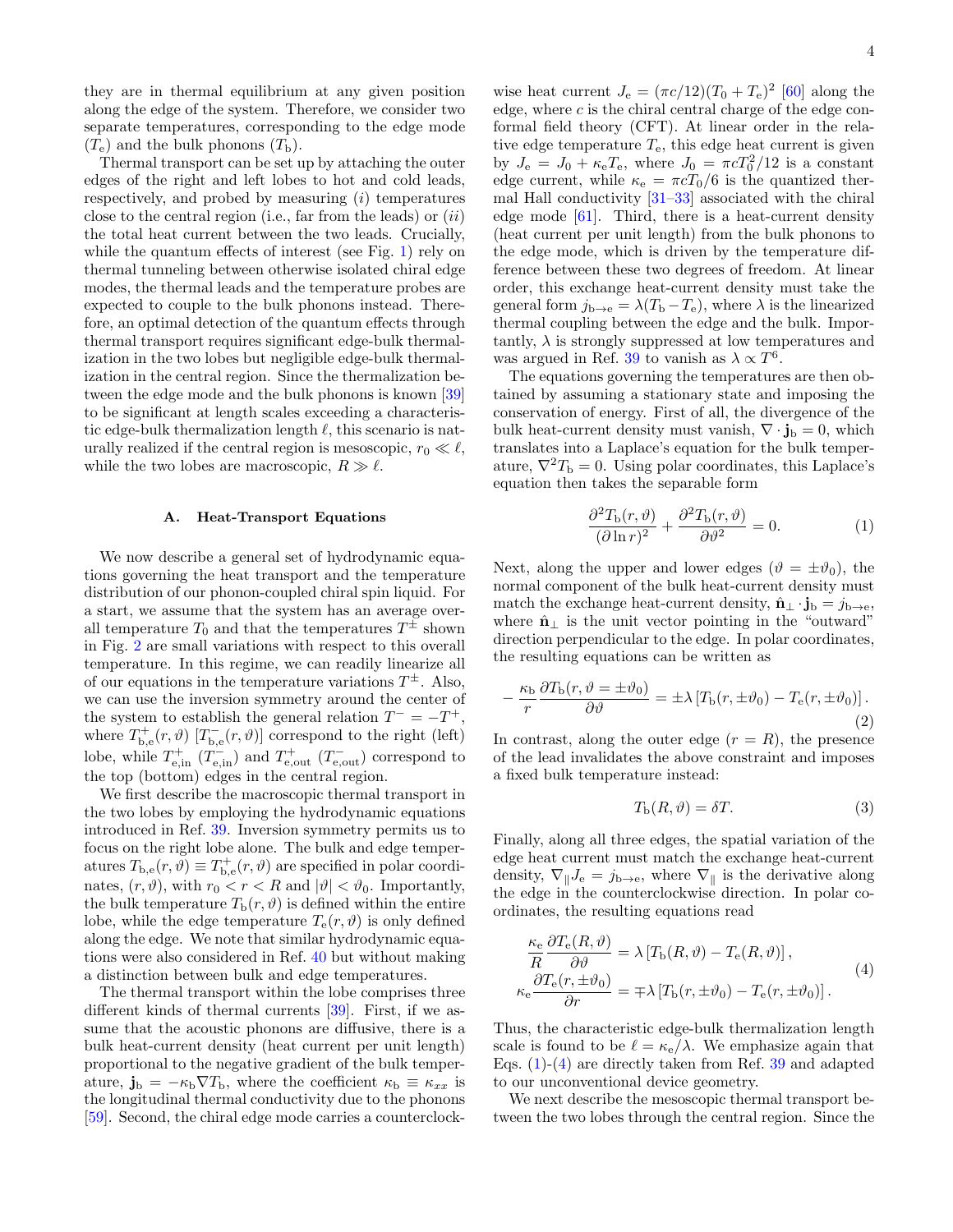edge-bulk thermalization is negligible in the narrow channel, it is not necessary to describe the full spatial dependence of the bulk temperature. Instead, we use a more coarse-grained picture (see Fig. [2\)](#page-2-1), and assume a general phenomenological relation,  $J_{\rm b} = \kappa_{\rm c}(\bar{T}_{\rm b}^+ - \bar{T}_{\rm b}^-)$ , where  $J_{\rm b}$ is the bulk heat current, carried by the phonons, through the narrow channel,  $\bar{T}_{\rm b}^+$  ( $\bar{T}_{\rm b}^-$ ) is the mean bulk temperature at the right (left) end of the channel, and  $\kappa_c$  is the thermal conductance [\[62\]](#page-16-17) of the channel. Importantly, this relation does not assume that the phonons are diffusive in the central region. We note, however, that, in the specific case of diffusive phonons, the channel conductance is expected to be  $\kappa_c \sim \kappa_b W/L$ , where W and L are the width and the length of the channel, respectively. If the channel is narrow enough  $(W \ll L)$ , the conductance  $\kappa_c$  is then much smaller than the conductivity  $\kappa_b$ .

Matching the bulk heat currents and the bulk temperatures between the two lobes and the narrow channel, we then immediately find  $J_{\rm b} = \mp r_0 \int_{-\vartheta_0}^{+\vartheta_0} d\vartheta \, \hat{\mathbf{r}} \cdot \mathbf{j}_{\rm b}^{\pm}(r_0, \vartheta)$  and  $\bar{T}_{\rm b}^{\pm} = (2\vartheta_0)^{-1} \int_{-\vartheta_0}^{+\vartheta_0} d\vartheta T_{\rm b}^{\pm}(r_0,\vartheta)$ , where  $\hat{\bf r}$  is the radial unit vector. Thus, the relation between the heat current and the mean temperature difference becomes

<span id="page-4-1"></span>
$$
\kappa_{\rm b} r_0 \int_{-\vartheta_0}^{+\vartheta_0} d\vartheta \, \frac{\partial T_{\rm b}^{\pm}(r=r_0, \vartheta)}{\partial r} \n= \pm \frac{\kappa_{\rm c}}{2\vartheta_0} \int_{-\vartheta_0}^{+\vartheta_0} d\vartheta \left[ T_{\rm b}^+(r_0, \vartheta) - T_{\rm b}^-(r_0, \vartheta) \right].
$$

However, this relation is too coarse grained and does not enable a unique solution for Eqs.  $(1)-(4)$  $(1)-(4)$ . Therefore, we generalize this relation by imposing it on the integrands themselves rather than the integrals. Using the inversion symmetry of the system, and remembering the notation  $T_{\rm b}(r,\vartheta) \equiv T_{\rm b}^+(r,\vartheta) = -T_{\rm b}^-(r,\vartheta)$ , the equation governing the bulk temperature along the interface  $(r = r_0)$  of each lobe and the central region is then

$$
\frac{\partial T_{\rm b}(r=r_0,\vartheta)}{\partial \ln r} = \alpha T_{\rm b}(r_0,\vartheta),\tag{5}
$$

where  $\alpha = \kappa_c/(\kappa_b \vartheta_0)$  is a dimensionless ratio of the channel conductance to the lobe conductance. We emphasize that this generalized relation is equivalent to the original coarse-grained one if the temperature variations are sufficiently small along the interface (which is expected for small-enough  $r_0$  and/or  $\vartheta_0$ ).

Due to the negligible edge-bulk thermalization in the central region, the edge temperatures along the narrow channel can only change as a result of thermal tunneling between the counterpropagating top and bottom edges at the pinch points. Thus, if we consider the entire pinch region with one or two pinch points (see Fig. [2\)](#page-2-1) as a single unit, the only relevant edge temperatures and heat currents are the incoming  $(T_{e,in}^{\pm} \text{ and } J_{e,in}^{\pm})$  and the outgoing  $(T_{e, \text{out}}^{\pm}$  and  $J_{e, \text{out}}^{\pm}$  ones [\[63\]](#page-16-18). Given that there is no quantum coherence between the two incoming edges, we assume that, for each edge, the tunneling heat current to

the other edge,  $J_{e,\text{tun}}(T)$ , is fully determined by the absolute incoming temperature,  $T = T_0 + T_{e, in}$ , of the given edge. At linear order in the relative temperatures  $T_{\text{e,in}}^{\pm}$ , the net tunneling current from the top edge to the bot-tom edge (see Fig. [2\)](#page-2-1) is then  $J_{e,\text{tun}}^{+ \rightarrow -} = \kappa_{e,\text{tun}} [T_{e,\text{in}}^{+} - T_{e,\text{in}}^{-}]$ , where  $\kappa_{e,\text{tun}} = (dJ_{e,\text{tun}}/dT)|_{T=T_0}$  is a tunneling thermal conductance [\[62\]](#page-16-17). Since the incoming and outgoing heat currents are related to each other as  $J_{e, \text{out}}^{\pm} = J_{e, \text{in}}^{\pm} \mp J_{e, \text{tun}}^{+ \rightarrow -}$ and to the incoming and outgoing temperatures according to  $J_{e,in}^{\pm} = J_0 + \kappa_e T_{e,in}^{\pm}$  and  $J_{e,out}^{\pm} = J_0 + \kappa_e T_{e,out}^{\pm}$ , the incoming and outgoing temperatures are related by

<span id="page-4-2"></span>
$$
T_{\text{e,out}}^{\pm} = T_{\text{e,in}}^{\pm} \mp \beta [T_{\text{e,in}}^{+} - T_{\text{e,in}}^{-}],
$$

where  $\beta = \kappa_{e,\text{tun}}/\kappa_e$  is a dimensionless parameter satisfying  $0 < \beta < 1$ . Physically,  $\beta$  is the fraction of excess energy in the hotter edge that tunnels to the colder edge in the entire pinch region. As we explore in Sec. [III,](#page-7-0) this quantity depends on the number of pinch points in the pinch region and, if there are two pinch points, on the total anyon content in between them (see Fig. [2\)](#page-2-1). Finally, with the identifications  $T_{e,in}^{\pm} = T_e^{\pm}(r_0, \vartheta_0) \equiv \pm T_e(r_0, \vartheta_0)$ and  $T_{\text{e,out}}^{\pm} = T_{\text{e}}^{\mp}(r_0, -\vartheta_0) \equiv \mp T_{\text{e}}(r_0, -\vartheta_0)$ , the equation governing the edge temperatures at the interface  $(r = r_0)$ of each lobe and the central region reads

$$
T_{\rm e}(r_0, -\vartheta_0) = (2\beta - 1) T_{\rm e}(r_0, \vartheta_0). \tag{6}
$$

Importantly, Eqs. [\(5\)](#page-4-1) and [\(6\)](#page-4-2) are exclusively for the bulk and edge temperatures of a single lobe, and they are only affected by the rest of the system through the parameters  $\alpha$  and  $\beta$ . Together with Eqs. [\(1\)](#page-3-1)-[\(4\)](#page-3-2), they uniquely determine the temperature profile of the given lobe.

### <span id="page-4-0"></span>B. Perturbative Solution

Now we solve Eqs.  $(1)-(6)$  $(1)-(6)$  for the temperature profile of each lobe by employing the perturbative approach introduced in Ref. [39.](#page-16-3) As we will later find, this perturbative approach is convergent in our device geometry whenever  $\kappa_{\rm e} \ll \kappa_{\rm b} \vartheta_0$ . To start with, we write the bulk and edge temperatures in series expansions as  $T_{\text{b,e}} = \sum_{n=0}^{\infty} T_{\text{b,e}}^{(n)}$  $\mathbf{h}_{\mathbf{b},\mathbf{e}}^{(n)},$ where  $T_{\rm b,e}^{(0)}$  $b_{b,e}^{(0)}$  are the unperturbed solutions in the absence of edge-bulk coupling  $(\lambda = 0)$ , while  $T_{\text{b,e}}^{(n)}$  with  $n > 0$ are perturbative corrections due to finite  $\lambda$ . The unperturbed solutions are given by

<span id="page-4-3"></span>
$$
T_{\rm b}^{(0)}(r,\vartheta) = \frac{\delta T[1 + \alpha \ln(r/r_0)]}{1 + \alpha \ln(R/r_0)},
$$
  
\n
$$
T_{\rm e}^{(0)}(r,\vartheta) = 0,
$$
\n(7)

where the edge temperature vanishes because the hot and cold leads are assumed to couple exclusively to the bulk phonons. The perturbative corrections are then found by means of an iterative procedure. For each iteration step  $n > 0$ , we first obtain the edge temperature by solving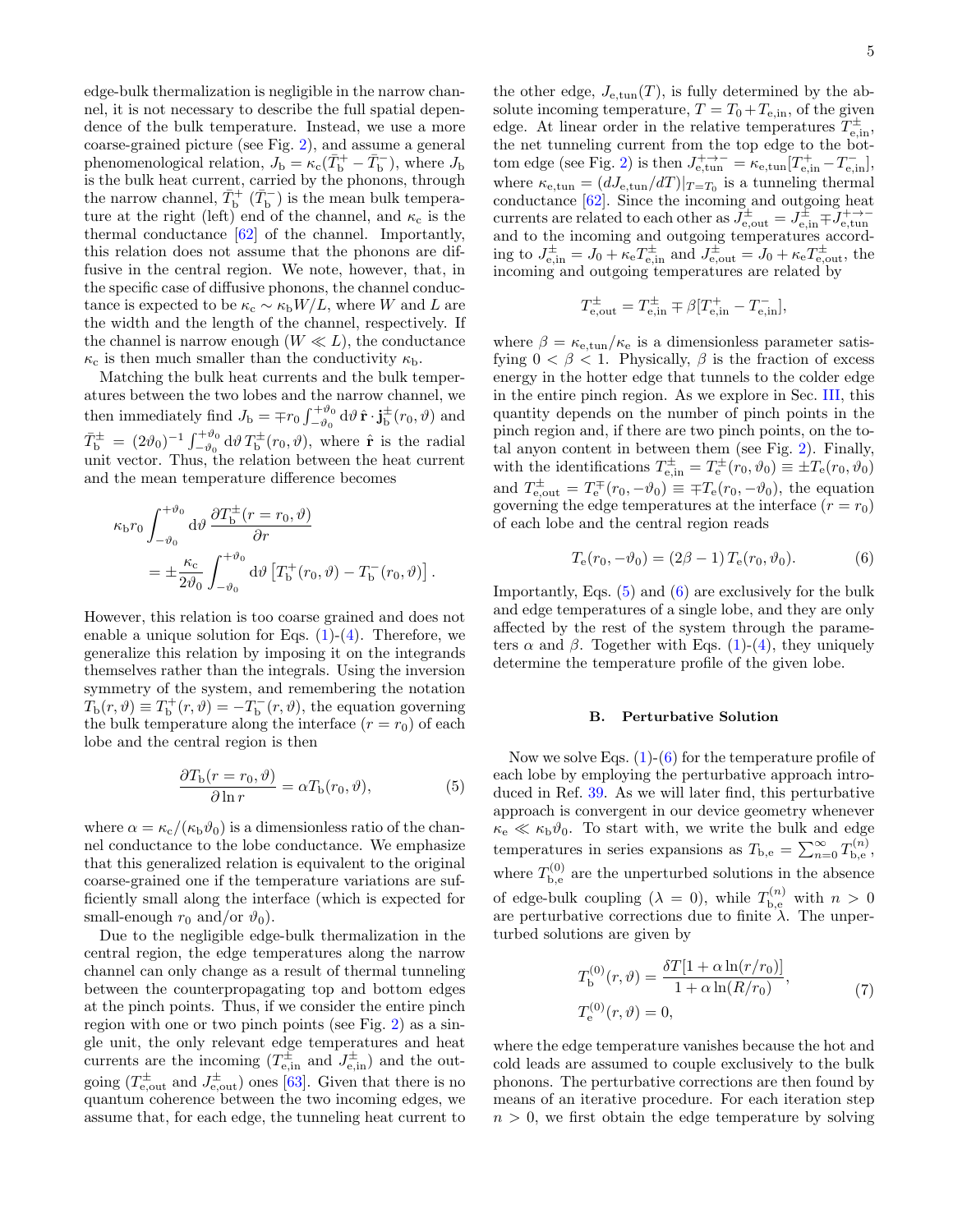<span id="page-5-0"></span>
$$
\frac{\partial T_{\mathbf{e}}^{(n)}(R,\vartheta)}{\partial \vartheta} = \frac{R}{\ell} \left[ T_{\mathbf{b}}^{(n-1)}(R,\vartheta) - T_{\mathbf{e}}^{(n)}(R,\vartheta) \right],
$$

$$
\frac{\partial T_{\mathbf{e}}^{(n)}(r,\pm \vartheta_0)}{\partial r} = \mp \frac{1}{\ell} \left[ T_{\mathbf{b}}^{(n-1)}(r,\pm \vartheta_0) - T_{\mathbf{e}}^{(n)}(r,\pm \vartheta_0) \right],
$$
(8)

together with the boundary condition [see Eq.  $(6)$ ]

<span id="page-5-1"></span>
$$
T_e^{(n)}(r_0, -\vartheta_0) = (2\beta - 1) T_e^{(n)}(r_0, \vartheta_0).
$$
 (9)

Next, we find the bulk temperature by solving Laplace's equation within the lobe [see Eq.  $(1)$ ],

<span id="page-5-2"></span>
$$
\frac{\partial^2 T_{\mathbf{b}}^{(n)}(r,\vartheta)}{(\partial \ln r)^2} + \frac{\partial^2 T_{\mathbf{b}}^{(n)}(r,\vartheta)}{\partial \vartheta^2} = 0,\tag{10}
$$

together with Neumann boundary conditions along the upper and lower edges at  $\vartheta = \pm \vartheta_0$  [see Eq. [\(2\)](#page-3-3)],

<span id="page-5-6"></span>
$$
\frac{\partial T_{\mathbf{b}}^{(n)}(r,\vartheta = \pm \vartheta_0)}{\partial \vartheta} = \mp \frac{\lambda r}{\kappa_{\mathbf{b}}} \left[ T_{\mathbf{b}}^{(n-1)}(r, \pm \vartheta_0) - T_{\mathbf{e}}^{(n)}(r, \pm \vartheta_0) \right],
$$
\n(11)

Dirichlet boundary conditions along the outer edge at  $r = R$  [see Eq. [\(3\)](#page-3-4)],

$$
T_{\rm b}^{(n)}(R,\vartheta) = 0,\t\t(12)
$$

and homogeneous boundary conditions along the interface with the central region at  $r = r_0$  [see Eq. [\(5\)](#page-4-1)],

<span id="page-5-3"></span>
$$
\frac{\partial T_{\mathbf{b}}^{(n)}(r=r_0,\vartheta)}{\partial \ln r} = \alpha T_{\mathbf{b}}^{(n)}(r_0,\vartheta). \tag{13}
$$

The iterative procedure is convergent if the perturbative corrections  $T_{\text{b.e}}^{(n)}$  $b_{\rm be}^{(n)}$  are progressively smaller.

To understand how the thermal transport may be sensitive to edge tunneling processes in the central region, we seek the  $\beta$ -dependent components of the leading-order corrections  $T_{\rm b,e}^{(1)}$  $b_{b,e}^{(1)}$  to the bulk and edge temperatures. For simplicity, we assume that the characteristic edge-bulk thermalization length,  $\ell = \kappa_{\rm e}/\lambda$ , is much larger than the central region,  $\ell \gg r_0$ , but much smaller than the lobe width,  $\ell \ll R\vartheta_0 \lesssim R$ . In this regime, the edge temperature fully thermalizes to  $\delta T$  along the outer edge of the lobe but retains a dependence on  $\beta$  close to the central region. By solving Eqs. [\(8\)](#page-5-0) and [\(9\)](#page-5-1) with  $n = 1$ (see Appendix  $\bf{A}$ ), the edge temperatures along the upper and lower edges take the forms  $T_{e}^{(1)}(r, \vartheta_0) = \tilde{T}_{e}^{(1)}(r, \vartheta_0)$ and  $T_e^{(1)}(r, -\vartheta_0) = \tilde{T}_e^{(1)}(r, -\vartheta_0) + \beta \hat{T}_e^{(1)}(r, -\vartheta_0)$ , where  $\tilde{T}_{\rm e}^{(1)}(r, \pm \vartheta_0)$  are independent of  $\beta$ , while

<span id="page-5-4"></span>
$$
\hat{T}_{\rm e}^{(1)}(r, -\vartheta_0) = \frac{2 \,\delta T \left\{ 1 + \alpha \left[ \ln(\ell/r_0) - \gamma \right] \right\} e^{-r/\ell}}{1 + \alpha \ln(R/r_0)} \tag{14}
$$

with  $\gamma \approx 0.577$  the Euler-Mascheroni constant. The solution of Eqs.  $(10)$ - $(13)$  for the bulk temperature can then be written as  $T_{\rm b}^{(1)}$  $\tilde{T}_{\text{b}}^{(1)}(\vec{r},\vartheta)=\tilde{T}_{\text{b}}^{(1)}$  $\hat{b}_{\text{b}}^{(1)}(r,\vartheta)+\hat{\beta}\hat{T}_{\text{b}}^{(1)}$  $\mathfrak{h}^{(1)}(r,\vartheta)$ , where  $\tilde{T}^{(1)}_{\rm b}$  $\hat{T}_{\text{b}}^{(1)}(r,\vartheta)$  and  $\hat{T}_{\text{b}}^{(1)}$  $b^{(1)}(r,\theta)$  are independent of  $\beta$ . Assuming that the temperature probe couples to the bulk phonons, the sensitivity of a local temperature measurement to tunneling processes in the central region is characterized by  $\hat{T}_{\rm b}^{(1)}$  $b_{\rm b}^{(1)}(r,\vartheta)=\partial T_{\rm b}^{(1)}(r,\vartheta)/\partial\beta$ . For simplicity, we focus on the angular average of this temperature sensitivity,  $\langle \hat{T}_{\mathrm{b}}^{(1)}$  $\ket{\Phi_{\rm b}^{(1)}}(r) \equiv (2\vartheta_0)^{-1} \int_{-\vartheta_0}^{+\vartheta_0} {\rm d} \vartheta \, \hat{T}_{\rm b}^{(1)}$  $\mathbf{b}^{(1)}(r,\vartheta)$ , which provides a lower bound on the maximal temperature sensitivity at a given radius  $r$  within the lobe. In Appendix  $\bf{A}$ , we solve Eqs. [\(10\)](#page-5-2)-[\(13\)](#page-5-3) with  $n = 1$  to derive approximate expressions for this average temperature sensitivity in the limits of large and small  $\alpha = \kappa_c/(\kappa_b \vartheta_0)$ :

<span id="page-5-5"></span>
$$
\langle \hat{T}_{\mathbf{b}}^{(1)}(r) \rangle = \frac{\partial \langle T_{\mathbf{b}}^{(1)}(r) \rangle}{\partial \beta} \approx \begin{cases} \frac{2}{\pi^2} \left[ \ln(\ell/r_0) - \gamma \right] \frac{\kappa_{\mathbf{c}} \delta T}{\kappa_{\mathbf{b}} \vartheta_0} \sin \left[ \frac{\pi \ln(R/\ell)}{\ln(R/r_0)} \right] \sin \left[ \frac{\pi \ln(R/r)}{\ln(R/r_0)} \right] & (\alpha \gg 1), \\ \frac{8 \ln(R/r_0)}{\pi^2} \frac{\kappa_{\mathbf{c}} \delta T}{\kappa_{\mathbf{b}} \vartheta_0} \sin \left[ \frac{\pi \ln(R/\ell)}{2 \ln(R/r_0)} \right] \sin \left[ \frac{\pi \ln(R/r)}{2 \ln(R/r_0)} \right] & (\alpha \ll 1). \end{cases} \tag{15}
$$

From the dependence of  $\langle \hat{T}_{\mathbf{b}}^{(1)} \rangle$  $\mathcal{L}_{\mathbf{b}}^{(1)}(r)$  on the radius r, we conclude that the temperature sensitivity is maximized at  $r \sim \sqrt{Rr_0}$  for  $\alpha \gg 1$  and at  $r \sim r_0$  for  $\alpha \ll 1$ . In both limits, the maximal temperature sensitivity is on the order of  $\kappa_{\rm e} \delta T/(\kappa_{\rm b} \vartheta_0)$ . This result shows that the iterative procedure is convergent for  $\kappa_{\rm e} \ll \kappa_{\rm b} \vartheta_0$  and that, given fixed  $\kappa_e$  and  $\kappa_b$ , the temperature sensitivity is significantly enhanced for  $\vartheta_0 \ll 1$ . In this limit, the angular average  $\langle \hat{T}_{\mathrm{b}}^{(1)} \rangle$  $\mathbf{b}_{\mathbf{b}}^{(1)}(r)$  also provides an accurate lower bound on the maximal temperature sensitivity (corresponding to  $\vartheta = -\vartheta_0$  at the given radius r. Thus, we find that, by appropriately tailoring the geometry of the sample,

one may significantly enhance the visibility of corrections to the thermal transport which are, in turn, sensitive to edge tunneling processes in the central region.

In addition to local temperature measurements, these edge tunneling processes can also be detected by measuring the total heat current between the hot and the cold leads. Evaluating this heat current at the interface of the right lobe and the central region, it is given by  $J = \kappa_e [T_{\text{e,in}}^+ - T_{\text{e,out}}^-] + J_b$ , where the two terms correspond to the edges and the bulk of the narrow channel (see Fig. [2\)](#page-2-1), respectively. In terms of the bulk and edge temperatures  $T_{\rm b,e}$  of the lobe at the interface, the total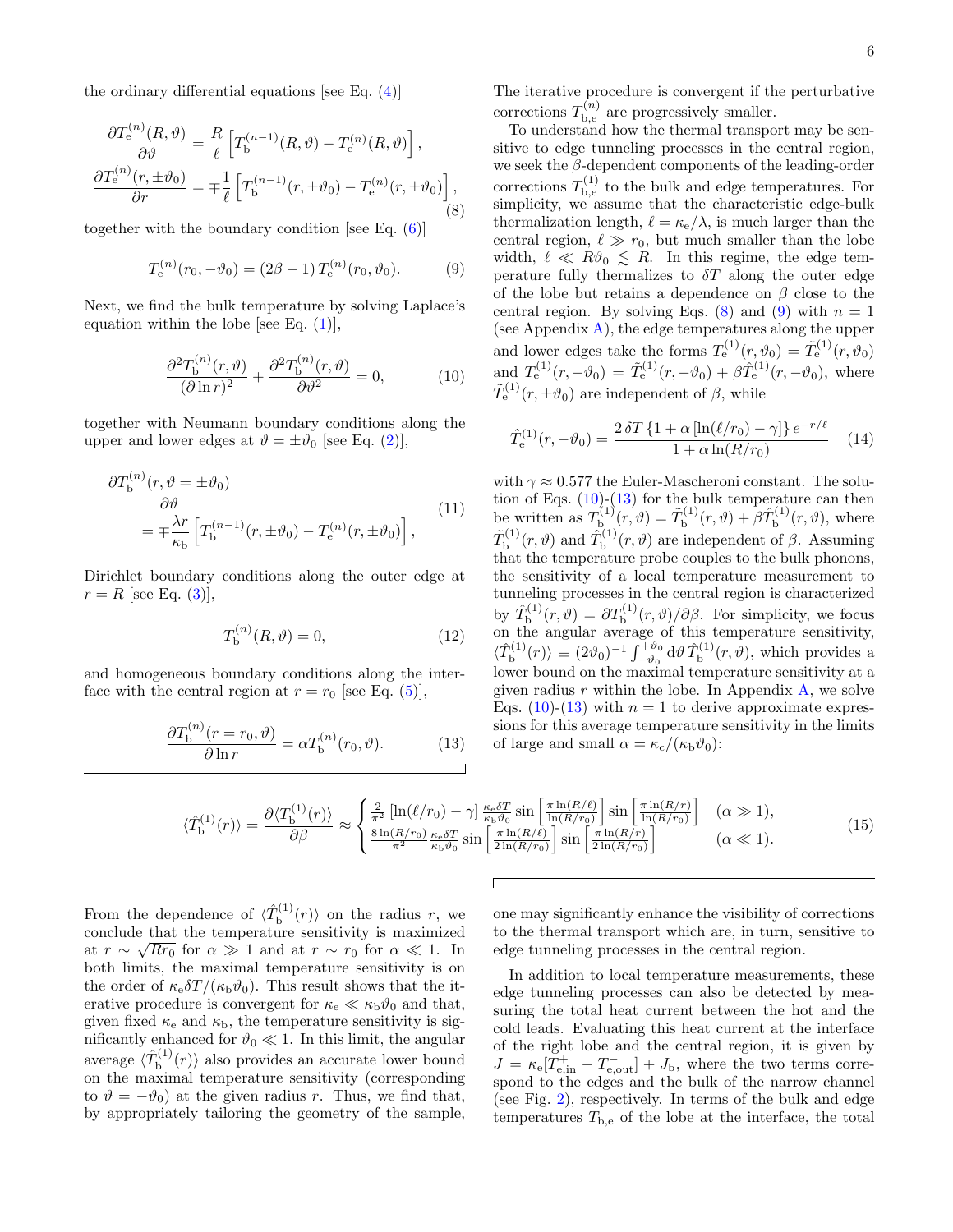heat current then becomes

$$
J = \kappa_{\rm e} \left[ T_{\rm e}(r_0, \vartheta_0) - T_{\rm e}(r_0, -\vartheta_0) \right] + 2\kappa_{\rm c} \langle T_{\rm b}(r_0) \rangle. \tag{16}
$$

Finally, up to the leading-order perturbative corrections,  $T_{\rm b,e}^{(1)}$  $b_{b,e}^{(1)}$ , the sensitivity of the heat current to tunneling processes in the central region is

$$
\frac{\partial J}{\partial \beta} = -\kappa_{\rm e} \hat{T}_{\rm e}^{(1)}(r_0, -\vartheta_0) + 2\kappa_{\rm c} \langle \hat{T}_{\rm b}^{(1)}(r_0) \rangle. \tag{17}
$$

For  $\alpha \ll 1$ , the first term, from Eq. [\(14\)](#page-5-4), is approximately  $-2\kappa_e \delta T$ , while the second term, according to Eq. [\(15\)](#page-5-5), is positive and on the order of  $\alpha \kappa_{e} \delta T \ll \kappa_{e} \delta T$ . Therefore, we obtain that the heat-current sensitivity in this limit is  $\partial J/\partial \beta \approx -2\kappa_e \delta T$ . Approaching  $\alpha \sim 1$ , the negative first term slightly decreases in magnitude, while the positive second term increases to the same order of magnitude,  $\kappa_e \delta T$ , as the first term. Given that  $\partial J/\partial \beta$  must be negative on physical grounds (since stronger tunneling means smaller energy transfer between the two lobes), we then deduce that the heat-current sensitivity must be suppressed for  $\alpha \gg 1$ , even though the approximate expression for  $\langle \hat{T}_{\text{b}}^{(1)} \rangle$  $\mathcal{L}_{\text{b}}^{(1)}(r_0)$  in Eq. [\(15\)](#page-5-5) is not accurate enough (simply zero) in this limit. We emphasize that this result is further confirmed by the simple heat-resistor picture introduced in the next subsection.

## <span id="page-6-0"></span>C. Heat-Resistor Picture

To understand the thermal transport in a less rigorous but more intuitive manner, we now consider the effective heat-resistor network shown in Fig.  $3(a)$  $3(a)$ . Each heat resistor represents a heat-carrying component of our phononcoupled chiral spin liquid and is analogous to an electrical resistor. In this analogy, temperature (heat current) then corresponds to voltage (electrical current). We note that the simple heat-resistor picture is complementary to the perturbative approach in the previous subsection and, as a result of its one-dimensional nature, is expected to be most reliable for  $\vartheta_0 \ll 1$ .

The heat-resistor network in Fig.  $3(a)$  $3(a)$  accounts for the entire system between the hot and cold leads. In terms of bulk phonon transport, the heat resistance of the central region is  $\kappa_c^{-1}$ , while each section of either lobe between radii  $r_1$  and  $r_2 > r_1$  corresponds to heat resistance

$$
\rho(r_1, r_2) = \int_{r_1}^{r_2} \frac{\mathrm{d}r}{2\kappa_{\rm b}r\vartheta_0} = \frac{\ln(r_2/r_1)}{2\kappa_{\rm b}\vartheta_0}.\tag{18}
$$

For radii  $r > \ell$  in either lobe, the edge mode thermalizes well with the bulk phonons and, assuming  $\kappa_e \lesssim \kappa_b \vartheta_0$ , its effect on the thermal transport can be neglected. In contrast, within the central region and for radii  $r < \ell$ in either lobe, the edge modes are thermally decoupled from the bulk phonons. Therefore, they facilitate direct thermal coupling between radius  $r = \ell$  in the right lobe and radius  $r = \ell$  in the left lobe. If the corresponding

temperatures in the two respective lobes are  $T^{\pm}(\ell)$ , the top and bottom edges (see Fig. [2\)](#page-2-1) then carry a net heat current  $J_{e,in}^+ - J_{e,out}^- = (1 - \beta)\kappa_e[T^+(\ell) - T^-(\ell)]$  from the right lobe to the left lobe. Hence, the two edges can be represented with an effective heat resistance  $[(1-\beta)\kappa_e]^{-1}$ between radii  $r = \ell$  in the two lobes.

To analyze the heat-resistor network in Fig.  $3(a)$  $3(a)$ , we first exploit the inversion symmetry around the center of the system to obtain the reduced heat-resistor network in Fig. [3\(](#page-7-1)b). This network only contains the right half of the system between the right lead fixed at temperature  $\delta T$  and the center fixed at temperature 0. It is then clear that the temperature most sensitive to the tunneling parameter  $\beta$  is  $T(\ell)$  at radius  $r = \ell$  within the lobe. From Fig. [3\(](#page-7-1)b), this temperature is given by

$$
T(\ell) = \frac{\delta T \left[ \rho(\ell, R) \right]^{-1}}{2(1 - \beta)\kappa_{\rm e} + \left[ \rho(\ell) \right]^{-1} + \left[ \rho(\ell, R) \right]^{-1}},\tag{19}
$$

while the corresponding temperature sensitivity becomes

<span id="page-6-2"></span>
$$
\frac{\partial T(\ell)}{\partial \beta} = \frac{2\kappa_e \delta T \left[\rho(\ell, R)\right]^{-1}}{\left\{2(1-\beta)\kappa_e + \left[\rho(\ell)\right]^{-1} + \left[\rho(\ell, R)\right]^{-1}\right\}^2},\tag{20}
$$

where  $\rho(\ell) = (2\kappa_c)^{-1} + \rho(r_0, \ell)$ . Taking  $\kappa_e \ll \kappa_b \vartheta_0$ , which corresponds to the perturbative approach in the previous subsection, the temperature sensitivities for large and small  $\alpha = \kappa_c/(\kappa_b \vartheta_0)$  are then found to be

<span id="page-6-1"></span>
$$
\frac{\partial T(\ell)}{\partial \beta} \approx \begin{cases} \frac{\kappa_e \delta T \ln(R/\ell)[\ln(\ell/r_0)]^2}{\kappa_b \vartheta_0 [\ln(R/r_0)]^2} & (\alpha \gg 1),\\ \frac{\kappa_e \delta T \ln(R/\ell)}{\kappa_b \vartheta_0} & (\alpha \ll 1). \end{cases}
$$
(21)

Remarkably, Eqs. [\(15\)](#page-5-5) and [\(21\)](#page-6-1), obtained from the perturbative approach and the heat-resistor picture, respectively, give the same order of magnitude,  $\kappa_e \delta T / (\kappa_b \vartheta_0)$ , for the temperature sensitivity and the same qualitative dependence on the edge-bulk thermalization length  $\ell$ . In particular,  $\partial T(\ell)/\partial \beta$  vanishes for both  $\ell \to R$  and  $\ell \to r_0$ in the  $\alpha \gg 1$  limit, whereas it vanishes for  $\ell \to R$  but is maximal for  $\ell \to r_0$  in the  $\alpha \ll 1$  limit. By analyzing the general result in Eq.  $(20)$ , we can further deduce that the temperature sensitivity is maximized if  $[\rho(\ell)]^{-1}$  is very small while  $[\rho(\ell, R)]^{-1}$  is similar to  $\kappa_e$ , which translates into  $\kappa_c \ll \kappa_e \sim \kappa_b \vartheta_0$ . In this case, the temperature sensitivity reaches the largest order of magnitude that is theoretically possible:  $\partial T(\ell)/\partial \beta \sim \delta T$ .

The heat-resistor network in Fig. [3\(](#page-7-1)b) can also be used to compute the total heat current leaving the right lead:  $J = [\rho(\ell, R)]^{-1}[T(R) - T(\ell)].$  The sensitivity of the heat current to the tunneling parameter  $\beta$  is then

<span id="page-6-3"></span>
$$
\frac{\partial J}{\partial \beta} = -\left[\rho(\ell, R)\right]^{-1} \frac{\partial T(\ell)}{\partial \beta},\tag{22}
$$

and, in the limit of  $\kappa_e \ll \kappa_b \vartheta_0$ , we readily obtain

<span id="page-6-4"></span>
$$
\frac{\partial J}{\partial \beta} \approx \begin{cases}\n-\frac{2\kappa_e \delta T [\ln(\ell/r_0)]^2}{[\ln(R/r_0)]^2} & (\alpha \gg 1), \\
-2\kappa_e \delta T & (\alpha \ll 1).\n\end{cases}
$$
\n(23)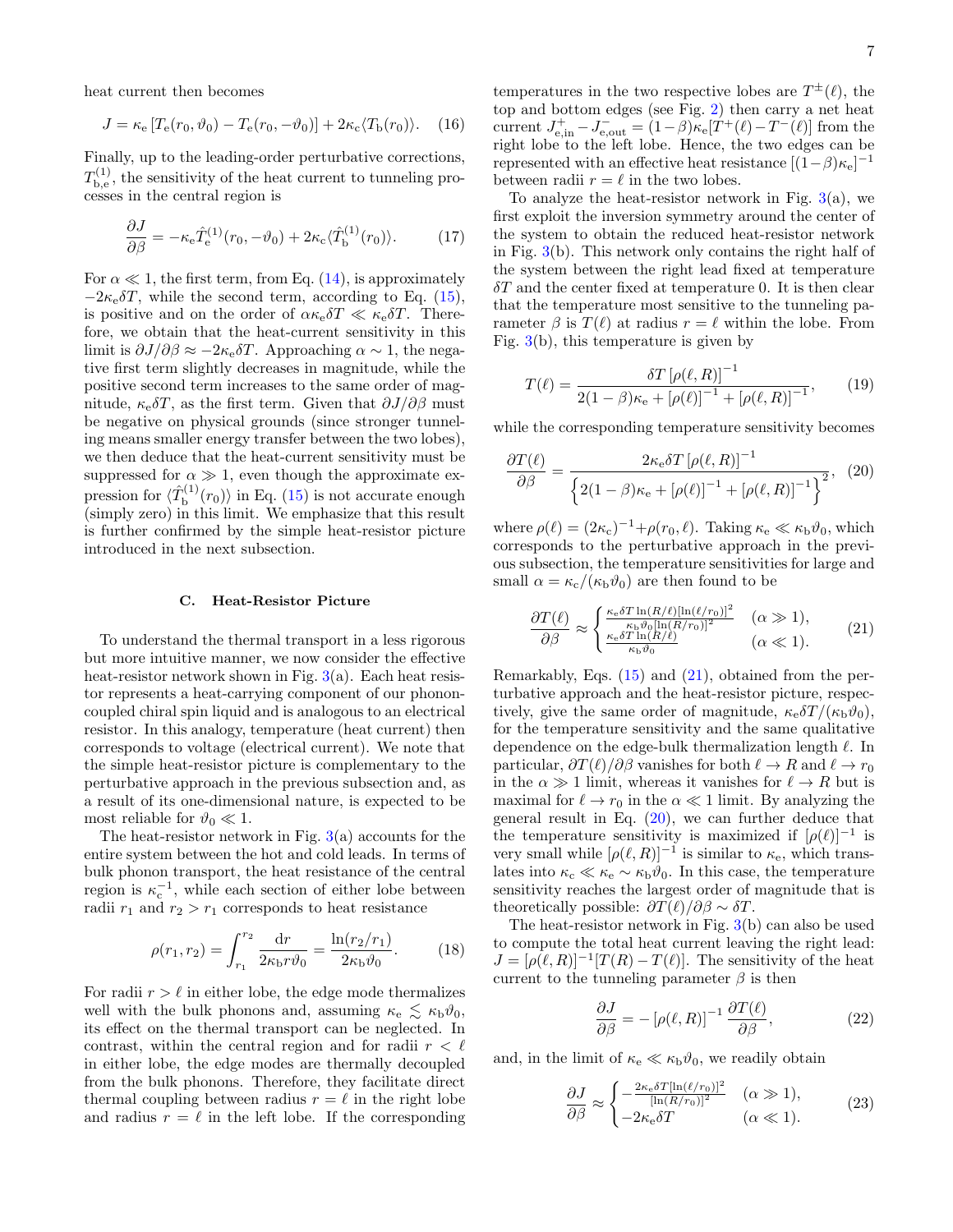

<span id="page-7-1"></span>Figure 3. (a) Effective heat-resistor network of the phonon-coupled chiral spin liquid. Each resistor represents a heat-carrying component of the system, with the resistors in the upper (lower) row accounting for the edge mode (bulk phonons). The right and left leads are fixed at temperatures  $\delta T$  and  $-\delta T$ , respectively. (b) Reduced heat-resistor network representing the right half of the system. The right lead is fixed at temperature  $\delta T$ , while the center of the system is fixed at temperature 0.

Once again, these results are consistent with those of the perturbative approach. Also, from Eqs.  $(20)$  and  $(22)$ , we find that the magnitude of the heat-current sensitivity is generally maximized when  $\kappa_e$  and  $[\rho(\ell)]^{-1}$  are both much smaller than  $[\rho(\ell, R)]^{-1}$ , which precisely corresponds to the second case of Eq. [\(23\)](#page-6-4). Finally, we point out that, for  $\kappa_c \ll \kappa_e \ll \kappa_b \vartheta_0$ , the heat current itself takes the simple form  $J \approx 2(1-\beta)\kappa_e \delta T$ . Therefore, in the absence of any pinch points in the central region ( $\beta = 0$ ), measuring the heat current can be used to directly extract the edge thermal Hall conductivity  $\kappa_e$  and, hence, the chiral central charge of the corresponding edge CFT.

# <span id="page-7-0"></span>III. TUNNELING AT POINT CONTACTS

The temperature profiles calculated in the previous section relied upon the parameter  $\beta$  describing the fraction of energy that jumps across the point contacts in the narrow central region. This quantity may be directly calculated by a perturbative treatment of the quasiparticle tunneling processes that shuttle between the upper and lower edges. To this end, we consider the specific case of the Ising topological order realized in a non-Abelian Kitaev spin liquid phase [\[7\]](#page-14-8). Here the edge exhibits central charge  $c = 1/2$  and hosts a single chiral Majorana fermion  $\gamma(x)$  governed by the Hamiltonian  $H_0 = -iv \int_x \gamma \partial_x \gamma$ , with  $v$  the edge velocity (which we subsequently set to  $v = 1$  in this section). The bulk supports three kinds of gapped quasiparticles: trivial bosons (I), Majorana fermions  $(\psi)$ , and Ising anyons  $(\sigma)$ . The latter two are mutual semions and satisfy the non-trivial fusion rules  $\sigma \times \sigma = \mathbb{I} + \psi$ , and  $\sigma \times \psi = \sigma$ , and  $\psi \times \psi = \mathbb{I}$ .

Consider then introducing a pinch into the spin liquid that brings opposing edges close to one another. At such a point contact, both fermions and Ising anyons may tunnel across, as captured by the perturbing Hamiltonian

$$
H_{\text{tun}} = -it_{\gamma} \gamma(x_{\text{top}}) \gamma(x_{\text{bot}}) + e^{-i\pi/16} t_{\sigma} \sigma(x_{\text{top}}) \sigma(x_{\text{bot}}). \tag{24}
$$

Here  $x_{\text{top}} (x_{\text{bot}})$  is the coordinate of the pinch on the top (bottom) edge—with x values increasing along the propagation direction—and  $t_{\gamma}$  ( $t_{\sigma}$ ) is the tunneling amplitude for fermions (Ising anyons). The phenomenology of such

tunneling has been studied extensively [\[64–](#page-16-19)[66\]](#page-16-20), and one may straightforwardly evaluate the resulting corrections to thermal transport. In the interest of drawing a distinction between signatures inherent to quasiparticle tunneling versus those arising from quasiparticle braiding, we consider both single-pinch and double-pinch geometries (see Fig. [4\)](#page-8-3).

Mirroring the analysis from Sec. [II,](#page-2-0) we couple the spin liquid to heating and cooling elements so as to establish a temperature differential between the opposing ends. We emphasize, however, that each heating or cooling element in Fig. [4](#page-8-3) corresponds to an entire lobe connected to the central region (see Fig. [1\)](#page-1-0) and accounts for the actual thermal lead coupling to the bulk as well as the edge-bulk thermalization. Thus, these effective heating and cooling elements directly set the temperatures of the incoming edges. We can further assume without loss of generality that the hot end is held at temperature T while the cold end is held at zero temperature. We may then neglect any heat current originating from the bottom edge where it couples to the cooling element.

Since we are interested in the fraction of energy that continues through the central region, we may calculate the heat current along the top edge. Fourier transforming the free Hamiltonian gives a linear spectrum  $\varepsilon(k) = k$ . The heating element then excites momentum modes whose population follows from the Fermi-Dirac distribution  $n(k,T) = [e^{\varepsilon(k)/T} + 1]^{-1}$ . We assume that the heat current is measured along the top edge shortly after the point contact (see the probe marker in Fig. [4\)](#page-8-3). The heat current may be explicitly written as

$$
I(T) = \int_0^{\Lambda} \frac{\mathrm{d}k}{2\pi} \varepsilon(k) n(k,T) \left| A(k) \right|^2, \tag{25}
$$

where  $\Lambda$  is a momentum cutoff and  $A(k)$  is the transmission amplitude along the top edge. The linearized thermal conductance of the edge is then given by  $\kappa = \partial_T I(T)$ . Since we are dealing with the heat-current component that continues along the top edge, this conductance corresponds to  $\kappa = \kappa_e(1-\beta)$  in our earlier notation. Crucially, at the level of our treatment, temperature appears in the expression for the current only via the Fermi-Dirac distribution. That is, we consider only the zero-temperature correlators within the  $c = \frac{1}{2}$  CFT when evaluating  $|A(k)|$ .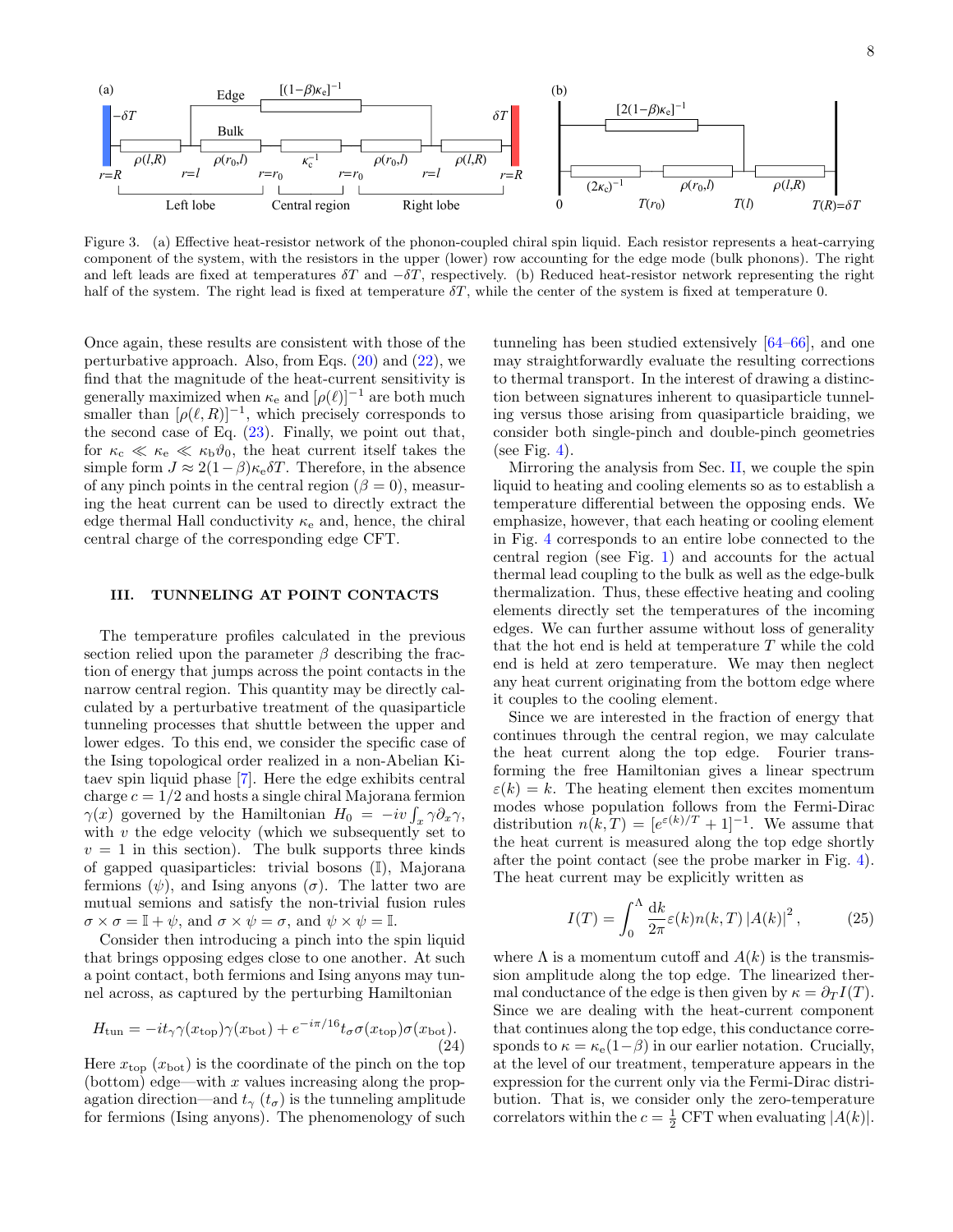

<span id="page-8-3"></span>Figure 4. (a) Single pinch and (b) double pinch geometries for a chiral spin liquid heated from the right and cooled from the left. In the double pinch geometry, we allow for a bulk quasiparticle of type  $a$  in the enclosed region. We imagine measuring the heat current immediately after the pinch point(s), at the locations marked with light gray arrows.

A comparable result for a finite temperature edge can be found in Ref. [67.](#page-16-21)

In the absence of any tunneling,  $|A(k)|$  is of course simply unity and one readily recovers the quantized result  $\kappa = \pi T/12$  (i.e., just  $\kappa_e$ ). For finite tunneling amplitude  $(t_{\gamma/\sigma} \neq 0)$ , one anticipates that energy can escape to the bottom edge, and so the heat current—and similarly  $|A(k)|$ —will be reduced relative to the unperturbed case. As we will show,  $|A(k)|$  then encodes both universal signatures of the quasiparticles involved in tunneling as well as information about the anyonic content of the bulk.

### <span id="page-8-0"></span>A. Single Pinch Geometry

Consider first a geometry with a single pinch at which quasiparticle tunneling may occur [Fig.  $4(a)$  $4(a)$ ]. In this case, it is convenient to define the coordinates so that  $x<sub>top</sub> = x<sub>bot</sub> = 0$ . This geometry involves no braiding of edge excitations about bulk quasiparticles, so there are no interferometric effects. Nonetheless, we may still glean some signature of the flavors of quasiparticles by universal corrections to the thermal transport.

### <span id="page-8-1"></span>1. Fermion Tunneling

Fermion tunneling is a quadratic perturbation, so we may treat its effects exactly by considering the Heisenberg equations of motion for the fermion fields  $\gamma_{\text{top}}(x, t)$ and  $\gamma_{\text{bot}}(x, t)$  on the top and bottom edges, respectively:

$$
i\partial_t \gamma_{\text{top}}(x,t) = -i\partial_x \gamma_{\text{top}}(x,t) + it_\gamma \delta(x) \gamma_{\text{bot}}(0,t),
$$
  
\n
$$
i\partial_t \gamma_{\text{bot}}(x,t) = -i\partial_x \gamma_{\text{bot}}(x,t) - it_\gamma \delta(x) \gamma_{\text{top}}(0,t).
$$
 (26)

Integrating over an infinitesimal window enclosing  $x = 0$ , we find

$$
\gamma_{\text{top}}(0^{+}) = -\frac{t_{\gamma}^{2} - 4}{t_{\gamma}^{2} + 4} \gamma_{\text{top}}(0^{-}) + \frac{4t_{\gamma}}{t_{\gamma}^{2} + 4} \gamma_{\text{bot}}(0^{-}),
$$
  

$$
\gamma_{\text{bot}}(0^{+}) = -\frac{4t_{\gamma}}{t_{\gamma}^{2} + 4} \gamma_{\text{top}}(0^{-}) - \frac{t_{\gamma}^{2} - 4}{t_{\gamma}^{2} + 4} \gamma_{\text{bot}}(0^{-}),
$$
(27)

where  $x = 0^ (x = 0^+)$  denotes the position immediately before (after) the constriction and we suppressed the time dependence for compactness. These expressions encode the reflection and transmission coefficients at the point contact for a wavepacket with components originating on either the upper or lower edges. Let us focus on a plane wave with momentum  $k$  that is incident on the constriction from the top edge. The amplitude for transmission along the top edge then satisfies

$$
|A(k)|^2 = \left| \frac{t_\gamma^2 - 4}{t_\gamma^2 + 4} \right|^2 \approx 1 - t_\gamma^2.
$$
 (28)

Since the amplitude is momentum-independent, the corrected thermal conductance is simply rescaled downwards,

$$
\kappa = \kappa_{\rm e} \left| \frac{t_{\gamma}^2 - 4}{t_{\gamma}^2 + 4} \right|^2 \approx \kappa_{\rm e} \left( 1 - t_{\gamma}^2 \right), \tag{29}
$$

as one might expect from the fact that fermion tunneling is a marginal perturbation. With just fermion tunneling, one can continuously tune from perfect transmission  $(|A(k)| = 1)$  to perfect reflection  $(|A(k)| = 0)$  at the point contact by modulating the tunneling strength  $t_{\gamma}$ . Since this correction introduces no additional temperature dependence to the edge conductance, it may not be a readily distinguishable feature in noisy measurements when  $t_{\gamma}$  is perturbatively small. In the two-pinch interferometer geometry examined later, however, fermion tunneling does induce nontrivial corrections associated with braiding.

### <span id="page-8-2"></span>2. Ising Anyon Tunneling

We now consider the more relevant tunneling process that may take place at point contacts in this non-Abelian spin liquid phase—Ising anyon tunneling. For a geometry as shown in Fig.  $4(a)$  $4(a)$ , the upper and lower edges are treated as independent chiral edges coupled only through the point contact. This treatment allows all correlation functions to be simplified by a cluster decomposition between the two edges. Such a decomposition is equivalent to considering the system as a single continuous edge but taking the limit where the circumference between the upper and lower edges is taken to infinity. This is essentially the scenario one has in mind for a setup as in Fig. [1](#page-1-0) where the lobes adjacent to the central region are macroscopic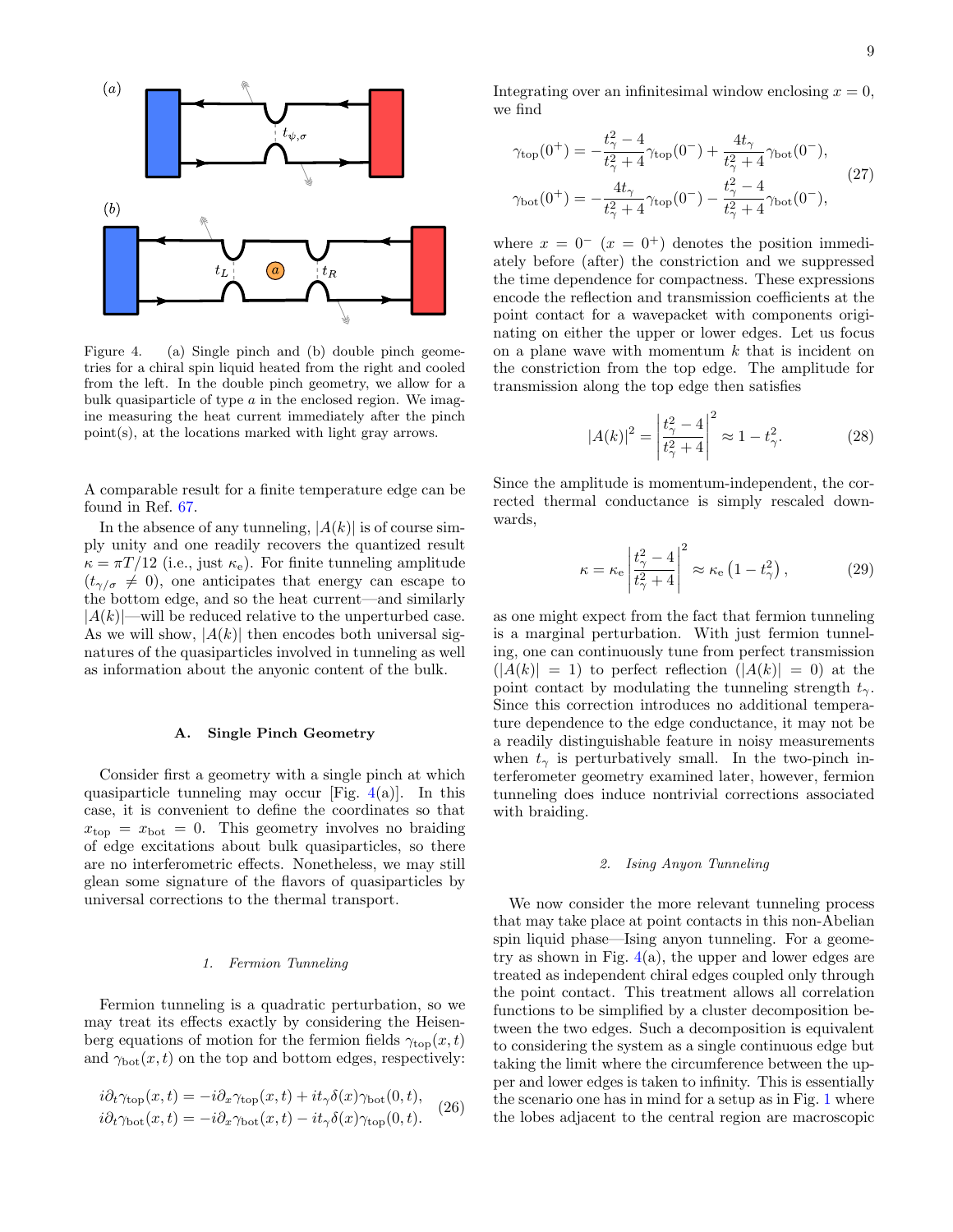(i.e., much larger than the coherence and thermalization lengths).

If we measure the temperature on the upper edge shortly after the point contact, then the relevant Green's function in the interaction picture takes the form

$$
G(t) = \langle \gamma_{\text{top}}(L, t) \gamma_{\text{top}}(-L, 0) \rangle, \tag{30}
$$

where  $L > 0$  is an arbitrary coordinate so that we are considering fermions starting near the hot reservoir and ending near the cold reservoir. The transmission amplitude  $A(k)$  then is related to this Green's function in momentum space (see Appendix  $B$ ), and we thus seek the leading correction to the Green's function arising from the Ising anyon tunneling Hamiltonian.

At first order in Ising anyon tunneling, one essentially has to compute a correlator like  $\langle \sigma \rangle_{\text{bot}} \langle \gamma \sigma \gamma \rangle_{\text{top}}$  where the subscripts indicate that the correlators are evaluated on the top or bottom edge. Both terms must vanish since the nontrivial primary fields exhibit vanishing groundstate expectation values (e.g.,  $\langle 0 | \sigma | 0 \rangle = 0$ ). Put simply, tunneling a single Ising anyon cannot move a fermion from the top edge to the bottom edge, and so cannot affect the heat current along the edge.

The first non-trivial correction then comes at second order in Ising anyon tunneling,

$$
\sim \int ds_1 ds_2 \langle \gamma_{\text{top}}(L, t) H_{\sigma}(s_1) H_{\sigma}(s_2) \gamma_{\text{top}}(-L, 0) \rangle, \tag{31}
$$

where implicitly one may employ a cluster decomposition. Here we have adopted the shorthand  $H_{\sigma}(t)$  =  $t_{\sigma}\sigma_{\text{top}}(0, t)\sigma_{\text{bot}}(0, t)$  for the Ising anyon tunneling Hamiltonian in the interaction picture. As we show in Ap-pendix [B,](#page-19-0) the leading order correction to  $|A(k)|^2$  due to Ising anyon tunneling diverges as  $t^2_{\sigma} k^{-7/4}$  as  $k \to 0$ . While the corresponding correction to the heat current  $I(T)$  vanishes as  $T^{1/4}$ , the correction to the edge conductance,  $\Delta \kappa \sim -t_{\sigma}^2 T^{-3/4}$ , diverges at temperature  $T = 0$ . This divergence comports with the observation that Ising anyon tunneling is a relevant perturbation under which the system flows to a split bar where all energy is scattered to the bottom edge at the point contact.

In the interest of treating Ising anyon tunneling perturbatively, we therefore assume that the temperature  $T$ is finite and large enough that the correction to the edge conductance remains small. The necessary temperature T may still be small relative to other energy scales (e.g., the bulk gap), but this assumption ensures that we are not operating the device in the split bar regime. For the sake of notational brevity, we define an effective renormalized Ising anyon tunneling strength  $\tilde{t}_{\sigma} \propto t_{\sigma} T^{-7/8}$ , where the precise value of the proportionality constant is given in Appendix [B.](#page-19-0) In terms of this effective tunneling amplitude, the correction to the thermal conductance takes on the following simple form:

$$
\Delta \kappa = -\kappa_{\rm e} \tilde{t}_{\sigma}^2 \propto -\kappa_{\rm e} t_{\sigma}^2 T^{-7/4}.
$$
 (32)

This −7/4 power law has been discussed by Nilsson and Akhmerov [\[67\]](#page-16-21) in the context of electrical conductance measurements for a topological insulator in proximity with a superconductor. In both scenarios, this exponent comes from the scaling dimension of the tunneling operator that corrects the fermionic edge current. To the best of our knowledge, this power law is not reproduced by other less exotic phenomenology, and so provides a unique signature of fractional quasiparticles tunneling at the point contact in a single-pinch geometry.

# <span id="page-9-0"></span>B. Double Pinch Geometry

We now turn our attention to the double pinch geometry depicted in Fig. [4\(](#page-8-3)b). Here, second order tunneling processes can transport an edge excitation all the way around the enclosed (bulk) region by first tunneling to the bottom edge via the left constriction, and then back to the top edge via the right constriction. Such processes not only change the path length traversed by an excitation—which is imprinted on the dynamical phase acquired—but also braid the edge anyon around any quasiparticles residing in the bulk. Interference between the different paths edge anyons may take then depends on the braiding statistics with the encircled bulk quasiparticles, in turn affecting the transmission probability  $|A(k)|^2$ . This dependence opens the door for using thermal transport measurements to detect individual bulk quasiparticles.

Let  $x_1, x_2$  be the coordinates of the left and right pinch on the top edge. On the bottom edge we invert the coordinate system so that  $x_1$  and  $x_2$  are now the coordinates of the right and left pinches, respectively. The tunneling Hamiltonian then becomes

$$
H_{\text{tun}} = -it_{L,\gamma} \gamma_{\text{top}}(x_1) \gamma_{\text{bot}}(x_2) - it_{R,\gamma} \gamma_{\text{top}}(x_2) \gamma_{\text{bot}}(x_1)
$$
  
+  $e^{-i\pi/16} t_{L,\sigma} \sigma_{\text{top}}(x_1) \sigma_{\text{bot}}(x_2)$   
+  $e^{-i\pi/16} t_{R,\sigma} \sigma_{\text{top}}(x_2) \sigma_{\text{bot}}(x_1).$  (33)

Under the assumption that tunneling at either contact has comparable amplitude  $(t_L \sim t_R)$ , we seek corrections to the thermal conductance at up to second order in tunneling, which is sufficient to capture interference effects.

### <span id="page-9-1"></span>1. Fermion Tunneling

At second order in fermion tunneling, we now anticipate an order  $\mathcal{O}(t_{L,\gamma}t_{R,\gamma})$  correction that corresponds to a fermion encircling the entire bulk region. Since fermions and Ising anyons are mutual semions, such processes are sensitive to the parity of the number of Ising anyons in the bulk. That is, edge fermions that encircle  $n_{\sigma}$  bulk Ising anyons acquire a braiding phase  $(-1)^{n_{\sigma}}$ . Edge fermions encircling either bulk bosons or bulk fermions, by contrast, do not acquire any nontrivial braiding phases.

Let us then calculate the transmission amplitude in the two pinch geometry. Once again fermion tunneling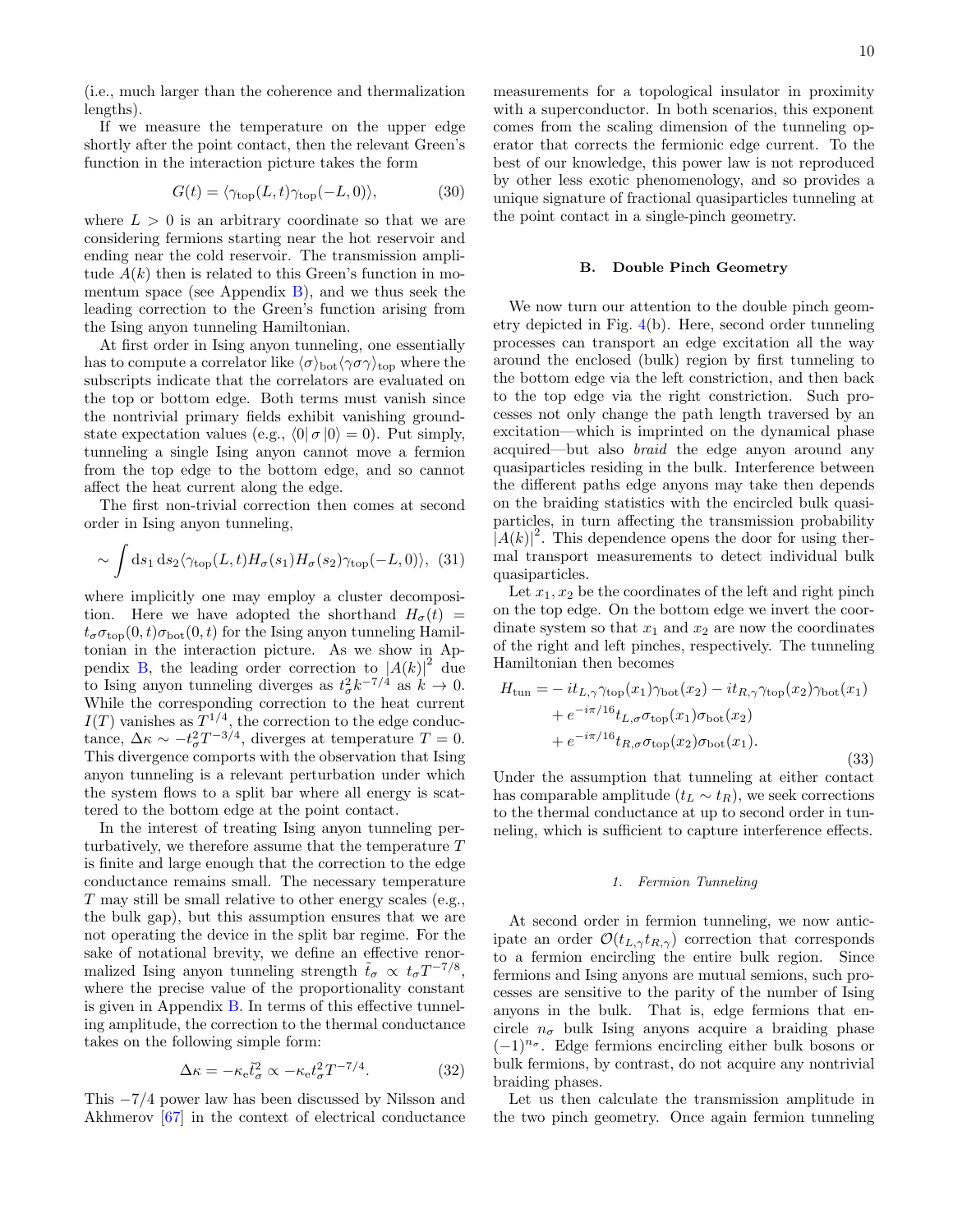may be treated exactly by considering the equations of motion

$$
i\partial_t \gamma_{\text{top}}(x,t) = -i\partial_x \gamma_{\text{top}}(x,t) + it_{L,\gamma} \delta(x - x_1) \gamma_{\text{bot}}(x_2,t)
$$
  
+ 
$$
it_{R,\gamma} \delta(x - x_2) \gamma_{\text{bot}}(x_1,t),
$$
  

$$
i\partial_t \gamma_{\text{bot}}(x,t) = -i\partial_x \gamma_{\text{bot}}(x,t) - it_{L,\gamma} \delta(x - x_2) \gamma_{\text{top}}(x_1,t)
$$
  
- 
$$
it_{R,\gamma} \delta(x - x_1) \gamma_{\text{top}}(x_2,t).
$$
 (34)

As before, we consider plane waves propagating on the edge. Between the constrictions, the fermions propagate freely and so we may write  $\gamma_{\text{top/bot}}(x_2^-, t)$  =  $e^{ik\Delta_x} \gamma_{\text{top/bot}}(x_1^+,t)$  for momentum k and with  $\Delta_x$  =  $x_2 - x_1$  the separation between the pinches. Dropping the explicit time dependence for simplicity, one finds

$$
e^{-ik\Delta_x}\gamma_{\text{top}}(x_2^+) \approx \gamma_{\text{bot}}(x_1^-) \left( e^{ik\Delta_x} t_{L,\gamma} + e^{-ik\Delta_x} t_{R,\gamma} \right)
$$

$$
+ \gamma_{\text{top}}(x_1^-) \left[ 1 - \frac{t_{L,\gamma}^2 + t_{R,\gamma}^2}{2} - (-1)^{n_{\sigma}} e^{i2k\Delta_x} t_{R,\gamma} t_{L,\gamma} \right],
$$
(35)

where we have explicitly included the statistical braiding phase anticipated for the  $\mathcal{O}(t_{L,\gamma}t_{R,\gamma})$  term. For a wavepacket incident along the upper edge, the transmission amplitude follows as

$$
|A(k)|^2 \approx 1 - \left| t_{L,\gamma} + (-1)^{n_\sigma} e^{i2k\Delta_x} t_{R,\gamma} \right|^2. \tag{36}
$$

The crucial difference from the single pinch geometry is that the  $\mathcal{O}(t_L, t_{R,\gamma})$  braiding term carries a phase dependence on both the bulk anyon content  $(n_{\sigma})$  as well as the momentum  $k$ . The latter distinction imparts nontrivial temperature dependence in the thermal transport. In particular, the corrected thermal conductance of the edge is now given by

<span id="page-10-1"></span>
$$
\kappa = \kappa_{\rm e} \left[ 1 - t_{L,\gamma}^2 - t_{R,\gamma}^2 - 2(-1)^{n_{\sigma}} t_{L,\gamma} t_{R,\gamma} g(\Delta_x \pi T) \right]. \tag{37}
$$

The dimensionless function  $g(x)$  describing the dependence of the fermion braiding term on temperature and pinch separation is

$$
g(\Delta_x \pi T) = \frac{1}{\kappa_e} \partial_T \int_0^\infty \frac{dk}{2\pi} \varepsilon(k) n(k, T) \cos(2k\Delta_x)
$$
  
=  $3 \operatorname{csch}^3(2\Delta_x \pi T) \left[ \sinh(4\Delta_x \pi T) \right]$  (38)  
 $-\Delta_x \pi T (3 + \cosh(4\Delta_x \pi T)) \right].$ 

At zero temperature  $g(0) = 1$ , so for equal tunneling amplitudes  $t_{L,\gamma} = t_{R,\gamma}$  and an odd number of Ising anyons in the bulk, this braiding term may negate the trivial  $\mathcal{O}(t_{R/L,\gamma}^2)$  terms in Eq. [\(37\)](#page-10-1). For small but finite temperature we find that  $g(x) \approx 1 - \frac{14}{5}x^2$ , giving an additional quadratic temperature dependence to the conductance correction that may be useful in distinguishing fermion braiding effects. Going to large temperature or pinch separation,  $q(x \gg 1)$  is exponentially suppressed and fermion braiding becomes unobservable. Considering the full T-dependence, one finds that the braiding correction can be tuned through zero by appropriately varying the temperature; see Fig. [5.](#page-10-2)

In this analysis we assumed that the separation of the pinches  $x_2 - x_1$  was the same on the top and bottom edges. More generally,  $2\Delta_x$  corresponds to the circumference of the enclosed region. This dependence on the circumference provides an additional tuning parameter by which one might optimize the geometry to maximize the visibility of corrections to the thermal conductance.



<span id="page-10-2"></span>Figure 5. Dimensionless function  $q(\pi\Delta_xT)$  for the fermion braiding correction to the thermal conductance against temperature T and pinch separation  $\Delta_x$  (or braiding path length difference  $2\Delta_x$ ) in a two-pinch geometry. For  $\Delta_x T \gg 1$ , this correction is exponentially suppressed; in the opposite limit,  $g(\pi\Delta_xT)$  exhibits a quadratic deviation away from unity.

# <span id="page-10-0"></span>2. Ising Anyon Tunneling

Next we include Ising anyon tunneling in the double pinch geometry. To get some effect beyond that found in the single pinch geometry, we should consider processes wherein an Ising anyon braids around the bulk, analogous to the braiding processes for fermions examined above. In this scenario, we may envision that a Majorana fermion incident on the constrictions splinters into two Ising anyons, one of which tunnels to the bottom edge. This tunneled Ising anyon later returns to the top edge by tunneling across at the other constriction. Such processes take a single Ising anyon around quasiparticles residing in the bulk. Recall that taking an Ising anyon around a Majorana fermion yields a statistical phase factor of  $-1$ . Then for  $n_{\psi}$  bulk Majorana fermions contained between the constrictions, this braiding process yields a phase  $(-1)^{n_{\psi}}$ . If the number of enclosed bulk Ising anyons  $n_{\sigma}$  is odd, then the braid non-trivially rotates the many-body wavefunction—killing the interference term. Putting these effects together, we must attach a factor of  $(-1)^{n_{\psi}}[1+(-1)^{n_{\sigma}}]/2$  to corrections arising from  $\mathcal{O}(t_{L,\sigma}t_{R,\sigma})$  Ising anyon braiding processes. Notice that when  $n_{\sigma}$  is odd the braiding phase becomes indepen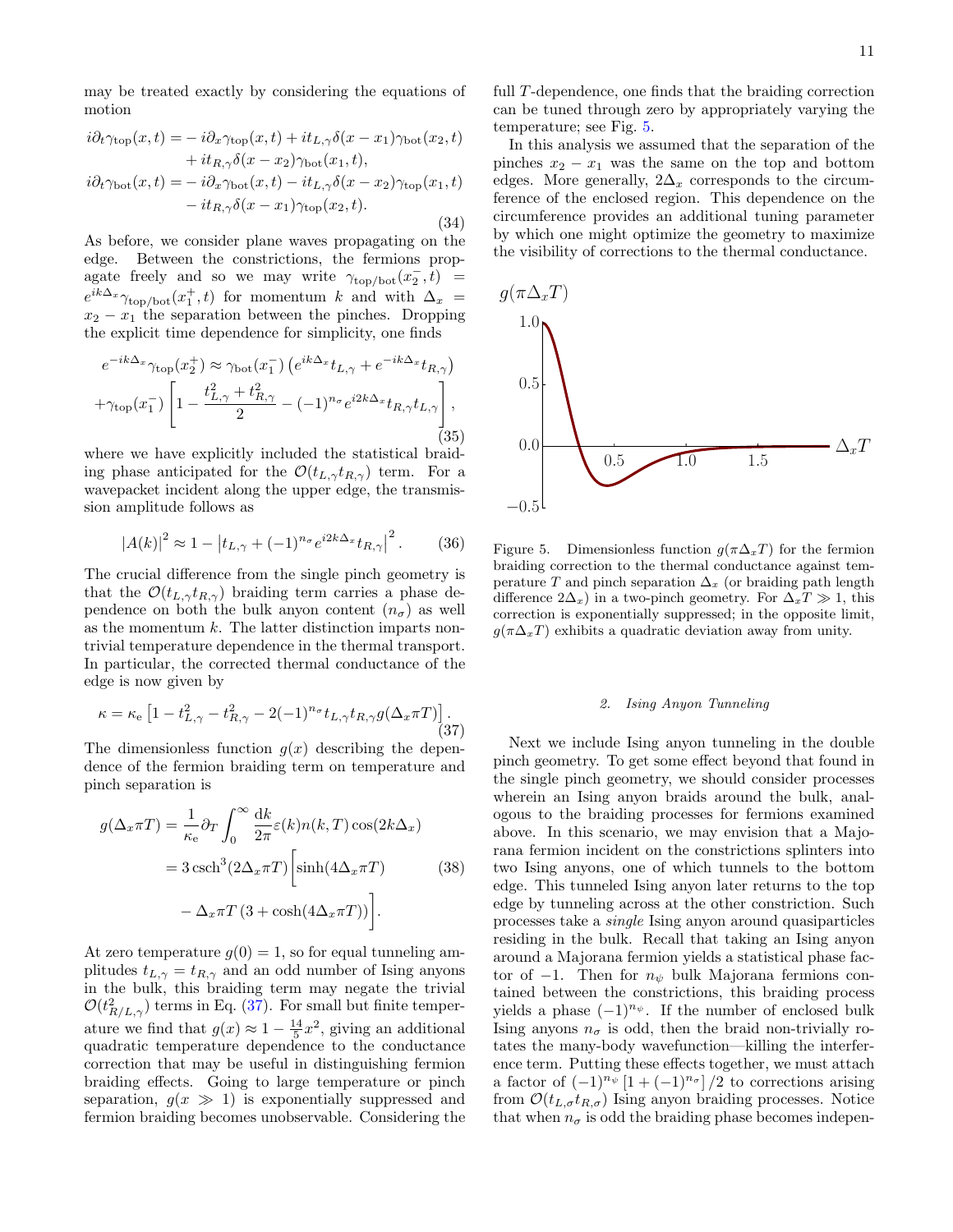dent of  $n_{\psi}$ ; this result is indeed required by the fusion rule  $\sigma \times \psi = \sigma$ .

Based on our earlier analysis, we employ a semiclassical treatment of the Ising anyon tunneling in a two pinch geometry. Again assuming that the effective tunneling amplitudes are  $\tilde{t}_{L/R,\sigma} \propto t_{L/R,\sigma} T^{-7/8}$ , we obtain the following correction to the thermal conductance:

$$
\Delta \kappa = -\kappa_{\rm e} \left\{ \tilde{t}_{L,\sigma}^2 + \tilde{t}_{R,\sigma}^2 + (-1)^{n_{\psi}} \left[ 1 + (-1)^{n_{\sigma}} \right] \tilde{t}_{L,\sigma} \tilde{t}_{R,\sigma} \right\}.
$$
\n(39)

Unlike the fermion braiding correction, the  $\mathcal{O}(t_{L,\sigma}t_{R,\sigma})$ term above is sensitive both to fermions and Ising anyons in the bulk, allowing for detection of individual bulk quasiparticles of either type.

# <span id="page-11-0"></span>C. General Result

Recall that the conductance  $\kappa$  we derive here is equal to  $\kappa_e(1-\beta)$ , where  $\beta$  is the parameter describing the fraction of energy which tunnels across the constrictions. Collecting our two-pinch-geometry results, we obtain

<span id="page-11-3"></span>
$$
\beta(\Delta_x, T) \approx t_{L,\gamma}^2 + t_{R,\gamma}^2 + 2(-1)^{n_{\sigma}} t_{L,\gamma} t_{R,\gamma} g(\Delta_x \pi T)
$$
  
+  $T^{-7/4} \left\{ t_{L,\sigma}^2 + t_{R,\sigma}^2 + (-1)^{n_{\psi}} \left[ 1 + (-1)^{n_{\sigma}} \right] t_{L,\sigma} t_{R,\sigma} \right\}.$   
(40)

In a single pinch geometry, this result simplifies further to  $\beta(T) = t_\gamma^2 + t_\sigma^2 T^{-7/4}$ . Note that we have opted to use  $t_{\sigma}$  rather than  $\tilde{t}_{\sigma}$  in order to emphasize the unique temperature dependence here. In doing so, we have absorbed some proportionality constant into the bare tunneling amplitudes, the value of which is derived in Appendix [B.](#page-19-0) To connect these results to our earlier analysis of heat exchange between the bulk phonons and the edge mode,  $\beta$  should be evaluated with respect to the overall system temperature  $T_0$ , assuming that the deviations  $\delta T$ are small.

It is worth noting that the Ising anyon tunneling terms should have an additional functional dependence when the temperature or pinch separation are taken to be very large. Much as the fermion braiding correction  $q(x)$  was exponentially suppressed for  $x \gg 1$ , we anticipate the Ising anyon tunneling corrections are also exponentially suppressed at high temperature [\[67\]](#page-16-21). Within the temperature range where interference is feasible, however, Eq. [\(40\)](#page-11-3) captures the essential corrections to the thermal transport due to quasiparticle tunneling in a two pinch geometry.

While the particular expression for  $\beta$  derived here was for the case of Ising topological order  $(c = \frac{1}{2})$  in a Kitaev spin liquid, a similar analysis could be carried out for other chiral topological orders. In general, the expression for  $\beta$  in a single pinch geometry will always feature a temperature dependence  $\beta \propto T^{-\eta}$  where  $\eta = 2 - 4h$  is determined by the conformal dimension h of the most relevant edge operator in the theory. Similarly, the details

of the interference corrections arising in a multi-pinch geometry will then of course depend on the braiding statistics of the quasiparticles in the particular phase.

# <span id="page-11-1"></span>IV. DISCUSSION

In the previous two sections, we described how thermal transport in the unconventional device geometry of Fig. [1](#page-1-0) can be used to probe the anyonic excitations of the non-Abelian Kitaev spin liquid. Our main focus was anyonic edge interferometry, using two point contacts, which can detect individual anyons and directly observe their nontrivial braiding statistics. In addition, we considered simpler measurements, requiring at most one point contact, for unambiguously identifying the underlying spin liquid via both the quantized thermal Hall conductivity [\[31](#page-15-6)[–33\]](#page-15-7) extracted in a more direct way and "smokinggun" signatures of Ising-anyon tunneling. Indeed, it was described in Sec. [III](#page-7-0) how the tunneling parameter  $\beta$  is determined by the edge tunneling processes in the cen-tral region, while it was explained in Sec. [II](#page-2-0) how  $\beta$  (or a change in  $\beta$ ) can be detected in the bulk thermal transport by measuring appropriate temperatures or heat currents. In this section, we discuss potential challenges in the experimental observation of these signatures and provide simple guidelines for implementing our proposal in realistic candidate materials, such as  $\alpha$ -RuCl<sub>3</sub>.

### <span id="page-11-2"></span>A. Thermalization Length

For effectively probing the quantum-coherent edge processes inside the central region via bulk thermal transport within the two lobes (see Fig. [2\)](#page-2-1), the thermalization length  $\ell$  between the edge mode and the bulk phonons must satisfy  $r_0 \ll \ell \ll R$ . On the one hand, if the central region is larger than the thermalization length,  $r_0 \gg \ell$ , thermalization with bulk phonons may disrupt the quantum coherence of the edge processes. On the other hand, if the lobes are smaller than the thermalization length,  $R \ll l$ , the edge mode is essentially decoupled from the bulk thermal leads and sensors.

The thermalization length is given by  $\ell = \kappa_e/\lambda$ , where  $\kappa_e \propto T$  is the thermal Hall conductance of the edge mode, and  $\lambda$  is the linearized thermal coupling between the edge mode and the bulk phonons. Since  $\lambda$  was argued [\[39\]](#page-16-3) to be proportional to  $T^6$ , the thermalization length is then expected to diverge as  $\ell \propto T^{-5}$  at low temperatures. Due to this strong temperature dependence of the thermalization length, our proposal is only applicable within a reasonable temperature range if the two characteristic sizes  $r_0$  and R differ by orders of magnitude. Nevertheless, for  $r_0 \sim 1 \mu m$  and  $R \sim 1 \text{ cm}$  [\[31\]](#page-15-6), the range of applicability spans almost a decade in temperature, which is sufficient for observing all of our proposed signatures, including a reliable extraction of the universal power law  $\beta \propto T^{-7/4}$ that corresponds to Ising-anyon tunneling.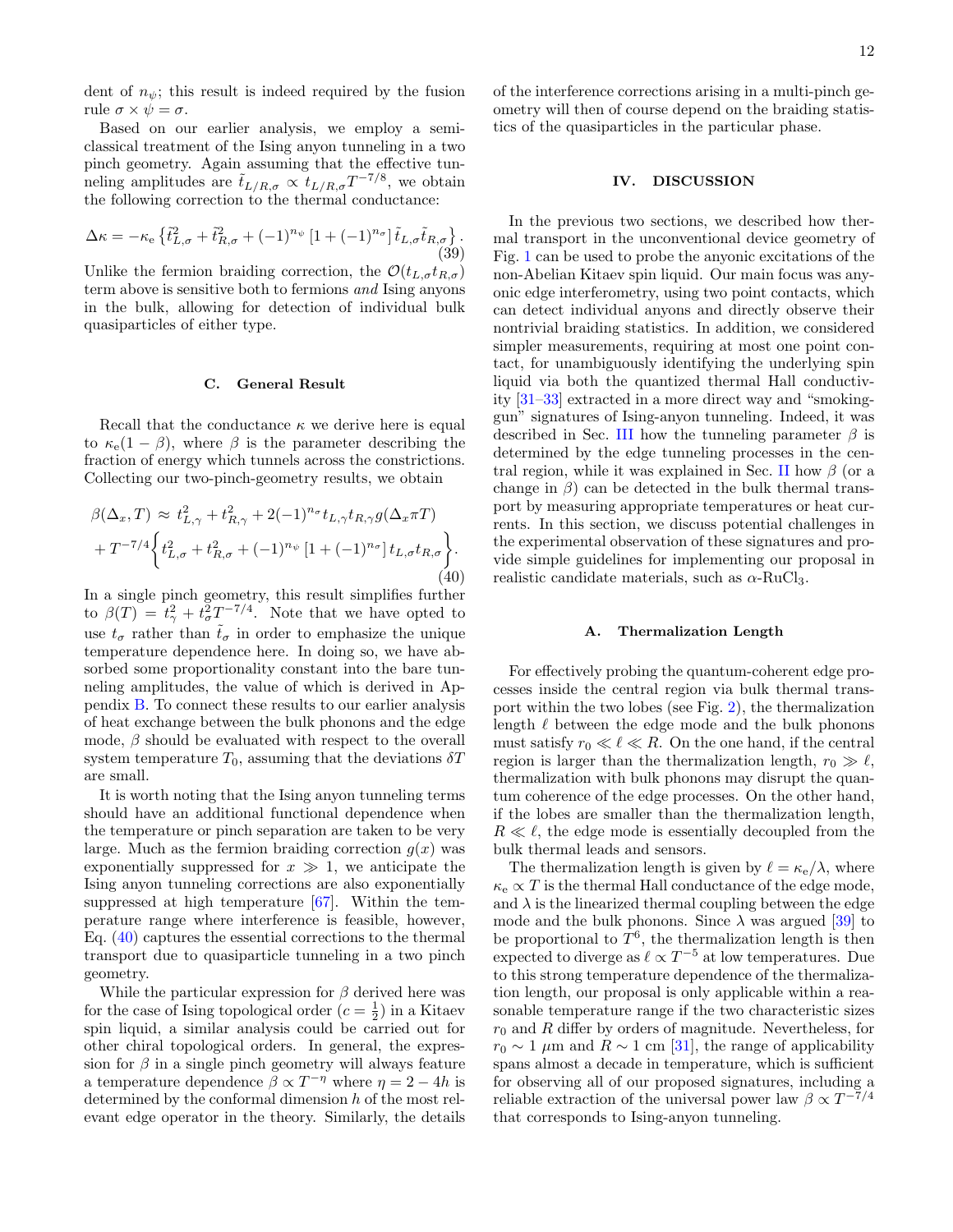Importantly, this range of applicability must also correspond to temperatures that are experimentally accessible but sufficiently small to be consistent with the other constraints described in the following subsections. However, we remark that, according to Ref. [39,](#page-16-3) the dominant low-temperature mechanism for the edge-bulk coupling  $\lambda \propto T^6$  relies on the presence of disorder. Therefore, the range of applicability may be shifted to lower temperatures if an appropriate amount of disorder is artificially introduced in the material to reduce the thermalization length without destroying the underlying spin liquid.

### <span id="page-12-0"></span>B. Edge Coherence Length

For observing anyonic edge interferometry in the presence of thermal fluctuations at the edge, the separation between the two pinch points,  $\Delta_x$ , must not exceed the thermal edge coherence length,  $\xi \sim \hbar v/(k_BT)$ , where v is the edge-mode velocity [\[41\]](#page-16-5). This constraint is directly manifest in our result for the fermion tunneling where the interference term in  $\beta$  [see Eq. [\(40\)](#page-11-3)] is proportional to the function  $g[\pi k_BT\Delta_x/(\hbar v)]$  [\[68\]](#page-16-22) that is exponentially suppressed for large arguments (see Fig. [5\)](#page-10-2). While our calculation of the Ising-anyon tunneling is based on zero-temperature correlators and only applies at low temperatures,  $\Delta_x \ll \xi$  [\[69\]](#page-16-23), we nevertheless expect a similar exponential suppression for the Ising-anyon tunneling in the high-temperature  $\Delta_x \gg \xi$  limit [\[67\]](#page-16-21).

Considering  $\alpha$ -RuCl<sub>3</sub>, if we assume that the edge velocity is controlled by the Kitaev interaction,  $J \sim 100$  K, we can estimate the edge velocity as  $v \sim Ja/\hbar$ , where  $a \sim 1$ nm is the lattice constant. The edge coherence length is then given by  $\xi \sim Ja/(k_BT)$  and, for a pinch separation  $\Delta_x$ , the temperature must satisfy  $k_BT \lesssim Ja/\Delta_x$ . Thus, taking  $\Delta_x \sim 100$  nm, we find that anyon interferometry must be performed at temperatures below 1 K. We note that this constraint may be more stringent if the edge velocity is instead controlled by the bulk energy gap which is suggested by Ref. [31](#page-15-6) to be  $\Delta \approx 5$  K. Therefore, to minimize disruptions due to thermal fluctuations at the edge, it is ideal to keep the pinch separation  $\Delta_x$  as small as possible. At the same time, however, the pinch separation must also be much larger than the bulk correlation length to avoid finite-size effects. Based on the exactly solvable Kitaev model, this correlation length is comparable to the lattice constant if the bulk gap is a sizeable fraction of the Kitaev interaction. Finally, we emphasize that the edge coherence length is only relevant for anyon interferometry and does not affect the simpler measurements using at most one pinch point.

# <span id="page-12-1"></span>C. Fluctuating Bulk Anyons

To detect individual bulk anyons through anyonic edge interferometry, we assume that the bulk anyons are localized at appropriate pinning sites in a stable way. For example, it is known that spin vacancies in the exactly solvable Kitaev model bind gauge fluxes [\[70](#page-16-24)[–72\]](#page-16-25), which correspond to Ising anyons in the non-Abelian spin liquid. Ideally, one would be able to control the total anyon content between the two pinch points in situ and observe the resulting changes in  $\beta$  by measuring temperatures or heat currents. However, in the presence of thermally excited bulk anyons, uncontrolled anyon motion may lead to repeated switches in the total anyon content during the (presumably long) time scale of such a measurement, thereby washing out any interference effect resulting from the anyons localized at pinning sites.

We first present a sufficient (but not necessary) condition for observing anyon interferometry in the presence of thermally excited bulk anyons. In general, for a bulk energy gap  $\Delta$ , the density of such thermal anyons is expected to be  $\rho \sim \exp[-\Delta/(k_BT)]$ . The average number of thermal anyons in the region between the two pinch points is then  $\nu \sim N\rho$ , where  $N = A/a^2$  is the size of the region in terms of its area A and the lattice constant a. In turn, if  $\nu \ll 1$ , thermal anyons are sufficiently rare that they cannot be disruptive to anyon interferometry. Thus, our sufficient condition for observing anyon interferometry becomes  $k_BT \ll \Delta/\ln N$ , which is only slightly more stringent than the standard condition  $k_BT \ll \Delta$  for probing universal low-energy properties. Indeed, if we assume  $\Delta \approx 5$  K for  $\alpha$ -RuCl<sub>3</sub> [\[31\]](#page-15-6) and take  $A \sim (100 \text{ nm})^2$  as well as  $a \sim 1$  nm, we find that the sufficient condition is satisfied for temperatures below  $\approx 0.5$  K.

However, even if this sufficient condition is not satisfied and there are many thermal anyons in the region between the two pinch points, anyon interferometry may still be observable if the total anyon content fluctuates sufficiently slowly with respect to the time scale of the measurement. While it is challenging to estimate the relevant time scales, the fluctuation rate is limited by the fact that the total anyon content can only change if an anyon is created or annihilated at the edge or if it goes through one of the pinch points. In turn, for a sufficiently small fluctuation rate, we anticipate that the measured temperature or heat current exhibits telegraph noise [\[53\]](#page-16-9), repeatedly switching between a finite number of allowed values, which correspond to different total anyon contents [see Eq.  $(40)$ ], as a function of time.

Finally, we point out that distinct fingerprints of anyon interference may be statistically observable even if the measurement is obtained by accumulating signal over a time scale that is long compared to the time scales of fermion  $(n_{\psi})$  and Ising-anyon  $(n_{\sigma})$  fluctuations. To start with a simple problem, we assume that the only fluctations are in the fermion parity,  $n_{\psi} = \{0, 1\}$ , so that the measured quantity O (whether that be temperature or heat current) can take only two different instantaneous values,  $O_{n_w=0}$  and  $O_{n_w=1}$ . A standard stochastic process, the Goldstein-Kac process [\[73,](#page-16-26) [74\]](#page-16-27), gives a solvable model for this problem if the time between two flips is assumed to be much longer than the time taken in the flipping process itself such that repeated instantaneous measure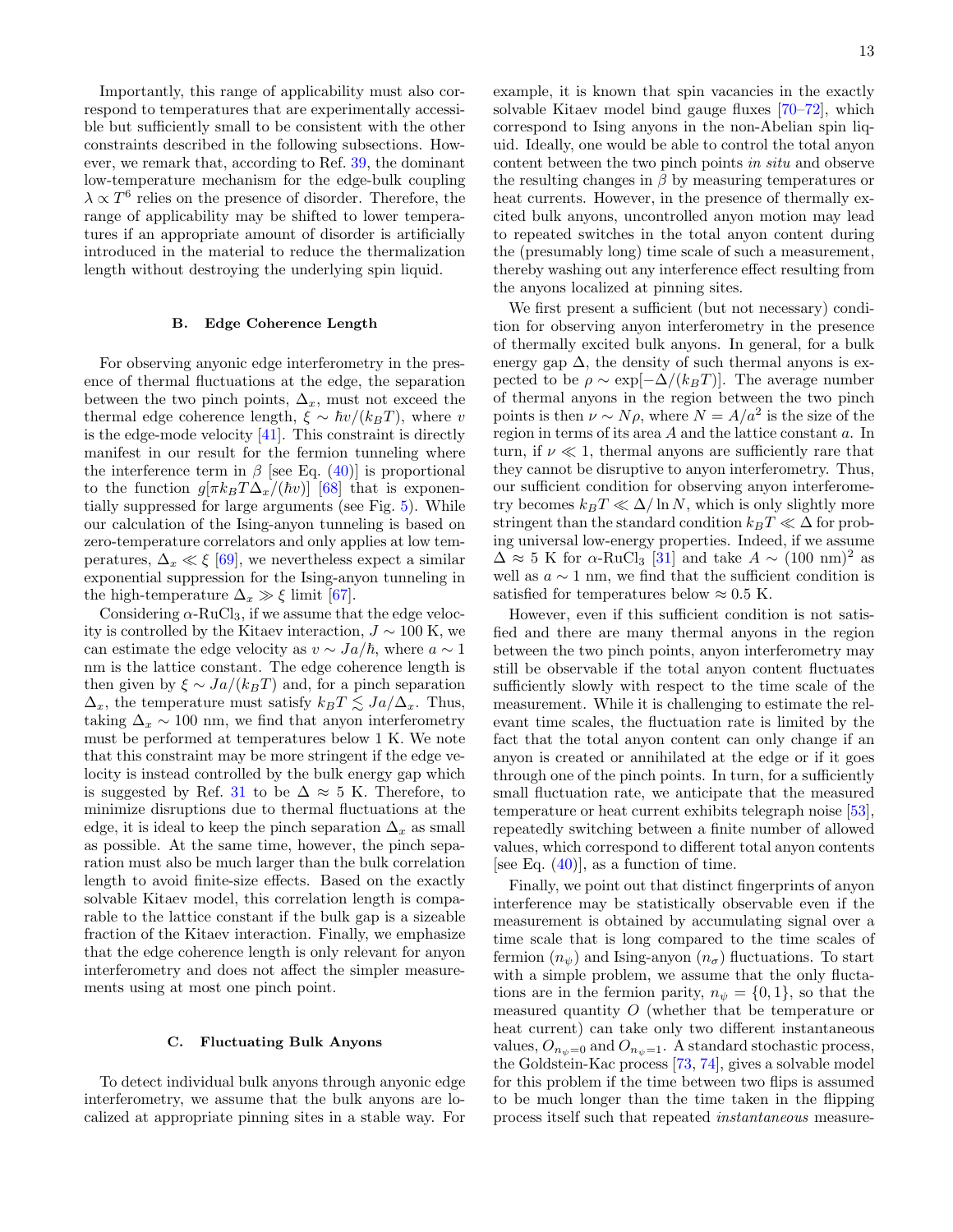ments result in telegraph noise. Taking a flip rate  $\mu$ , we define the integrated measurement over a time interval  $\tau$ to be  $\int_0^{\tau} O(t) dt = \tau \overline{O} + x$ , where  $\overline{O} = (O_0 + O_1)/2$  is the mean value. Then, the probability for the integrated measurement to deviate from the mean value by  $x$  is

<span id="page-13-1"></span>
$$
p(x,\tau) = e^{-\mu\tau} \left[ \delta(x - \chi\tau) + \delta(x + \chi\tau) \right] + \frac{e^{-\mu\tau}}{2\chi} \left[ \mu I_0 (\mu \sqrt{\chi^2 \tau^2 - x^2}/\chi) + \frac{\chi I_1 (\mu \sqrt{\chi^2 \tau^2 - x^2}/\chi)}{\sqrt{\chi^2 \tau^2 - x^2}} \right] \theta(\chi\tau - |x|), \quad (41)
$$

where  $\chi = |O_0 - O_1|/2$  is the standard deviation,  $\theta$  is the Heaviside step function, and  $I_{0,1}$  are modified Bessel functions of the first kind. This probability distribution is normalized for each integration time  $\tau$  and consists of two parts: the  $\delta$ -function pieces come from the probability that the system has not flipped from its initial state, and the remainder is a smooth function that dominates and approaches a Gaussian for  $\mu \tau \gg 1$ . Repeating the given measurement many times and for various integration times  $\tau$ , the results can then be fit to Eq. [\(41\)](#page-13-1) to determine the underlying value of  $\chi$  which, in turn, can be compared to the predictions in Eq. [\(40\)](#page-11-3).

If there are fluctuations in both  $n_{\sigma}$  and  $n_{\psi}$ , the model becomes a four-state Markov process with two distinct rates  $\mu_{\sigma}$  and  $\mu_{\psi}$  for the two kinds of flips between four different states labeled by  $(n_{\sigma}, n_{\psi})$ . Recognizing that the measured quantity  $O$  takes identical instantaneous values  $O_{(n_{\sigma},n_{\psi})}$  for the topologically equivalent states  $(1,0)$  and  $(1, 1)$ , the variance of an integrated measurement is then

<span id="page-13-2"></span>
$$
\langle x^2(\tau) \rangle = \tau^2 \left\{ \left[ \frac{O_{(0,0)} - O_{(0,1)}}{4} \right]^2 \phi(\mu_{\psi} \tau) + \left[ \frac{O_{(0,0)} - O_{(0,1)}}{4} \right]^2 \phi(\{\mu_{\psi} + \mu_{\sigma}\} \tau) + \left[ \frac{O_{(0,0)} + O_{(0,1)} - 2O_{(1,0)}}{4} \right]^2 \phi(\mu_{\sigma} \tau) \right\}, \tag{42}
$$

where we define the dimensionless function

$$
\phi(x) = \frac{1}{x} - \frac{1 - e^{-2x}}{2x^2}.
$$
\n(43)

As in the two-state model, repeated measurements for a range of integration times  $\tau$  allow extraction of the instantaneous values  $O_{(n_{\sigma},n_{\psi})}$  which are directly comparable with the predictions of Eq. [\(40\)](#page-11-3). We further note that three distinct rates,  $\mu_{\psi}$ ,  $\mu_{\sigma}$ , and  $\mu_{\psi} + \mu_{\sigma}$ , appear in Eq. [\(42\)](#page-13-2). The need for three distinct rates to describe the  $\tau$ -dependence of the variance  $\langle x^2(\tau) \rangle$  can differentiate the noise of combined fermion and Ising-anyon flips from other possible sources of a single telegraph noise, for which the variance would simply be

<span id="page-13-3"></span>
$$
\langle x^2(\tau) \rangle = \tau^2 \left( \frac{O_0 - O_1}{2} \right)^2 \phi(\mu \tau). \tag{44}
$$

Note that Eq. [\(44\)](#page-13-3) is also consistent with integration over the full probability distribution in Eq. [\(41\)](#page-13-1).

### <span id="page-13-0"></span>D. Multi-Layer Samples

In this subsection, we briefly discuss how our results for a single two-dimensional layer generalize to more realistic multi-layer systems. For sufficiently weak inter-layer interactions, each layer remains an independent spin liquid with its own chiral edge mode and bulk anyons. Therefore, the edge tunneling processes in the central region are controlled by the individual layers, and we can define a distinct tunneling parameter  $\beta_i$  for each of the n layers labeled by  $i = 1, \ldots, n$ . In contrast, the phonons can move freely between the different layers and result in a bulk inter-layer thermalization within the two lobes. Thus, using the heat-resistor picture in Sec. [II,](#page-2-0) the temperatures and heat currents measured in an n-layer system are expected to be  $T_n(\{\beta_i\}) = T_1(\overline{\beta})$  and  $J_n(\{\beta_i\}) = nJ_1(\overline{\beta}),$ respectively, where  $\beta = \frac{1}{n} \sum_{i=1}^{n} \beta_i$  is the mean tunneling coefficient, while  $T_1(\beta)$  and  $J_1(\beta)$  are the corresponding single-layer results for tunneling coefficient  $\beta$ .

For the simpler measurements using at most one point contact, the tunneling parameters are identical in all  $n$ layers. The measured temperatures are then not affected at all by the presence of  $n > 1$  layers, while the measured heat currents are simply multiplied by  $n$ . Hence, for extracting the quantized thermal Hall conductivity  $\kappa_{\rm e}$  or the universal power law  $\beta \propto T^{-7/4}$  reflecting Ising-anyon tunneling, it is advantageous to detect the edge tunneling processes via the total heat current between the two leads, as multi-layer systems can then actually result in a more accurate measurement. To strengthen this point, we also recall that in the limit of  $\kappa_c \ll \kappa_e \ll \kappa_b \vartheta_0$ , the total heat current of a single layer takes the simple form  $J_1(\beta) = 2(1-\beta)\kappa_e \delta T$ , which enables direct extraction of  $\kappa_e$  in the absence of any point contacts and  $\beta \propto T^{-7/4}$ in the presence of a single point contact.

For anyonic edge interferometry, however, the distinct layers are expected to have different tunneling parameters  $\beta_i$ , unless one can simultaneously stabilize the same kind of anyon in all layers. Thus, we expect that anyon interferometry is generally more observable in few-layer systems where different combinations of  $\{\beta_i\}$  still result in only a small number of distinct  $\beta$ . In particular, a fewlayer system with a small number of discrete values could still be modeled with an expanded version of the Markovchain model in the preceding subsection. However, such few-layer systems present a number of notable experimental challenges. First, the system must be thermally isolated, as significant thermal coupling to, for example, a substrate may weaken the sensitivity to  $\bar{\beta}$ . Second, it may not be straightforward to measure the temperature of such a few-layer system or to detect small changes in the heat current on the order of  $\kappa_e \delta T$ . Third, a few-layer system is expected to be more susceptible to crystallographic defects, such as stacking faults, that may have a detrimental effect on the underlying spin liquid.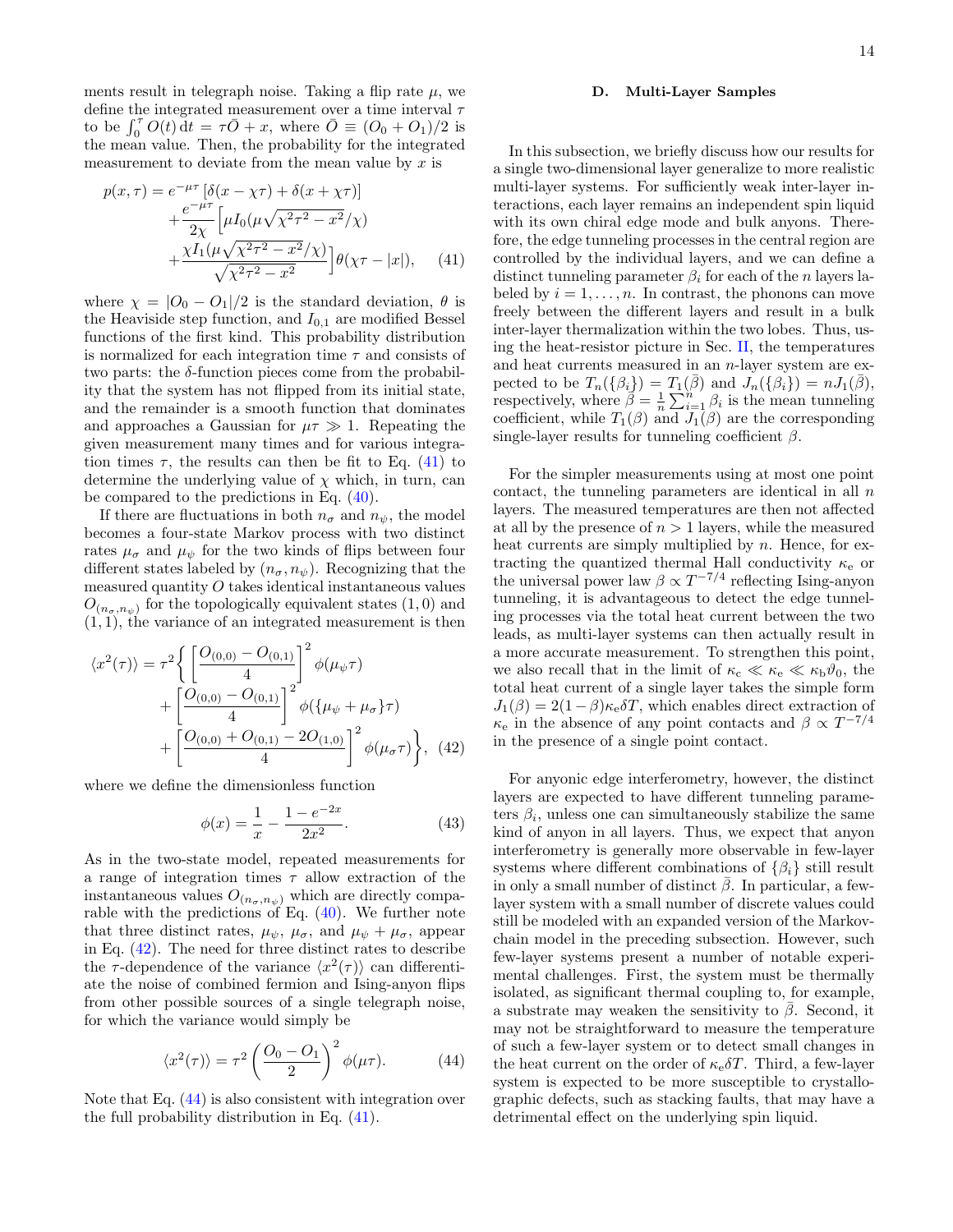# <span id="page-14-0"></span>V. SUMMARY AND OUTLOOK

In this paper, we have proposed that anyonic edge interferometry can be realized in the non-Abelian Kitaev spin liquid by performing conventional thermal transport measurements in the unconventional device geometry depicted in Fig. [1.](#page-1-0) Individual anyons inside the mesoscopic central region can be detected by interference patterns of edge tunneling processes which, in turn, affect the bulk thermal transport within the two macroscopic lobes due to edge-phonon coupling.

To corroborate our proposal, we have synthesized two complementary calculations, each capturing some universal properties of the system under consideration. On the one hand, we have considered a set of linearized hydrodynamic equations [\[39,](#page-16-3) [40\]](#page-16-4) to describe the large-scale thermal transport mediated by bulk acoustic phonons coupled to a chiral edge mode. By obtaining a perturbative solution to these equations and interpreting the results in terms of an effective heat-resistor network, we have understood how to optimize the geometry and the probe placement in order to maximize the sensitivity of the total heat current or a locally measured temperature to coherent edge tunneling processes. On the other hand, we have utilized the CFT approach [\[53,](#page-16-9) [54\]](#page-16-10) to investigate the edge tunneling processes themselves and understand how they can be used to detect individual anyons or extract universal properties of the underlying spin liquid. This treatment highlights unique signatures arising from bare tunneling at a single point contact and from braiding by tunneling in the presence of multiple point contacts.

While the main focus of this work has been the detection of individual anyons through edge interferometry, we emphasize that the device geometry in Fig. [1](#page-1-0) can also be used to demonstrate the existence of anyons via simpler measurements that do not rely on anyon braiding. If the narrow channel in the central region has a sufficiently small bulk thermal conductance, the heat exchange between the two lobes is mediated almost exclusively by the edge mode. In the absence of any point contacts, the total heat current J is then directly proportional to the chiral central charge of the edge theory. Hence, the chiral central charge,  $c = \frac{1}{2}$ , which immediately reveals the

presence of non-Abelian anyons, can be extracted from the dominant longitudinal thermal conductance rather than a subdominant thermal Hall conductivity [\[31–](#page-15-6)[33\]](#page-15-7). Furthermore, in the presence of a single point contact, the leading-order correction to the total heat current follows a nontrivial power law,  $\delta J/T \propto T^{-7/4}$ , as a function of the temperature. The universal exponent 7/4 is innately tied to the conformal dimension of the non-Abelian Ising anyons and would be difficult to reproduce from less exotic physics. Most importantly, these non-interferometry measurements are within reach of the currently available thermal transport experiments [\[31](#page-15-6)[–33\]](#page-15-7) in existing candidate materials like  $\alpha$ -RuCl<sub>3</sub>.

Finally, we point out that our proposed measurements straightforwardly generalize to all kinds of chiral topological orders, including Abelian and non-Abelian chiral spin liquids, as well as their electronic counterparts such as fractional quantum Hall states. Even though thermal transport is experimentally more challenging than electrical transport, it provides complementary information on such electronic topological orders, for example, by giving direct access to the chiral central charge [\[34\]](#page-15-8).

# <span id="page-14-1"></span>ACKNOWLEDGMENTS

We thank Chengyun Hua and Alan Tennant for helpful discussions. This material is based upon work supported by the U.S. Department of Energy, Office of Science, National Quantum Information Science Research Centers, Quantum Science Center. J.A. additionally acknowledges support from the Army Research Office under Grant Award W911NF17- 1-0323; the National Science Foundation through grant DMR-1723367; the Caltech Institute for Quantum Information and Matter, an NSF Physics Frontiers Center with support of the Gordon and Betty Moore Foundation through Grant GBMF1250; and the Walter Burke Institute for Theoretical Physics at Caltech. J.E.M. acknowledges additional support from a Simons Investigatorship.

<span id="page-14-2"></span>Note added.—At the time of our arXiv submission, we became aware of a related manuscript [\[75\]](#page-16-28) that focuses on complementary aspects of the same problem and was completed independently from ours.

- <span id="page-14-3"></span>[1] A. Y. Kitaev, Fault-tolerant quantum computation by anyons, [Ann. Phys.](https://doi.org/10.1016/S0003-4916(02)00018-0) 303, 2 (2003).
- <span id="page-14-4"></span>[2] C. Nayak, S. H. Simon, A. Stern, M. Freedman, and S. Das Sarma, Non-Abelian anyons and topological quantum computation, [Rev. Mod. Phys.](https://doi.org/10.1103/RevModPhys.80.1083) 80, 1083 (2008).
- <span id="page-14-5"></span>[3] W. Witczak-Krempa, G. Chen, Y. B. Kim, and L. Balents, Correlated quantum phenomena in the strong spin-orbit regime, [Annual Review of Condensed Matter](https://doi.org/10.1146/annurev-conmatphys-020911-125138) Physics 5[, 57 \(2014\).](https://doi.org/10.1146/annurev-conmatphys-020911-125138)
- <span id="page-14-6"></span>[4] G. Jackeli and G. Khaliullin, Mott insulators in the strong spin-orbit coupling limit: From Heisenberg to a

quantum compass and Kitaev models, [Phys. Rev. Lett.](https://doi.org/10.1103/PhysRevLett.102.017205) 102[, 017205 \(2009\).](https://doi.org/10.1103/PhysRevLett.102.017205)

- [5] J. Chaloupka, G. Jackeli, and G. Khaliullin, Kitaevheisenberg model on a honeycomb lattice: Possible exotic phases in Iridium Oxides A2IrO3, [Phys. Rev. Lett.](https://doi.org/10.1103/PhysRevLett.105.027204) 105[, 027204 \(2010\).](https://doi.org/10.1103/PhysRevLett.105.027204)
- <span id="page-14-7"></span>[6] J. Chaloupka, G. Jackeli, and G. Khaliullin, Zigzag magnetic order in the Iridium Oxide  $Na<sub>2</sub>IrO<sub>3</sub>$ , [Phys. Rev.](https://doi.org/10.1103/PhysRevLett.110.097204) Lett. 110[, 097204 \(2013\).](https://doi.org/10.1103/PhysRevLett.110.097204)
- <span id="page-14-8"></span>[7] A. Kitaev, Anyons in an exactly solved model and beyond, [Annals of Physics](https://doi.org/10.1016/j.aop.2005.10.005) 321, 2 (2006).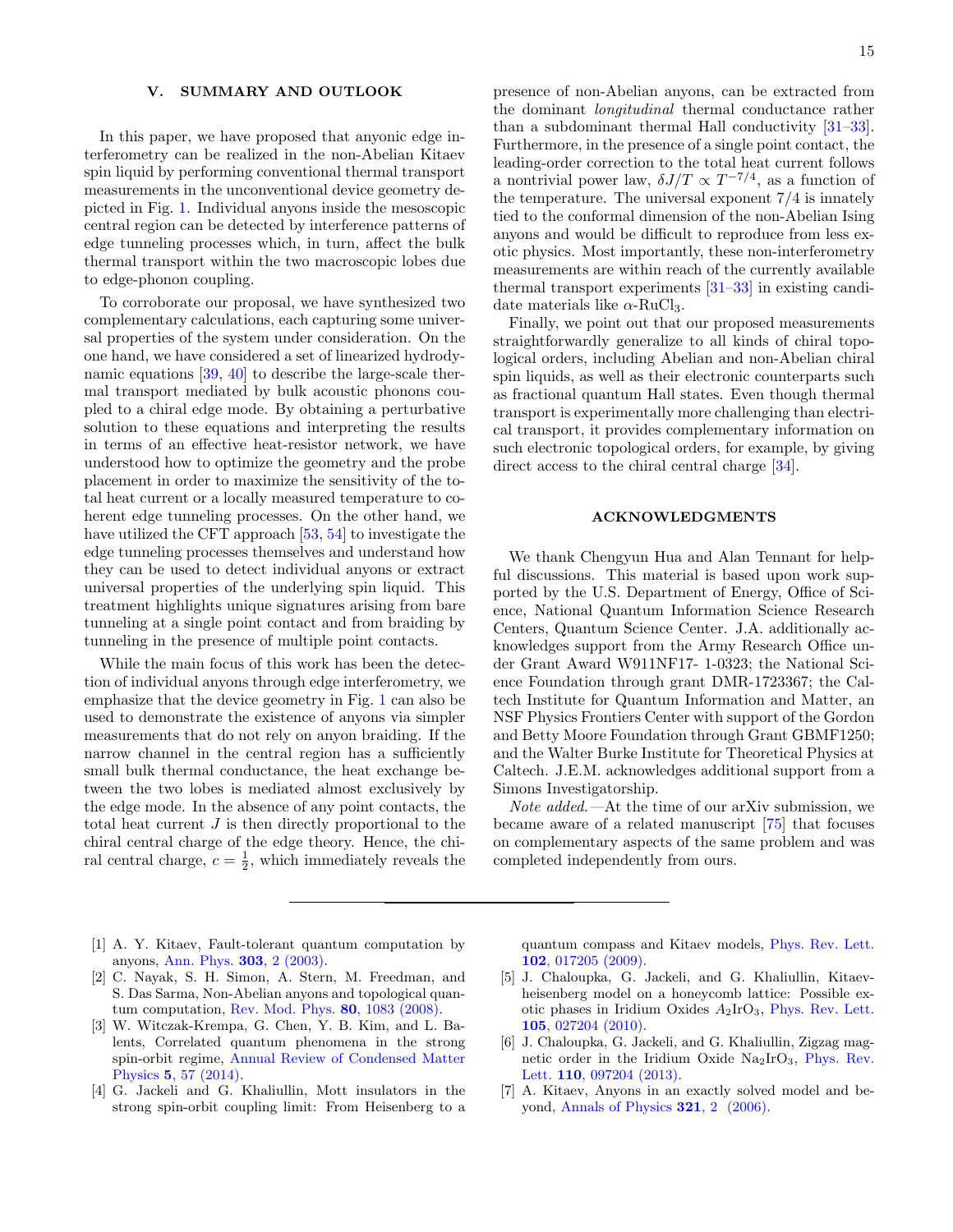- <span id="page-15-0"></span>[8] J. G. Rau, E. K.-H. Lee, and H.-Y. Kee, Spin-orbit physics giving rise to novel phases in correlated systems: Iridates and related materials, [Annual Review of Con](https://doi.org/10.1146/annurev-conmatphys-031115-011319)[densed Matter Physics](https://doi.org/10.1146/annurev-conmatphys-031115-011319) 7, 195 (2016).
- [9] S. Trebst, Kitaev Materials, ArXiv e-prints (2017), [arXiv:1701.07056 \[cond-mat.str-el\].](https://arxiv.org/abs/1701.07056)
- [10] M. Hermanns, I. Kimchi, and J. Knolle, Physics of the Kitaev model: Fractionalization, dynamic correlations, and material connections, [Annual Review of Condensed](https://doi.org/10.1146/annurev-conmatphys-033117-053934) [Matter Physics](https://doi.org/10.1146/annurev-conmatphys-033117-053934) 9, 17 (2018).
- <span id="page-15-1"></span>[11] H. Takagi, T. Takayama, G. Jackeli, G. Khaliullin, and S. E. Nagler, Concept and realization of Kitaev quantum spin liquids, [Nature Reviews Physics](https://doi.org/10.1038/s42254-019-0038-2) 1, 264 (2019).
- <span id="page-15-2"></span>[12] K. W. Plumb, J. P. Clancy, L. J. Sandilands, V. V. Shankar, Y. F. Hu, K. S. Burch, H.-Y. Kee, and Y.-J. Kim,  $\alpha$ -RuCl<sub>3</sub>: A spin-orbit assisted Mott insulator on a honeycomb lattice, Phys. Rev. B 90[, 041112 \(2014\).](https://doi.org/10.1103/PhysRevB.90.041112)
- [13] L. J. Sandilands, Y. Tian, K. W. Plumb, Y.-J. Kim, and K. S. Burch, Scattering continuum and possible fractionalized excitations in  $\alpha$ -RuCl<sub>3</sub>, [Phys. Rev. Lett.](https://doi.org/10.1103/PhysRevLett.114.147201) 114, [147201 \(2015\).](https://doi.org/10.1103/PhysRevLett.114.147201)
- [14] J. A. Sears, M. Songvilay, K. W. Plumb, J. P. Clancy, Y. Qiu, Y. Zhao, D. Parshall, and Y.-J. Kim, Magnetic order in  $\alpha$  – RuCl<sub>3</sub>: A honeycomb-lattice quantum magnet with strong spin-orbit coupling, [Phys. Rev. B](https://doi.org/10.1103/PhysRevB.91.144420) 91, [144420 \(2015\).](https://doi.org/10.1103/PhysRevB.91.144420)
- [15] M. Majumder, M. Schmidt, H. Rosner, A. A. Tsirlin, H. Yasuoka, and M. Baenitz, Anisotropic  $Ru^{3+}4d^5$  magnetism in the  $\alpha-\text{RuCl}_3$  honeycomb system: Susceptibility, specific heat, and zero-field NMR, [Phys. Rev. B](https://doi.org/10.1103/PhysRevB.91.180401) 91, [180401 \(2015\).](https://doi.org/10.1103/PhysRevB.91.180401)
- [16] R. D. Johnson, S. C. Williams, A. A. Haghighirad, J. Singleton, V. Zapf, P. Manuel, I. I. Mazin, Y. Li, H. O. Jeschke, R. Valentí, and R. Coldea, Monoclinic crystal structure of  $\alpha - \text{RuCl}_3$  and the zigzag antiferromagnetic ground state, Phys. Rev. B 92[, 235119 \(2015\).](https://doi.org/10.1103/PhysRevB.92.235119)
- [17] L. J. Sandilands, Y. Tian, A. A. Reijnders, H.-S. Kim, K. W. Plumb, Y.-J. Kim, H.-Y. Kee, and K. S. Burch, Spin-orbit excitations and electronic structure of the putative Kitaev magnet  $\alpha-\text{RuCl}_3$ , [Phys. Rev. B](https://doi.org/10.1103/PhysRevB.93.075144) 93, 075144 [\(2016\).](https://doi.org/10.1103/PhysRevB.93.075144)
- [18] A. Banerjee, C. A. Bridges, J.-Q. Yan, A. A. Aczel, L. Li, M. B. Stone, G. E. Granroth, M. D. Lumsden, Y. Yiu, J. Knolle, S. Bhattacharjee, D. L. Kovrizhin, R. Moessner, D. A. Tennant, M. D. G., and S. E. Nagler, Proximate Kitaev quantum spin liquid behaviour in a honeycomb magnet, [Nature materials , 733–740 \(2016\).](https://doi.org/10.1038/nmat4604)
- [19] A. Banerjee, J. Yan, J. Knolle, C. A. Bridges, M. B. Stone, M. D. Lumsden, D. G. Mandrus, D. A. Tennant, R. Moessner, and S. E. Nagler, Neutron scattering in the proximate quantum spin liquid  $\alpha-\text{RuCl}_3$ , [Science](https://doi.org/10.1126/science.aah6015) 356, [1055 \(2017\).](https://doi.org/10.1126/science.aah6015)
- <span id="page-15-3"></span>[20] S.-H. Do, S.-Y. Park, J. Yoshitake, J. Nasu, Y. Motome, Y. S. Kwon, D. T. Adroja, D. J. Voneshen, K. Kim, T.- H. Jang, J.-H. Park, K.-Y. Choi, and S. Ji, Majorana fermions in the Kitaev quantum spin system  $\alpha-\text{RuCl}_3$ , [Nature Physics](https://doi.org/10.1038/nphys4264) 13, 1079 (2017).
- <span id="page-15-4"></span>[21] Y. Kubota, H. Tanaka, T. Ono, Y. Narumi, and K. Kindo, Successive magnetic phase transitions in  $\alpha$  − RuCl3: XY-like frustrated magnet on the honeycomb lattice, Phys. Rev. B 91[, 094422 \(2015\).](https://doi.org/10.1103/PhysRevB.91.094422)
- [22] I. A. Leahy, C. A. Pocs, P. E. Siegfried, D. Graf, S.-H. Do, K.-Y. Choi, B. Normand, and M. Lee, Anomalous thermal conductivity and magnetic torque response in

the honeycomb magnet  $\alpha$ -RuCl<sub>3</sub>, [Phys. Rev. Lett.](https://doi.org/10.1103/PhysRevLett.118.187203) 118, [187203 \(2017\).](https://doi.org/10.1103/PhysRevLett.118.187203)

- [23] J. A. Sears, Y. Zhao, Z. Xu, J. W. Lynn, and Y.-J. Kim, Phase diagram of  $\alpha$ -RuCl<sub>3</sub> in an in-plane magnetic field, Phys. Rev. B 95[, 180411 \(2017\).](https://doi.org/10.1103/PhysRevB.95.180411)
- [24] A. U. B. Wolter, L. T. Corredor, L. Janssen, K. Nenkov, S. Schönecker, S.-H. Do, K.-Y. Choi, R. Albrecht, J. Hunger, T. Doert, M. Vojta, and B. Büchner, Fieldinduced quantum criticality in the Kitaev system  $\alpha$ -RuCl3, Phys. Rev. B 96[, 041405 \(2017\).](https://doi.org/10.1103/PhysRevB.96.041405)
- [25] S.-H. Baek, S.-H. Do, K.-Y. Choi, Y. S. Kwon, A. U. B. Wolter, S. Nishimoto, J. van den Brink, and B. Büchner, Evidence for a field-induced quantum spin liquid in  $\alpha$ -RuCl3, [Phys. Rev. Lett.](https://doi.org/10.1103/PhysRevLett.119.037201) 119, 037201 (2017).
- [26] A. Banerjee, P. Lampen-Kelley, J. Knolle, C. Balz, A. A. Aczel, B. Winn, Y. Liu, D. Pajerowski, J. Yan, C. A. Bridges, A. T. Savici, B. C. Chakoumakos, M. D. Lumsden, D. A. Tennant, R. Moessner, D. G. Mandrus, and S. E. Nagler, Excitations in the field-induced quantum spin liquid state of  $\alpha$ −RuCl<sub>3</sub>, [npj Quantum Materials](https://doi.org/10.1038/s41535-018-0079-2) 3, [8 \(2018\).](https://doi.org/10.1038/s41535-018-0079-2)
- [27] R. Hentrich, A. U. B. Wolter, X. Zotos, W. Brenig, D. Nowak, A. Isaeva, T. Doert, A. Banerjee, P. Lampen-Kelley, D. G. Mandrus, S. E. Nagler, J. Sears, Y.-J. Kim, B. Büchner, and C. Hess, Unusual phonon heat transport in  $\alpha$ -RuCl<sub>3</sub>: Strong spin-phonon scattering and fieldinduced spin gap, [Phys. Rev. Lett.](https://doi.org/10.1103/PhysRevLett.120.117204) 120, 117204 (2018).
- [28] N. Janša, A. Zorko, M. Gomilšek, M. Pregelj, K. W. Krämer, D. Biner, A. Biffin, C. Rüegg, and M. Klanjšek, Observation of two types of fractional excitation in the Kitaev honeycomb magnet, [Nature Physics](https://doi.org/10.1038/s41567-018-0129-5) 14, 786 [\(2018\).](https://doi.org/10.1038/s41567-018-0129-5)
- [29] S. Widmann, V. Tsurkan, D. A. Prishchenko, V. G. Mazurenko, A. A. Tsirlin, and A. Loidl, Thermodynamic evidence of fractionalized excitations in  $\alpha$ -RuCl<sub>3</sub>, [Phys.](https://doi.org/10.1103/PhysRevB.99.094415) Rev. B 99[, 094415 \(2019\).](https://doi.org/10.1103/PhysRevB.99.094415)
- <span id="page-15-5"></span>[30] C. Balz, P. Lampen-Kelley, A. Banerjee, J. Yan, Z. Lu, X. Hu, S. M. Yadav, Y. Takano, Y. Liu, D. A. Tennant, M. D. Lumsden, D. Mandrus, and S. E. Nagler, Finite field regime for a quantum spin liquid in  $\alpha$ -RuCl<sub>3</sub>, [Phys.](https://doi.org/10.1103/PhysRevB.100.060405) Rev. B 100[, 060405 \(2019\).](https://doi.org/10.1103/PhysRevB.100.060405)
- <span id="page-15-6"></span>[31] Y. Kasahara, T. Ohnishi, Y. Mizukami, O. Tanaka, S. Ma, K. Sugii, N. Kurita, H. Tanaka, J. Nasu, Y. Motome, T. Shibauchi, and Y. Matsuda, Majorana quantization and half-integer thermal quantum Hall effect in a Kitaev spin liquid, Nature 559[, 227 \(2018\).](https://doi.org/10.1038/s41586-018-0274-0)
- [32] T. Yokoi, S. Ma, Y. Kasahara, S. Kasahara, T. Shibauchi, N. Kurita, H. Tanaka, J. Nasu, Y. Motome, C. Hickey, S. Trebst, and Y. Matsuda, Half-integer quantized anomalous thermal Hall effect in the Kitaev material  $\alpha$ -RuCl3, [arXiv:2001.01899](https://arxiv.org/abs/2001.01899) (2020), unpublished.
- <span id="page-15-7"></span>[33] J. A. N. Bruin, R. R. Claus, Y. Matsumoto, N. Kurita, H. Tanaka, and H. Takagi, Robustness of the thermal Hall effect close to half-quantization in a field-induced spin liquid state (2021), [arXiv:2104.12184 \[cond-mat.str](https://arxiv.org/abs/2104.12184)[el\].](https://arxiv.org/abs/2104.12184)
- <span id="page-15-8"></span>[34] M. Banerjee, M. Heiblum, V. Umansky, D. E. Feldman, Y. Oreg, and A. Stern, Observation of half-integer thermal Hall conductance, Nature 559[, 205 \(2018\).](https://doi.org/10.1038/s41586-018-0184-1)
- <span id="page-15-9"></span>[35] M. Yamashita, J. Gouchi, Y. Uwatoko, N. Kurita, and H. Tanaka, Sample dependence of half-integer quantized thermal Hall effect in the Kitaev spin-liquid candidate  $\alpha$ –RuCl<sub>3</sub>, Physical Review B 102, [10.1103/phys](https://doi.org/10.1103/physrevb.102.220404)[revb.102.220404](https://doi.org/10.1103/physrevb.102.220404) (2020).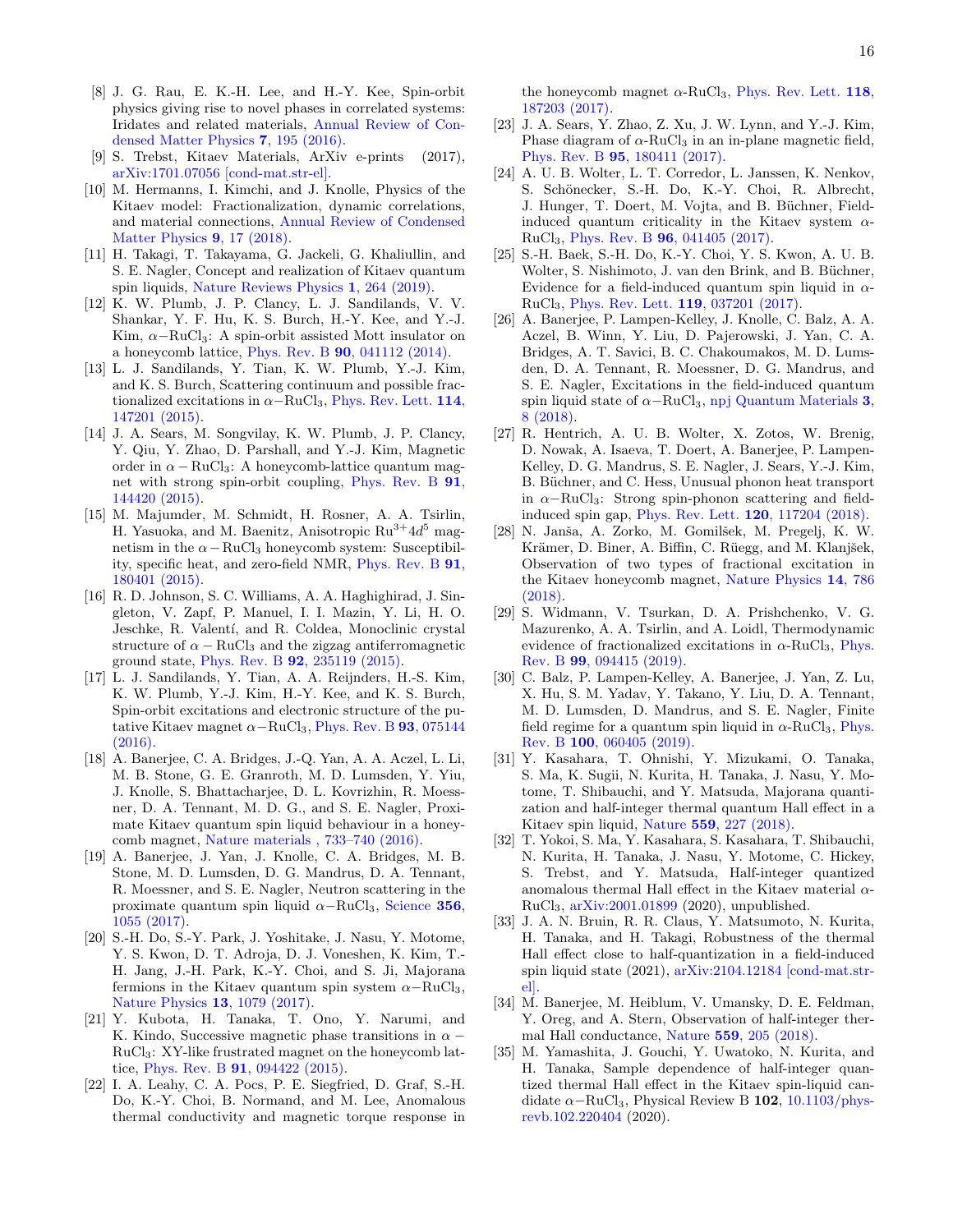- <span id="page-16-0"></span>[36] P. Czajka, T. Gao, M. Hirschberger, P. Lampen-Kelley, A. Banerjee, J. Yan, D. G. Mandrus, S. E. Nagler, and N. P. Ong, Oscillations of the thermal conductivity observed in the spin-liquid state of  $\alpha$ -RuCl<sub>3</sub> (2021), [arXiv:2102.11410 \[cond-mat.str-el\].](https://arxiv.org/abs/2102.11410)
- <span id="page-16-1"></span>[37] We note that the thermal Hall conductivity is identical to the thermal Hall conductance in two dimensions.
- <span id="page-16-2"></span>[38] C. L. Kane and M. P. A. Fisher, Quantized thermal transport in the fractional quantum Hall effect, [Phys. Rev. B](https://doi.org/10.1103/PhysRevB.55.15832) 55[, 15832 \(1997\).](https://doi.org/10.1103/PhysRevB.55.15832)
- <span id="page-16-3"></span>[39] M. Ye, G. B. Halász, L. Savary, and L. Balents, Quantization of the thermal Hall conductivity at small Hall angles, [Phys. Rev. Lett.](https://doi.org/10.1103/PhysRevLett.121.147201) 121, 147201 (2018).
- <span id="page-16-4"></span>[40] Y. Vinkler-Aviv and A. Rosch, Approximately quantized thermal Hall effect of chiral liquids coupled to phonons, Phys. Rev. X 8[, 031032 \(2018\).](https://doi.org/10.1103/PhysRevX.8.031032)
- <span id="page-16-5"></span>[41] C. de C. Chamon, D. E. Freed, S. A. Kivelson, S. L. Sondhi, and X. G. Wen, Two point-contact interferometer for quantum Hall systems, [Phys. Rev. B](https://doi.org/10.1103/PhysRevB.55.2331) 55, 2331 [\(1997\).](https://doi.org/10.1103/PhysRevB.55.2331)
- [42] S. Das Sarma, M. Freedman, and C. Nayak, Topologically protected qubits from a possible non-Abelian fractional quantum Hall state, [Phys. Rev. Lett.](https://doi.org/10.1103/PhysRevLett.94.166802) 94, 166802 (2005).
- [43] A. Stern and B. I. Halperin, Proposed experiments to probe the non-Abelian  $\nu = 5/2$  quantum Hall state, [Phys. Rev. Lett.](https://doi.org/10.1103/PhysRevLett.96.016802) 96, 016802 (2006).
- [44] P. Bonderson, A. Kitaev, and K. Shtengel, Detecting non-Abelian statistics in the  $\nu = 5/2$  fractional quantum Hall state, [Phys. Rev. Lett.](https://doi.org/10.1103/PhysRevLett.96.016803) 96, 016803 (2006).
- [45] P. Bonderson, K. Shtengel, and J. K. Slingerland, Probing non-Abelian statistics with quasiparticle interferometry, [Phys. Rev. Lett.](https://doi.org/10.1103/PhysRevLett.97.016401) 97, 016401 (2006).
- [46] E.-A. Kim, Aharanov-Bohm interference and fractional statistics in a quantum Hall interferometer, [Phys. Rev.](https://doi.org/10.1103/PhysRevLett.97.216404) Lett. **97.** 216404 (2006).
- [47] B. Rosenow and B. I. Halperin, Influence of interactions on flux and back-gate period of quantum Hall interferometers, [Phys. Rev. Lett.](https://doi.org/10.1103/PhysRevLett.98.106801) 98, 106801 (2007).
- [48] B. I. Halperin, A. Stern, I. Neder, and B. Rosenow, Theory of the Fabry-Pérot quantum Hall interferometer, Phys. Rev. B 83[, 155440 \(2011\).](https://doi.org/10.1103/PhysRevB.83.155440)
- <span id="page-16-6"></span>[49] B. Rosenow and S. H. Simon, Telegraph noise and the Fabry-Perot quantum Hall interferometer, [Phys. Rev. B](https://doi.org/10.1103/PhysRevB.85.201302) 85[, 201302 \(2012\).](https://doi.org/10.1103/PhysRevB.85.201302)
- <span id="page-16-7"></span>[50] J. Nakamura, S. Fallahi, H. Sahasrabudhe, R. Rahman, S. Liang, G. C. Gardner, and M. J. Manfra, Aharonov-Bohm interference of fractional quantum Hall edge modes, [Nature Physics](https://doi.org/10.1038/s41567-019-0441-8) 15, 563 (2019).
- [51] R. L. Willett, K. Shtengel, C. Nayak, L. N. Pfeiffer, Y. J. Chung, M. L. Peabody, K. W. Baldwin, and K. W. West, Interference measurements of non-Abelian e/4 and Abelian e/2 quasiparticle braiding, [arXiv:1905.10248](https://arxiv.org/abs/1905.10248) (2019), unpublished.
- <span id="page-16-8"></span>[52] J. Nakamura, S. Liang, G. C. Gardner, and M. J. Manfra, Direct observation of anyonic braiding statistics at the  $\nu=1/3$  fractional quantum Hall state (2020), [arXiv:2006.14115 \[cond-mat.mes-hall\].](https://arxiv.org/abs/2006.14115)
- <span id="page-16-9"></span>[53] D. Aasen, R. S. K. Mong, B. M. Hunt, D. Mandrus, and J. Alicea, Electrical probes of the non-Abelian spin liquid in Kitaev materials, Phys. Rev. X 10[, 031014 \(2020\).](https://doi.org/10.1103/PhysRevX.10.031014)
- <span id="page-16-10"></span>[54] K. Klocke, D. Aasen, R. S. K. Mong, E. A. Demler, and J. Alicea, Time-domain anyon interferometry in Kitaev honeycomb spin liquids and beyond, [Phys. Rev. Lett.](https://doi.org/10.1103/PhysRevLett.126.177204) 126[, 177204 \(2021\).](https://doi.org/10.1103/PhysRevLett.126.177204)
- <span id="page-16-11"></span>[55] J. Feldmeier, W. Natori, M. Knap, and J. Knolle, Local probes for charge-neutral edge states in two-dimensional quantum magnets, Phys. Rev. B 102[, 134423 \(2020\).](https://doi.org/10.1103/PhysRevB.102.134423)
- [56] R. G. Pereira and R. Egger, Electrical access to Ising anyons in Kitaev spin liquids, [Phys. Rev. Lett.](https://doi.org/10.1103/PhysRevLett.125.227202) 125, [227202 \(2020\).](https://doi.org/10.1103/PhysRevLett.125.227202)
- <span id="page-16-12"></span>[57] M. Udagawa, S. Takayoshi, and T. Oka, Scanning tunneling microscopy as a single majorana detector of Kitaev's chiral spin liquid, [Phys. Rev. Lett.](https://doi.org/10.1103/PhysRevLett.126.127201) 126, 127201 (2021).
- <span id="page-16-13"></span>[58] P. Bonderson, L. Fidkowski, M. Freedman, and K. Walker, Twisted interferometry (2013), [arXiv:1306.2379 \[quant-ph\].](https://arxiv.org/abs/1306.2379)
- <span id="page-16-14"></span>[59] We note that  $\kappa_b$  is the *two-dimensional* thermal conductivity which is the product of the usual three-dimensional thermal conductivity and the layer thickness.
- <span id="page-16-15"></span>[60] Here we have set  $\hbar = k_B = 1$ .
- <span id="page-16-16"></span>[61] We emphasize that this thermal Hall conductivity corresponds to a *thermally isolated* edge mode and could only be directly measured by using thermal leads and temperature sensors that couple to the edge mode rather than the bulk phonons.
- <span id="page-16-17"></span>[62] We use the symbol  $\kappa$  for both thermal conductivities and thermal conductances. In two dimensions, these quantities have the same dimensions and are directly comparable to each other.
- <span id="page-16-18"></span>[63] We implicitly assume that the outgoing edge thermalizes with itself and reaches thermal equilibrium by the time it leaves the central region.
- <span id="page-16-19"></span>[64] P. Fendley, M. P. Fisher, and C. Nayak, Boundary conformal field theory and tunneling of edge quasiparticles in non-Abelian topological states, [Annals of Physics](https://doi.org/10.1016/j.aop.2009.03.005) 324, [1547–1572 \(2009\).](https://doi.org/10.1016/j.aop.2009.03.005)
- [65] P. Fendley, M. P. A. Fisher, and C. Nayak, Edge states and tunneling of non-Abelian quasiparticles in the 5/2 quantum Hall state and  $p + ip$  superconductors, [Phys.](https://doi.org/10.1103/PhysRevB.75.045317) Rev. B 75[, 045317 \(2007\).](https://doi.org/10.1103/PhysRevB.75.045317)
- <span id="page-16-20"></span>[66] P. Fendley, M. P. A. Fisher, and C. Nayak, Dynamical disentanglement across a point contact in a non-Abelian quantum Hall state, [Phys. Rev. Lett.](https://doi.org/10.1103/PhysRevLett.97.036801) 97, 036801 (2006).
- <span id="page-16-21"></span>[67] J. Nilsson and A. R. Akhmerov, Theory of non-abelian Fabry-Perot interferometry in topological insulators, Phys. Rev. B 81[, 205110 \(2010\).](https://doi.org/10.1103/PhysRevB.81.205110)
- <span id="page-16-22"></span>[68] We have restored appropriate factors of  $\hbar$ ,  $k_B$ , and v.
- <span id="page-16-23"></span>[69] At the same time, we also assume that the temperature is high enough that the tunneling is still perturbative.
- <span id="page-16-24"></span>[70] A. J. Willans, J. T. Chalker, and R. Moessner, Disorder in a quantum spin liquid: Flux binding and local moment formation, [Phys. Rev. Lett.](https://doi.org/10.1103/PhysRevLett.104.237203) 104, 237203 (2010).
- [71] A. J. Willans, J. T. Chalker, and R. Moessner, Site dilution in the Kitaev honeycomb model, [Phys. Rev. B](https://doi.org/10.1103/PhysRevB.84.115146) 84, [115146 \(2011\).](https://doi.org/10.1103/PhysRevB.84.115146)
- <span id="page-16-25"></span>[72] W.-H. Kao, J. Knolle, G. B. Halász, R. Moessner, and N. B. Perkins, Vacancy-induced low-energy density of states in the Kitaev spin liquid, [Phys. Rev. X](https://doi.org/10.1103/PhysRevX.11.011034) 11, 011034 [\(2021\).](https://doi.org/10.1103/PhysRevX.11.011034)
- <span id="page-16-26"></span>[73] S. Goldstein, On diffusion by discontinuous movements and on the telegraph equation, [J. Mech. Appl. Math.](https://doi.org/10.1093/qjmam/4.2.129) 4, [129 \(1951\).](https://doi.org/10.1093/qjmam/4.2.129)
- <span id="page-16-27"></span>[74] M. Kac, A stochastic model related to the telegrapher's equation, Rocky Mountain Journal of Mathematics 4, 497 (1974).
- <span id="page-16-28"></span>[75] Z. Wei, V. F. Mitrović, and D. E. Feldman, Thermal interferometry of anyons in spin liquids (2021), [arXiv:2105.06873 \[cond-mat.mes-hall\].](https://arxiv.org/abs/2105.06873)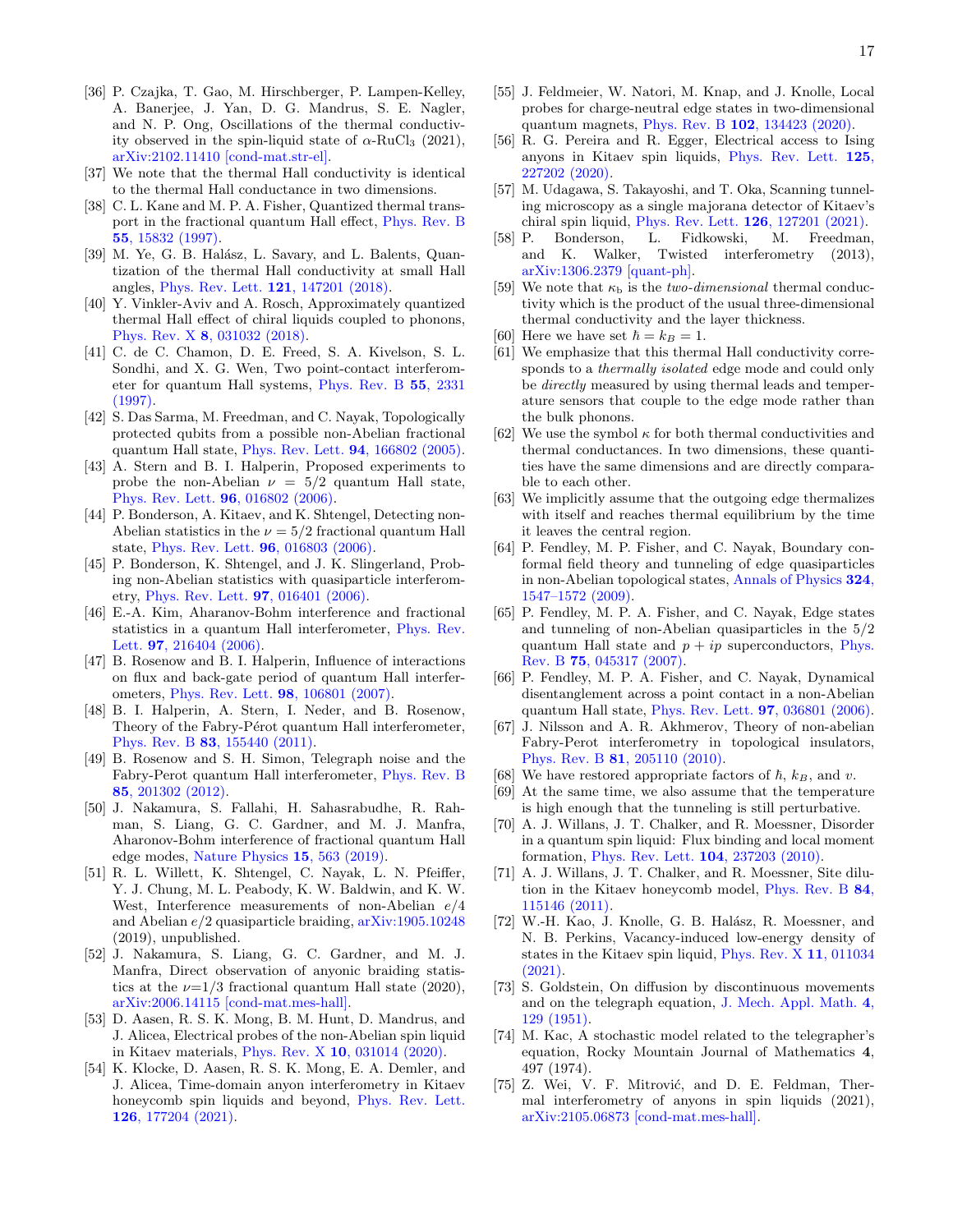### <span id="page-17-0"></span>Appendix A: Edge and Bulk Temperatures

Here we elaborate on the perturbative approach from the main text and provide derivations of the first-order edge and bulk temperatures in Eqs. [\(14\)](#page-5-4) and [\(15\)](#page-5-5). The unperturbed (zeroth-order) temperatures correspond to vanishing edge-bulk coupling  $\lambda$ . As we describe in the main text, since the hot and cold leads couple to the bulk phonons rather than the edge mode, the zeroth-order edge temperature vanishes:  $T_e^{(0)}(r, \vartheta) = 0$ . Furthermore, the zeroth-order bulk temperature within the right lobe is imposed by the boundary conditions to be  $T_{\rm b}^{(0)}$  $b_{\rm b}^{(0)}(r,\vartheta) = A + B\ln(r/r_0)$ , where  $A = \delta T[1 + \alpha \ln(R/r_0)]^{-1}$  and  $B = \alpha A$  [see Eq. [\(7\)](#page-4-3)]. We now seek the first-order perturbative corrections to these edge and bulk temperatures within the right lobe as a result of finite edge-bulk coupling  $\lambda$ .

Let us first focus on the first-order correction to the edge temperature,  $T_e^{(1)}(r, \vartheta)$ . By considering Eqs. [\(8\)](#page-5-0) and [\(9\)](#page-5-1) with  $n = 1$ , this first-order correction must satisfy the ordinary differential equations

<span id="page-17-1"></span>
$$
\frac{\partial T_{\mathbf{e}}^{(1)}(R,\vartheta)}{\partial \vartheta} = \frac{R}{\ell} \left[ T_{\mathbf{b}}^{(0)}(R,\vartheta) - T_{\mathbf{e}}^{(1)}(R,\vartheta) \right],
$$
\n
$$
\frac{\partial T_{\mathbf{e}}^{(1)}(r,\pm\vartheta_0)}{\partial r} = \mp \frac{1}{\ell} \left[ T_{\mathbf{b}}^{(0)}(r,\pm\vartheta_0) - T_{\mathbf{e}}^{(1)}(r,\pm\vartheta_0) \right],
$$
\n(A1)

along with the corresponding boundary condition

<span id="page-17-3"></span>
$$
T_e^{(1)}(r_0, -\vartheta_0) = (2\beta - 1) T_e^{(1)}(r_0, \vartheta_0).
$$
 (A2)

As described in the main text, we assume that the edge-bulk thermalization length  $\ell$  is much larger than the central region,  $\ell \gg r_0$ , but much smaller than the lobe width,  $\ell \ll R\vartheta_0 \lesssim R$ . In this regime, the edge temperature thermalizes well along the outer edge of the right lobe, and we can thus write  $T_e^{(1)}(R, \vartheta_0) = \delta T$ . Solving Eq. [\(A1\)](#page-17-1) for the top edge of the right lobe  $(\vartheta = \vartheta_0)$ , the edge temperature along this edge is then given by

<span id="page-17-2"></span>
$$
T_e^{(1)}(r,\vartheta_0) = A + B \ln(r/r_0) + B e^{r/\ell} \left[ \text{Ei}(-R/\ell) - \text{Ei}(-r/\ell) \right],\tag{A3}
$$

where  $Ei(x)$  is the exponential integral function with asymptotic forms

$$
\operatorname{Ei}(-x) = \begin{cases} \ln x + \gamma & (x \ll 1), \\ -\frac{1}{x}e^{-x} & (x \gg 1). \end{cases} \tag{A4}
$$

We note that, as a result of edge-bulk thermalization, this edge temperature is independent of  $\beta$ . Next, if we drop exponentially small terms from Eq.  $(A3)$ , and employ Eq.  $(A2)$ , the edge temperatures of the top and bottom edges at the interface with the central region  $(r = r_0)$  are found to be

$$
T_e^{(1)}(r_0, \vartheta_0) = A + Be^{r_0/\ell} \left[ \ln(\ell/r_0) - \gamma \right] \approx A + B \left[ \ln(\ell/r_0) - \gamma \right],
$$
  
\n
$$
T_e^{(1)}(r_0, -\vartheta_0) \approx (2\beta - 1) \left\{ A + B \left[ \ln(\ell/r_0) - \gamma \right] \right\}.
$$
\n(A5)

Solving Eq. [\(A1\)](#page-17-1) for the bottom edge of the right lobe  $(\vartheta = -\vartheta_0)$ , the edge temperature along this edge is then

$$
T_e^{(1)}(r, -\vartheta_0) \approx A + B \ln(r/r_0) + B e^{-r/\ell} \left[ \text{Ei}(r_0/\ell) - \text{Ei}(r/\ell) \right] - \left[ A + (1 - 2\beta) \left\{ A + B \left[ \ln(\ell/r_0) - \gamma \right] \right\} \right] e^{-r/\ell}.
$$
 (A6)

This edge temperature has both a  $\beta$ -independent and a  $\beta$ -linear part. Differentiating with respect to  $\beta$ , and recalling the definitions of  $A$  and  $B$ , we immediately recover the result in Eq. [\(14\)](#page-5-4) of the main text.

Having found the first-order correction to the edge temperature, we may now consider the corresponding correction to the bulk (phonon) temperature,  $T_{\rm b}^{(1)}$  $b^{(1)}(r,\vartheta)$ . This first-order correction must satisfy Laplace's equation [see Eq. [\(10\)](#page-5-2)],

$$
\frac{\partial^2 T_{\mathbf{b}}^{(1)}(r,\vartheta)}{(\partial \ln r)^2} + \frac{\partial^2 T_{\mathbf{b}}^{(1)}(r,\vartheta)}{\partial \vartheta^2} = 0,\tag{A7}
$$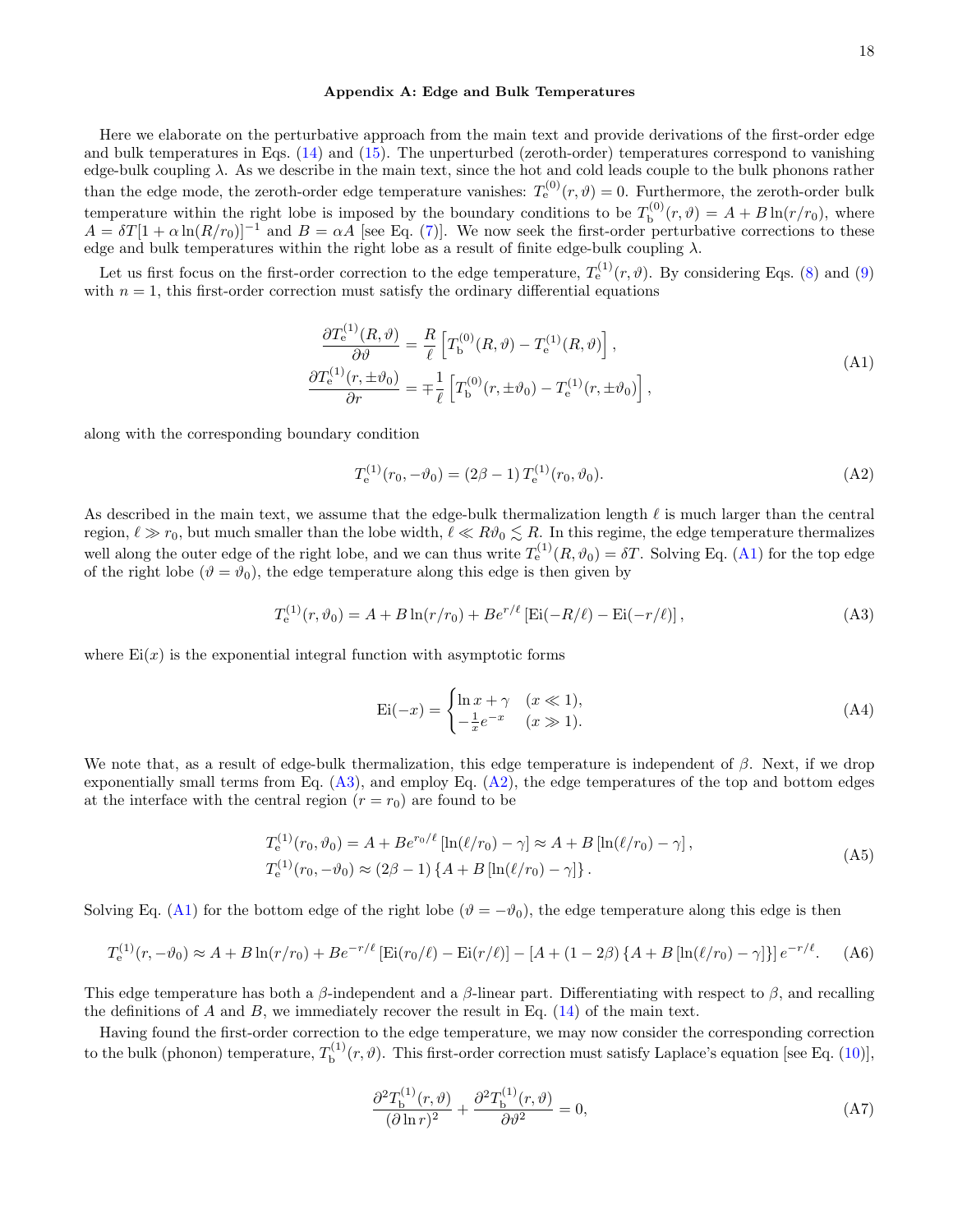subject to the corresponding boundary conditions [see Eqs.  $(11)-(13)$  $(11)-(13)$ ],

$$
T_{\rm b}^{(1)}(R,\vartheta) = 0,
$$
  
\n
$$
\frac{\partial T_{\rm b}^{(1)}(r=r_0,\vartheta)}{\partial \ln r} = \alpha T_{\rm b}^{(1)}(r_0,\vartheta),
$$
  
\n
$$
\frac{\partial T_{\rm b}^{(1)}(r,\vartheta=\vartheta_0)}{\partial \vartheta} = -\frac{\lambda r}{\kappa_{\rm b}} \left[ T_{\rm b}^{(0)}(r,\vartheta_0) - T_{\rm e}^{(1)}(r,\vartheta_0) \right]
$$
  
\n
$$
= \frac{\lambda r}{\kappa_{\rm b}} B e^{r/\ell} \left[ \text{Ei}(-R/\ell) - \text{Ei}(-r/\ell) \right],
$$
  
\n
$$
\frac{\partial T_{\rm b}^{(1)}(r,\vartheta=-\vartheta_0)}{\partial \vartheta} = \frac{\lambda r}{\kappa_{\rm b}} \left[ T_{\rm b}^{(0)}(r,-\vartheta_0) - T_{\rm e}^{(1)}(r,-\vartheta_0) \right]
$$
  
\n
$$
= -\frac{\lambda r}{\kappa_{\rm b}} \left\{ B e^{-r/\ell} \left[ \text{Ei}(r_0/\ell) - \text{Ei}(r/\ell) \right] - \left[ A + (1-2\beta) \left\{ A + B \left[ \ln(\ell/r_0) - \gamma \right] \right\} \right] e^{-r/\ell} \right\}.
$$

Let us briefly recall the origin of these boundary conditions from the main text. The first boundary condition reflects that the bulk temperature along the outer edge is fixed due to contact with the thermal lead and, thus, all corrections to the bulk temperature must vanish there. The second boundary condition relates the bulk heat current through the narrow channel in the central region and the bulk heat current through the right lobe. The remaining two boundary conditions enforce that the perpendicular heat current along the boundary of the bulk is consistent with the edge-bulk heat exchange which, in turn, depends on the edge temperatures previously found.

Given that Laplace's equation is linear and all inhomogeneities come from  $T_{\rm b}^{(0)}$  $\mathcal{L}_{\text{b}}^{(0)}(r, \pm \vartheta_0)$  and  $T_{\text{e}}^{(1)}(r, \pm \vartheta_0)$  in the last two boundary conditions, we may decompose the bulk temperature into a  $\beta$ -independent and a  $\beta$ -linear component,  $T_\mathrm{h}^{(1)}$  $\bar{T}_{\rm b}^{(1)}(r,\vartheta)=\bar{T}_{\rm b}^{(1)}$  $\hat{b}_{\text{b}}^{(1)}(r,\vartheta)+\beta \hat{T}_{\text{b}}^{(1)}$  $\bar{T}_{\rm b}^{(1)}(r,\vartheta)$ , where  $\bar{T}_{\rm b}^{(1)}$  $\hat{T}_{\text{b}}^{(1)}(r,\vartheta)$  and  $\hat{T}_{\text{b}}^{(1)}$  $\mathcal{L}_{\mathbf{b}}^{(1)}(r,\vartheta)$  carry no  $\beta$  dependence. Since we are interested in the sensitivity of the bulk temperature to tunneling processes in the central region, we focus on the  $\beta$  derivative  $\hat T^{(1)}_{\rm h}$  $b_{\rm b}^{(1)}(r,\vartheta) = \partial T_{\rm b}^{(1)}(r,\vartheta)/\partial \beta$ . By linearity, this temperature sensitivity must satisfy the same Laplace's equation,

$$
\frac{\partial^2 \hat{T}_{\mathbf{b}}^{(1)}(r,\vartheta)}{\left(\partial \ln r\right)^2} + \frac{\partial^2 \hat{T}_{\mathbf{b}}^{(1)}(r,\vartheta)}{\partial \vartheta^2} = 0,\tag{A9}
$$

but the relevant boundary conditions are now given by

<span id="page-18-1"></span>
$$
\hat{T}_{\mathbf{b}}^{(1)}(R,\vartheta) = 0,
$$
\n
$$
\frac{\partial \hat{T}_{\mathbf{b}}^{(1)}(r = r_0, \vartheta)}{\partial \ln r} = \alpha \hat{T}_{\mathbf{b}}^{(1)}(r_0, \vartheta),
$$
\n
$$
\frac{\partial \hat{T}_{\mathbf{b}}^{(1)}(r, \vartheta = \vartheta_0)}{\partial \vartheta} = 0,
$$
\n
$$
\frac{\partial \hat{T}_{\mathbf{b}}^{(1)}(r, \vartheta = -\vartheta_0)}{\partial \vartheta} = -\frac{2\lambda}{\kappa_{\mathbf{b}}} \{A + B[\ln(\ell/r_0) - \gamma]\} r e^{-r/\ell}.
$$
\n(A10)

Expanding in a basis of orthogonal eigenfunctions, we seek a separable solution of the general form

<span id="page-18-0"></span>
$$
\hat{T}_{\mathbf{b}}^{(1)}(r,\vartheta) = \sum_{n=0}^{\infty} \sin\left[\mu_n \ln(R/r)\right] \left\{ C_n \cosh\left[\mu_n \vartheta\right] + S_n \sinh\left[\mu_n \vartheta\right] \right\},\tag{A11}
$$

where  $\mu_n$  is the  $(n+1)$ -th smallest positive  $[(n+\frac{1}{2})\pi < \mu_n \ln(R/r_0) < (n+1)\pi]$  solution of the transcendental equation

<span id="page-18-2"></span>
$$
\mu_n = -\alpha \tan[\mu_n \ln(R/r_0)]. \tag{A12}
$$

The expression in Eq. [\(A11\)](#page-18-0) automatically satisfies the first two boundary conditions ( $r = r_0$  and  $r = R$ ), while it may satisfy the remaining boundary conditions ( $\vartheta = \pm \vartheta_0$ ) for appropriately chosen coefficients  $C_n$  and  $S_n$ . To find these coefficients, we consider the angular derivatives,

$$
\frac{\partial \hat{T}_{\mathbf{b}}^{(1)}(r,\vartheta = \pm \vartheta_0)}{\partial \vartheta} = \sum_{n=0}^{\infty} \mu_n \sin[\mu_n \ln(R/r)] \{ S_n \cosh[\mu_n \vartheta_0] \pm C_n \sinh[\mu_n \vartheta_0] \},\tag{A13}
$$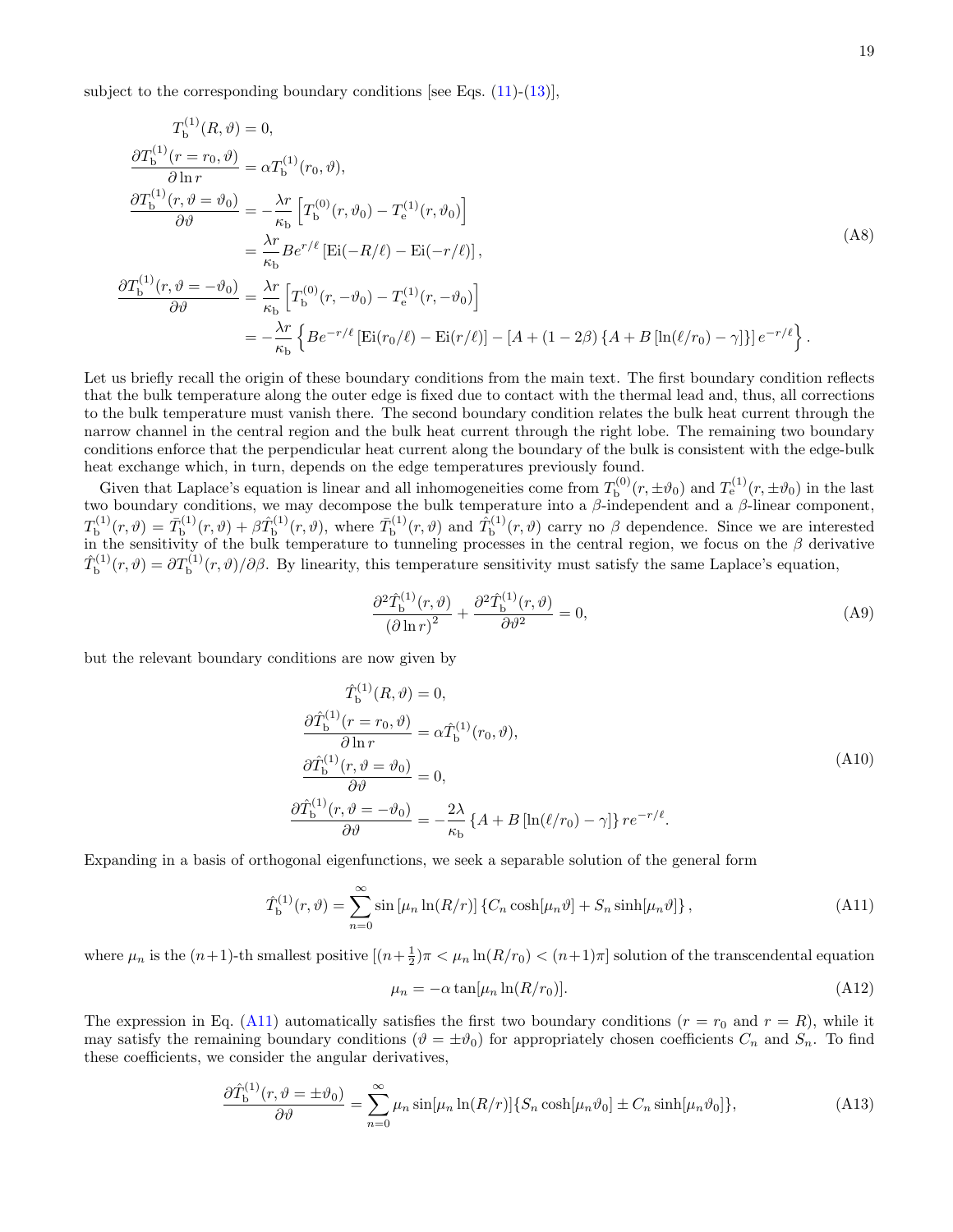as well as the orthogonality relations between the radial eigenfunctions,

$$
\int_{r_0}^R \frac{dr}{r} \sin[\mu_n \ln(R/r)] \sin[\mu_{n'} \ln(R/r)] = \frac{\delta_{n,n'}}{2} \left\{ 1 - \frac{\sin[2\mu_n \ln(R/r_0)]}{2\mu_n \ln(R/r_0)} \right\} \ln(R/r_0) \equiv \delta_{n,n'} N_n \ln(R/r_0), \tag{A14}
$$

where  $N_n$  are appropriate normalization constants for these eigenfunctions. By comparing these expressions with the boundary conditions in Eq. [\(A10\)](#page-18-1), the coefficients  $C_n$  and  $S_n$  are then found to satisfy

<span id="page-19-1"></span>
$$
C_n \sinh[\mu_n \vartheta_0] = -S_n \cosh[\mu_n \vartheta_0] = \frac{\lambda \{A + B[\ln(\ell/r_0) - \gamma]\}}{\kappa_b \mu_n N_n \ln(R/r_0)} \int_{r_0}^R dr \sin[\mu_n \ln(R/r)] e^{-r/\ell} \equiv \frac{I_n}{\mu_n}.
$$
 (A15)

Next, we calculate the angular average of the temperature sensitivity in the first-order approximation:

$$
\langle \hat{T}_{\mathbf{b}}^{(1)}(r) \rangle \equiv \frac{1}{2\vartheta_0} \int_{-\vartheta_0}^{\vartheta_0} d\vartheta \, \hat{T}_{\mathbf{b}}^{(1)}(r,\vartheta). \tag{A16}
$$

This angular average is a lower bound to the maximal temperature sensitivity at the given radius,  $\hat{T}_{\text{b}}^{(1)}$  $\phi_{\rm b}^{(1)}(r,-\vartheta_0)$ , which corresponds to the bottom edge  $(\vartheta = -\vartheta_0)$ , and becomes an accurate lower bound in the limit of  $\vartheta_0 \ll 1$ . Employing the compact notation from Eq.  $(A15)$ , the average temperature sensitivity may then be written as

$$
\langle \hat{T}_{\mathbf{b}}^{(1)}(r) \rangle = \sum_{n=0}^{\infty} \frac{C_n \sinh[\mu_n \vartheta_0] \sin[\mu_n \ln(R/r)]}{\mu_n \vartheta_0} = \sum_{n=0}^{\infty} \frac{I_n \sin[\mu_n \ln(R/r)]}{\mu_n^2 \vartheta_0}.
$$
 (A17)

Since the magnitude of  $I_n \sin[\mu_n \ln(R/r)]$  is bounded from above, it follows from  $\mu_n > (n + \frac{1}{2})\pi/\ln(R/r_0)$  that the summand decays as  $1/n^2$ . Thus, the sum in n is convergent, and we may approximate it by its leading  $(n = 0)$  term:

$$
\langle \hat{T}_{\rm b}^{(1)}(r) \rangle \approx \frac{I_0 \sin[\mu_0 \ln(R/r)]}{\mu_0^2 \vartheta_0} = \frac{\sin[\mu_0 \ln(R/r)]}{\mu_0^2 \vartheta_0} \frac{\lambda \{A + B[\ln(\ell/r_0) - \gamma]\}}{\kappa_{\rm b} N_0 \ln(R/r_0)} \int_{r_0}^R dr \sin[\mu_0 \ln(R/r)] e^{-r/\ell}.\tag{A18}
$$

Recalling the assumption  $r_0 \ll \ell \ll R$ , we may then approximate the integrand as

$$
\int_{r_0}^R dr \sin[\mu_0 \ln(R/r)] e^{-r/\ell} \approx \ell \sin[\mu_0 \ln(R/\ell)],\tag{A19}
$$

and obtain the following general expression for the average temperature sensitivity:

$$
\langle \hat{T}_{\rm b}^{(1)}(r) \rangle \approx \frac{\kappa_{\rm e} \{ A + B[\ln(\ell/r_0) - \gamma] \} \sin[\mu_0 \ln(R/\ell)] \sin[\mu_0 \ln(R/r)]}{\kappa_{\rm b} \vartheta_0 \mu_0^2 N_0 \ln(R/r_0)}.
$$
(A20)

Finally, we take the limits of large and small  $\alpha = \kappa_c/(\kappa_b \vartheta_0)$ . In the first limit  $(\alpha \gg 1)$ , the smallest positive solution of Eq. [\(A12\)](#page-18-2) is  $\mu_0 \ln(R/r_0) \approx \pi$ , and the normalization constant N<sub>0</sub> is approximately 1/2. Since  $A \approx \delta T [\alpha \ln(R/r_0)]^{-1}$ and  $B \approx \delta T[\ln(R/r_0)]^{-1} \gg A$ , the average temperature sensitivity becomes

$$
\langle \hat{T}_{\rm b}^{(1)}(r) \rangle \approx \frac{2}{\pi^2} \left[ \ln(\ell/r_0) - \gamma \right] \frac{\kappa_{\rm e} \delta T}{\kappa_{\rm b} \vartheta_0} \sin \left[ \frac{\pi \ln(R/\ell)}{\ln(R/r_0)} \right] \sin \left[ \frac{\pi \ln(R/r)}{\ln(R/r_0)} \right]. \tag{A21}
$$

In the second limit  $(\alpha \ll 1)$ , the smallest positive solution of Eq. [\(A12\)](#page-18-2) is  $\mu_0 \ln(R/r_0) \approx \pi/2$ , and the normalization constant  $N_0$  is again approximately 1/2. Since  $A \approx \delta T$  and  $B \approx \alpha \delta T \ll A$ , the average temperature sensitivity reads

$$
\langle \hat{T}_{\rm b}^{(1)}(r) \rangle \approx \frac{8\ln(R/r_0)}{\pi^2} \frac{\kappa_{\rm e} \delta T}{\kappa_{\rm b} \vartheta_0} \sin\left[\frac{\pi \ln(R/\ell)}{2\ln(R/r_0)}\right] \sin\left[\frac{\pi \ln(R/r)}{2\ln(R/r_0)}\right]. \tag{A22}
$$

These final expressions for large and small  $\alpha$  are identical to those in Eq. [\(15\)](#page-5-5) of the main text.

### <span id="page-19-0"></span>Appendix B: Ising Anyon Tunneling

In this appendix we show that the second order correction from Ising anyon tunneling in a single-pinch geometry diverges at zero temperature and show the appropriate power-scaling for a finite temperature effective tunneling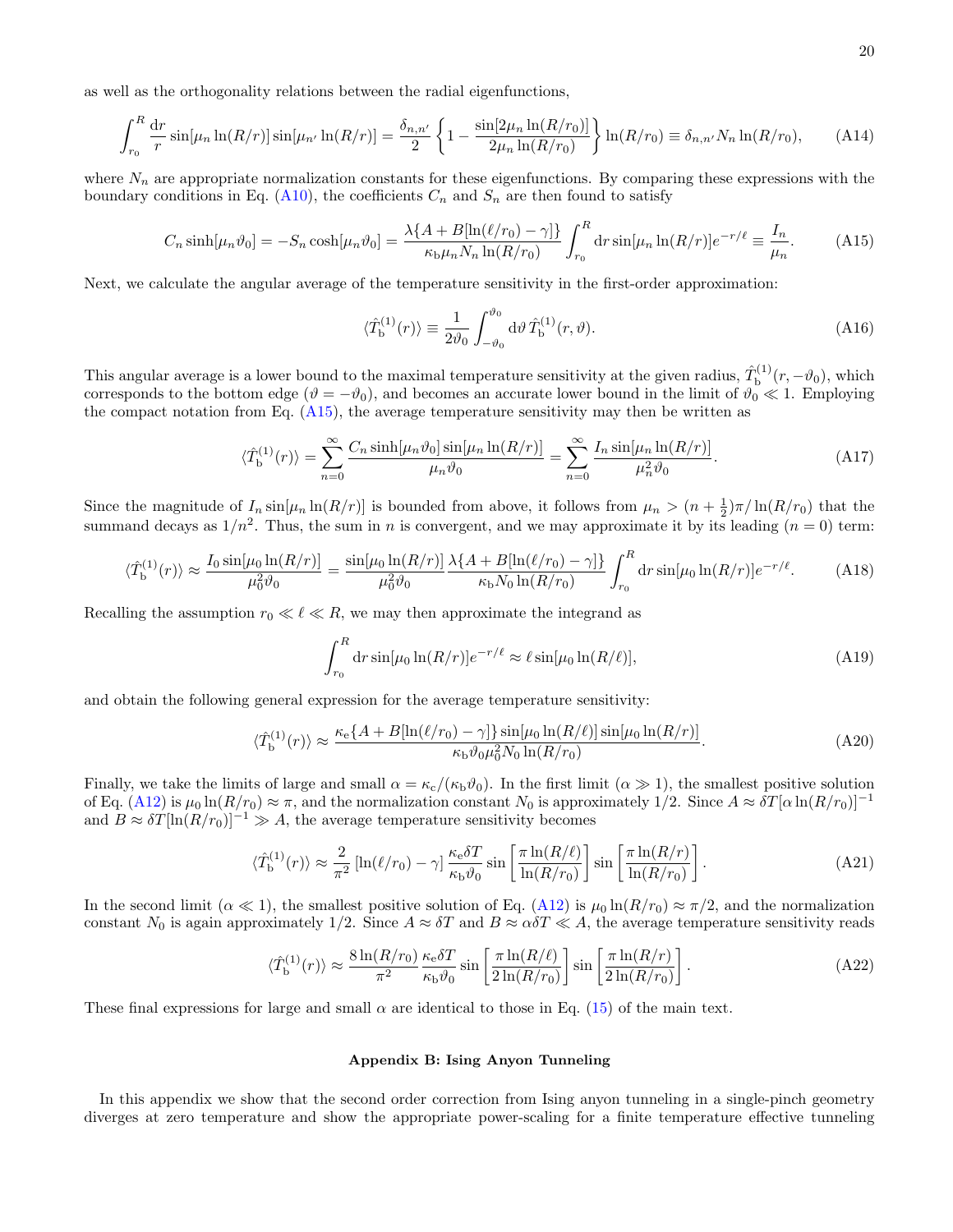coefficient. Throughout this appendix we will work in units where  $v = 1$ . The appropriate factors of v can be restored by dimensional analysis.

At second order the correction to the fermion Green's function takes the form

$$
-\int_{-\infty}^{\infty} ds_1 \int_{-\infty}^{s_1} ds_2 \langle \gamma_{\text{top}}(t, L) \left[ H_{\text{tun}}(s_1) H_{\text{tun}}(s_2) - \langle H_{\text{tun}}(s_1) H_{\text{tun}}(s_2) \rangle \right] \gamma_{\text{top}}(0, -L) \rangle, \tag{B1}
$$

where we now adopt the convention that the heat current is measured at coordinate  $L$  along the top edge and fermions are thermally excited by the heating due to a bath connected on the left edge (near  $x = -L$ ). Since we only care about the transmission across the constriction, we may freely take  $L \to 0^+$ . Recall that the Ising anyon tunneling Hamiltonian for a single pinch takes the form

$$
H_{\text{tun}} = t_{\sigma} e^{-i\pi/16} \sigma_{\text{top}}(0) \sigma_{\text{bot}}(0), \tag{B2}
$$

where  $x = 0$  is the coordinate of the pinch. Evaluating the correction to the Green's function then requires that we evaluate a correlator which, after cluster decomposition between the top and bottom edges, takes the form

$$
\langle \sigma(0,s_2)\sigma(0,s_1)\rangle_{\text{bot}} \left[ \langle \gamma(L,t)\sigma(0,s_2)\sigma(0,s_1)\gamma(-L,0)\rangle_{\text{top}} - \langle \sigma(0,s_2)\sigma(0,s_1)\rangle_{\text{top}} \langle \gamma(L,t)\gamma(-L,0)\rangle_{\text{top}} \right].
$$
 (B3)

For brevity We moved the subscripts to the  $\langle \cdot \rangle$  rather than the fields. Closely related calculations have been carried out in detail in several other works [\[53,](#page-16-9) [54,](#page-16-10) [67\]](#page-16-21). In particular, Aasen et al. [\[53\]](#page-16-9) consider the first order Ising anyon tunneling correction in a loop interferometer, while Nilsson and Akhmerov [\[67\]](#page-16-21) calculate the backscattered component for the same two pinch geometry we consider in the main text, but working explicitly with the finite temperature correlations for the primary fields.

Let us then see that at zero-temperature this expression diverges. Consider the more general scenario where we have

$$
\langle \sigma(y_1)\sigma(y_2) \rangle_{\text{bot}} \left[ \langle \gamma(z_1)\sigma(\eta_1)\sigma(\eta_2)\gamma(z_2) \rangle_{\text{top}} - \langle \sigma(\eta_1)\sigma(\eta_2) \rangle_{\text{top}} \langle \gamma(z_1)\gamma(z_2) \rangle_{\text{top}} \right]. \tag{B4}
$$

This correlator is given explicitly by

<span id="page-20-0"></span>
$$
\frac{1}{2y_{12}^{1/8}\eta_{12}^{1/8}z_{12}}\left[-2+\sqrt{\frac{(z_1-\eta_1)(z_2-\eta_2)}{(z_1-\eta_2)(z_2-\eta_1)}}+\sqrt{\frac{(z_1-\eta_2)(z_2-\eta_1)}{(z_1-\eta_1)(z_2-\eta_2)}}\right].
$$
\n(B5)

In this generic formulation we can treat both the single pinch and double pinch geometries. For concrete purposes though, let us focus our attention on the single pinch case, fixing  $y_{1,2} = \eta_{1,2} = i s_{1,2} \mp \epsilon$ ,  $z_1 = i(t - L)$ , and  $z_2 = iL$ . Let us also define  $s_1 = s$  and  $s_2 = s - \Delta_s$  where  $\Delta_s \geq 0$ . Here  $\epsilon$  regulates divergences in the correlator. A similar regulator can be taken in the coordinates  $z_{1,2}$ , but it should be taken smaller than  $\epsilon$  to preserve the placement of a branch cut in later steps.

Since we are interested in the frequency-space transmission amplitude, let us Fourier transform this expression and insert our definitions for the coordinates into Eq. [\(B5\)](#page-20-0). The expression we must evaluate then becomes

$$
-e^{-i\pi/8}t_{\sigma}^{2}\int_{0}^{\infty}dt\int_{-\infty}^{\infty}ds\int_{0}^{\infty}d\Delta_{s}\frac{e^{i\omega t}}{2i(i\Delta_{s}-2\epsilon)^{1/4}(t-2L)}\left[-2+\sqrt{\frac{(\Delta_{s}+L-s+i\epsilon)(L+s-t+i\epsilon)}{(L-s-i\epsilon)(L+s-t-\Delta_{s}-i\epsilon)}}+\cdots\right]
$$
(B6)

where the  $\cdots$  is the inverse of the second bracketed term and  $\omega = vk$ . Let us then take  $L \to 0^+$  so that the expression simplifies to

$$
-e^{-i\pi/8}t_{\sigma}^{2}\int_{0}^{\infty}dt\int_{-\infty}^{\infty}ds\int_{0}^{\infty}d\Delta_{s}\frac{e^{i\omega t}}{2it(i\Delta_{s}-2\epsilon)^{1/4}}\left[-2+\sqrt{\frac{(s-\Delta_{s}-i\epsilon)(s-t+i\epsilon)}{(s+i\epsilon)(s-t-\Delta_{s}-i\epsilon)}}+\cdots\right].
$$
 (B7)

If one then makes a shift of variables  $s \to s + (\Delta_s + t)/2$ , the integrand takes a particularly simple form,

$$
-e^{-i\pi/8}t_{\sigma}^{2}\int_{0}^{\infty}dt\int_{-\infty}^{\infty}ds\int_{0}^{\infty}d\Delta_{s}\frac{e^{i\omega t}}{2it(i\Delta_{s}-2\epsilon)^{1/4}}\left[-2+\sqrt{\frac{s^{2}+a^{2}}{s^{2}+b^{2}}}+\sqrt{\frac{s^{2}+b^{2}}{s^{2}+a^{2}}}\right],
$$
(B8)

where  $a \equiv \epsilon + i(t - \Delta_s)/2$  and  $b \equiv \epsilon - i(t + \Delta_s)/2$ . For  $\epsilon > 0$ , we see that Re a, Re b > 0. Then we may invoke an integral identity to evaluate the integral with respect to s, giving

$$
-e^{-i\pi/8}t_{\sigma}^{2}\int_{0}^{\infty}dt\int_{0}^{\infty}d\Delta_{s}\frac{e^{i\omega t}}{2it(i\Delta_{s}-2\epsilon)^{1/4}}4(a+b)\left[K\left(\frac{a-b}{a+b}\right)-E\left(\frac{a-b}{a+b}\right)\right],
$$
 (B9)